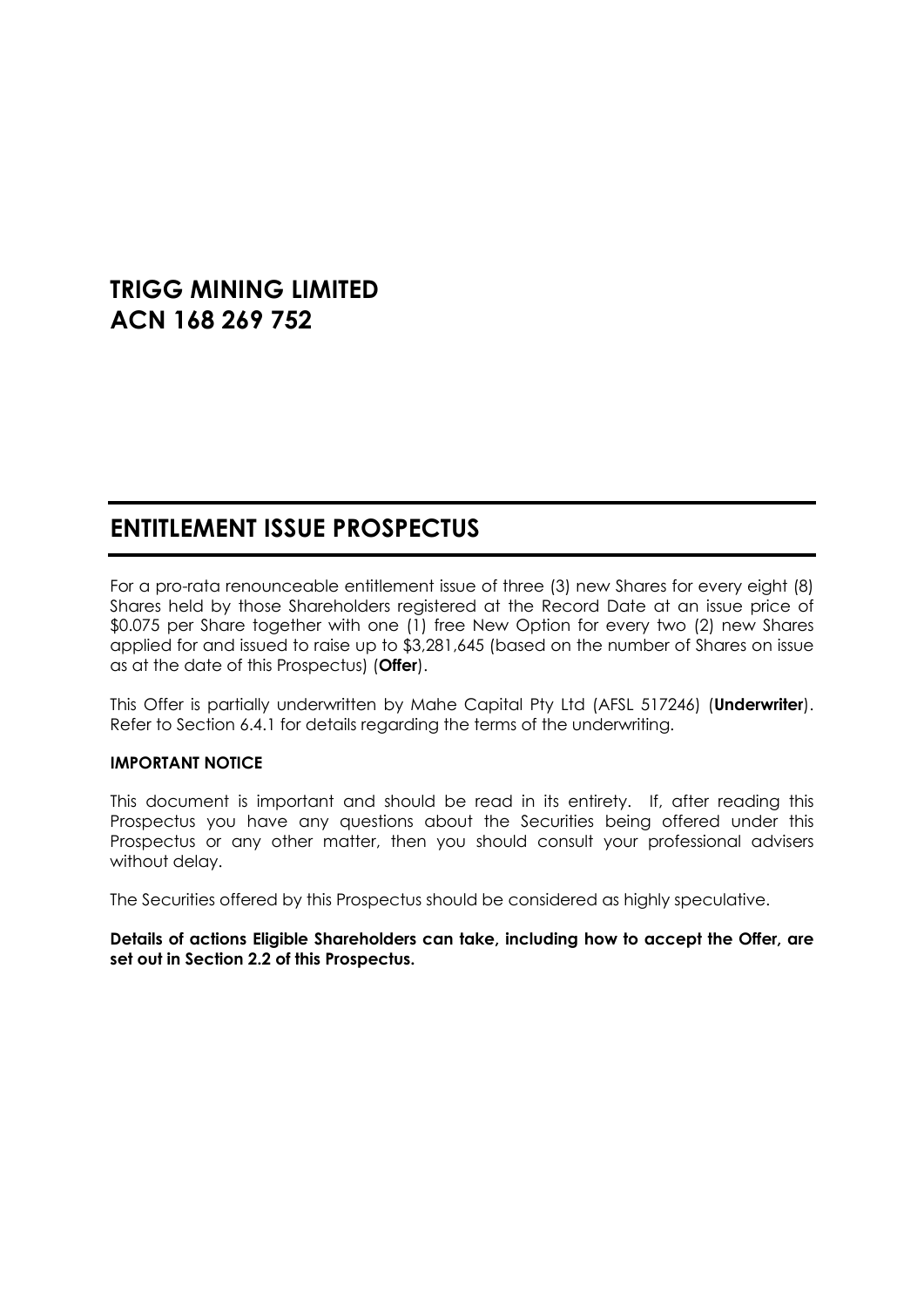#### **IMPORTANT NOTICE**

This Prospectus is dated 18 January 2022 and was lodged with the ASIC on that date. The ASIC, ASX and their respective officers take no responsibility for the contents of this Prospectus or the merits of the investment to which this Prospectus relates.

No Securities may be issued on the basis of this Prospectus later than 13 months after the date of this Prospectus.

No person is authorised to give information or to make any representation in connection with this Prospectus, which is not contained in this Prospectus. Any information or representation not so contained may not be relied on as having been authorised by the Company in connection with this Prospectus.

It is important that investors read this Prospectus in its entirety and seek<br>professional advice where professional advice where necessary. The Securities offered by this Prospectus should be considered as highly speculative.

Applications for Securities offered pursuant to this Prospectus can only be made by an original Entitlement and Acceptance Form or Shortfall Application Form.

This Prospectus is a transaction specific prospectus for an offer of continuously quoted securities (as defined in the Corporations Act) and has been prepared in accordance with section 713 of the Corporations Act. It does not contain the same level of disclosure as an initial public offering prospectus and is only required to contain information in relation to the effect of the issue of securities on a company and the rights attaching to the securities. It is not necessary to include general information in relation to all of the assets and liabilities, financial position, profits and losses or prospects of the issuing company.

Representations contained in this Prospectus are made taking into account that the Company is a disclosing entity for the purposes of the Corporations Act and certain matters are publicly available information or may reasonably be expected to be known to investors and professional advisers whom prospective investors may consult.

#### **No Investment Advice**

The information contained in this Prospectus is not financial product advice or investment advice and does not take into account your financial or investment objectives, financial situation or particular needs (including financial or taxation issues). You should seek professional advice from your accountant, financial adviser, stockbroker, lawyer or other professional adviser before deciding to subscribe for Securities under this Prospectus to determine whether it meets your objectives, financial situation and needs.

#### **Forward**-**looking statements**

This Prospectus contains forwardlooking statements which are identified by words such as 'may', 'could', 'believes', 'estimates', 'targets', 'expects', or 'intends' and other similar words that involve risks and uncertainties.

These statements are based on an assessment of present economic and operating conditions, and on a number of assumptions regarding future events and actions that, as at the date of this Prospectus, are expected to take place.

Such forward-looking statements are not guarantees of future performance and involve known and unknown risks, uncertainties, assumptions and other important factors, many of which are beyond the control of the Company, the Directors and the Company's management.

The Company cannot and does not give any assurance that the results, performance or achievements expressed or implied by the forwardlooking statements contained in this Prospectus will actually occur and investors are cautioned not to place undue reliance on these forwardlooking statements.

The Company has no intention to update or revise forward-looking statements, or to publish prospective financial information in the future, regardless of whether new information, future events or any other factors affect the information contained in this Prospectus, except where required by law.

These forward-looking statements are subject to various risk factors that could cause the Company's actual results to differ materially from the results expressed or anticipated in these statements. These risk factors are set out in Section [5.](#page-30-0)

#### **Overseas shareholders**

This Offer does not, and is not intended to, constitute an offer in any place or jurisdiction in which, or to any person to whom, it would not be lawful to make such an offer or to issue this Prospectus.

It is not practicable for the Company to comply with the securities laws of overseas jurisdictions having regard to the number of overseas Shareholders, the number and value of Shares these Shareholders would be offered and the cost of complying with regulatory requirements in each relevant jurisdiction. Accordingly, the Offer is not being extended and Securities will not be issued to Shareholders with a registered address which is outside Australia or New Zealand.

For further information on overseas Shareholders please refer to Section [2.9.](#page-19-0)

#### **Continuous disclosure obligations**

The Company is a "disclosing entity" (as defined in section 111AC of the Corporations Act) for the purposes of section 713 of the Corporations Act and, as such, is subject to regular reporting and disclosure obligations. Specifically, like all listed companies, the Company is required to continuously disclose any information it has to the market which a reasonable person would expect to have a material effect on the price or the value of the Securities.

This Prospectus is intended to be read in conjunction with the publicly available information in relation to the Company which has been notified to ASX and does not include all of the information that would be included in a prospectus for an initial public offering of securities in an entity that is not already listed on a stock exchange. Investors should therefore have regard to the other publicly available information in relation to the Company before making a decision whether or not to invest.

Having taken such precautions and having made such enquires as are reasonable, the Company believes that it has complied with the general and specific requirements of ASX as applicable from time to time throughout the three months before the issue of this Prospectus which required the Company to notify ASX of information about specified events or matters as they arise for the purpose of ASX making that information available to the stock market conducted by ASX.Please refer to Section [6.2](#page-41-0) for further details.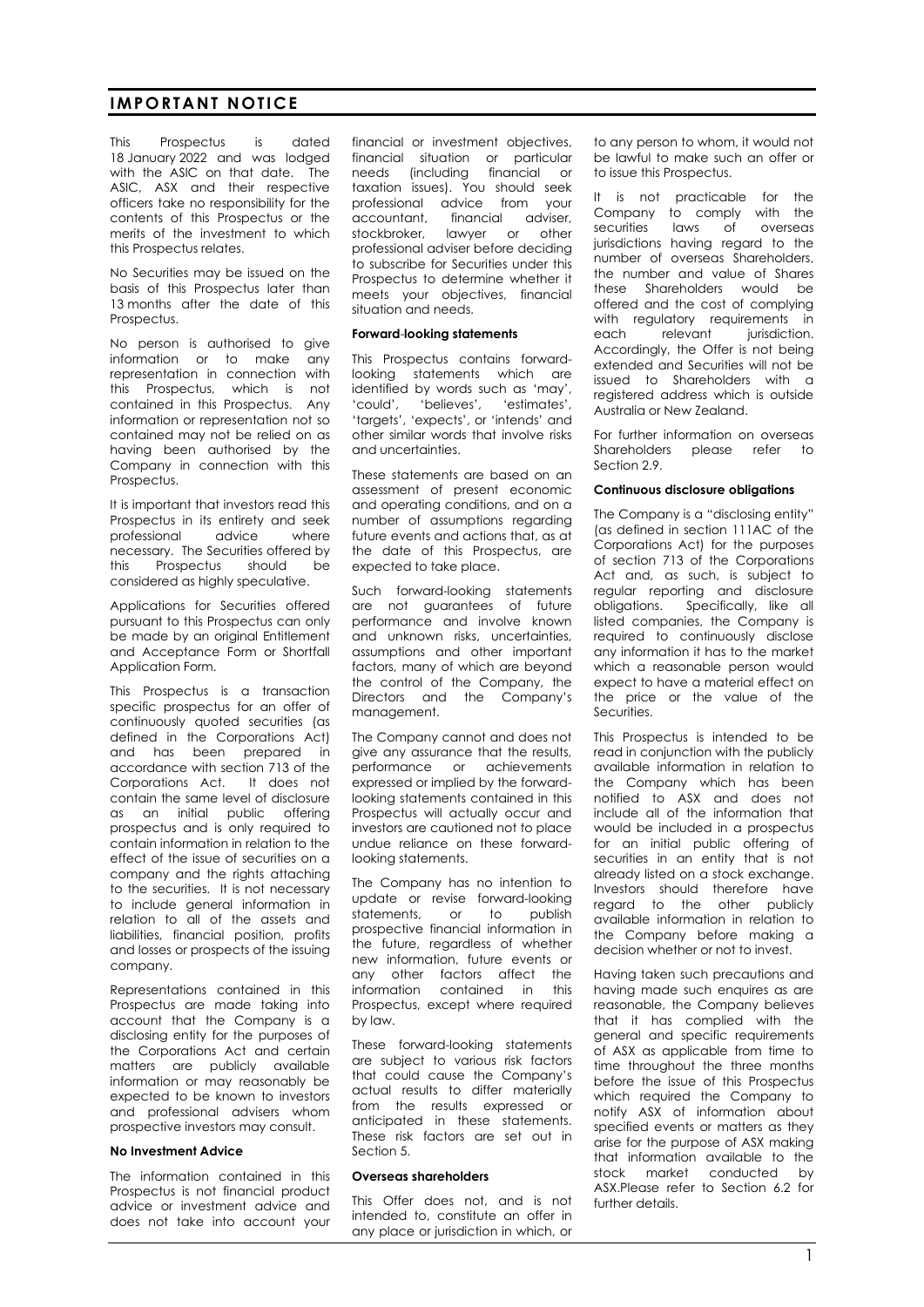#### **Target Market Determination**

In accordance with the design and distribution obligations under the Corporations Act, the Company has determined the target market for the offer of New Options issued under this Prospectus. The Company and the Lead Manager will only distribute this Prospectus to those investors who fall within the target market determination (**TMD**) as set out on the Company's website (www.trigamining.com.au). By making an application under the Offer, you warrant that you have read and understood the TMD and that you fall within the target market set out in the TMD.

#### **Electronic Prospectus**

A copy of this Prospectus can be downloaded from the website of the Company at www.triggmining.com.au. If you are accessing the electronic version of this Prospectus for the purpose of making an investment in the Company, you must be an Australian or New Zealand resident and must only access this Prospectus from within Australia or New Zealand.

The Corporations Act prohibits any person passing onto another person an Application Form unless it is attached to a hard copy of this Prospectus or it accompanies the complete and unaltered version of this Prospectus. You may obtain a hard copy of this Prospectus free of charge by contacting the<br>Company by phone on Company by phone on +61 8 6114 5685 during office hours or by emailing the Company at info@triggmining.com.au.

The Company reserves the right not to accept an Application Form from a person if it has reason to believe that when that person was given access to the electronic Application Form, it was not provided together with the electronic Prospectus and any relevant supplementary or replacement prospectus or any of those documents were incomplete or altered.

#### **Company Website**

No documents or other information available on the Company's website is incorporated into this Prospectus by reference.

#### **Financial forecasts**

The Directors have considered the matters set out in ASIC Regulatory Guide 170 and believe that they do not have a reasonable basis to forecast future earnings on the basis that the operations of the Company are inherently uncertain.<br>Accordingly, any forecast or Accordingly, any forecast or<br>projection information would information

contain such a broad range of potential outcomes and possibilities that it is not possible to prepare a reliable best estimate forecast or projection.

#### **Clearing House Electronic Sub-Register System (CHESS) and Issuer Sponsorship**

The Company will apply to participate in CHESS, for those investors who have, or wish to have, a sponsoring stockbroker. Investors who do not wish to participate through CHESS will be issuer sponsored by the Company.

Electronic sub-registers mean that the Company will not be issuing certificates to investors. Instead, investors will be provided with statements (similar to a bank account statement) that set out the number of Securities issued to them under this Prospectus. The notice will also advise holders of their Holder Identification Number or Security Holder Reference Number and explain, for future reference, the sale and purchase procedures under CHESS and issuer sponsorship.

Electronic sub-registers also mean ownership of securities can be transferred without having to rely<br>upon paper documentation. documentation Further monthly statements will be provided to holders if there have been any changes in their security holding in the Company during the preceding month.

#### **Photographs and Diagrams**

Photographs used in this Prospectus which do not have descriptions are for illustration only and should not be interpreted to mean that any person shown endorses the Prospectus or its contents or that the assets shown in them are owned by the Company. Diagrams used in this Prospectus are illustrative only and may not be drawn to scale.

#### **Definitions and Time**

Unless the contrary intention appears or the context otherwise requires, words and phrases contained in this Prospectus have the same meaning and interpretation as given in the Corporations Act and capitalised terms have the meaning given in the Glossary in Section [7.](#page-53-0)

All references to time in this Prospectus are references to Australian Western Standard Time.

#### **Privacy statement**

If you complete an Application Form, you will be providing personal information to the Company. The Company collects, holds and will use that information to assess your

application, service your needs as a Shareholder and to facilitate distribution payments and corporate communications to you as a Shareholder.

The information may also be used from time to time and disclosed to persons inspecting the register, including bidders for your securities in the context of takeovers, regulatory bodies including the<br>Australian Taxation Office. **Taxation** authorised securities brokers, print service providers, mail houses and the share reaistry.

You can access, correct and update the personal information that we hold about you. If you wish to do so, please contact the share registry at the relevant contact number set out in this Prospectus.

Collection, maintenance and disclosure of certain personal<br>information is governed by information is governed legislation including the Privacy Act 1988 (as amended), the Corporations Act and certain rules such as the ASX Settlement Operating Rules. You should note that if you do not provide the information required on the application for Securities, the Company may not be able to accept or process your application.

#### **Enquiries**

If you are in any doubt as to how to deal with any of the matters raised in this Prospectus, you should consult with your broker or legal, financial or other professional adviser without delay. Should you have any questions about the Offers or how to accept the Offer please contact the Company Secretary by email at info@triggmining.com.au.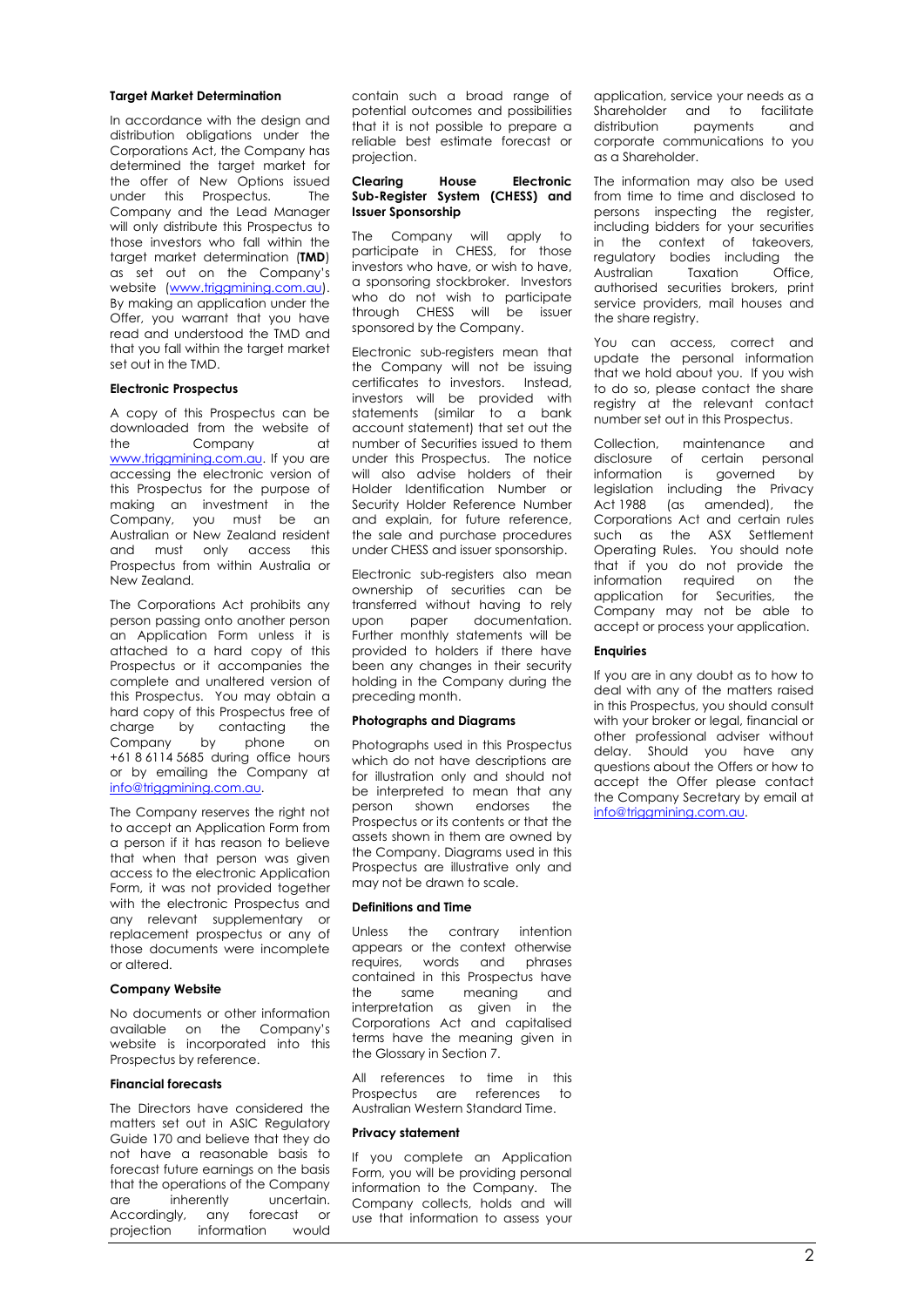## **CORPORATE DIRECTORY**

#### **Directors**

Keren Paterson (Managing Director and CEO)

Michael Ralston (Non-Executive Chairman) William Bent (Non-Executive Director) Rodney Baxter (Non-Executive Director) Maree Arnason (Non-Executive Director)

#### **Company Secretary**

Salina Michels

#### **Registered Office and Principal Place of Legal advisers Business**

Level 1, Office E 1139 Hay Street WEST PERTH WA 6005

Telephone: +61 8 6114 5685

Email: info@triggmining.com.au Website: www.triggmining.com.au

#### **Auditor\***

BDO Audit (WA) Pty Ltd Level 9 Mia Yellagonga Tower 2 5 Spring Street PERTH WA 6000

#### **Share Registry\***

Computershare Investor Services Pty Ltd Level 11 172 St Georges Terrace PERTH WA 6000

Telephone: 1300 850 505 (within Australia) Telephone: +61 3 9415 4000 (outside Australia)

Website: [www.computershare.com/au](http://www.computershare.com/au)

Steinepreis Paganin Lawyers and Consultants Level 4, The Read Buildings 16 Milligan Street PERTH WA 6000

#### **Lead Manager and Underwriter**

Mahe Capital Pty Ltd (AFSL 517246) Level 8 99 St Georges Terrace PERTH WA 6000

\*This entity is included for information purposes only. It has not been involved in the preparation of this Prospectus and has not consented to being named in this Prospectus.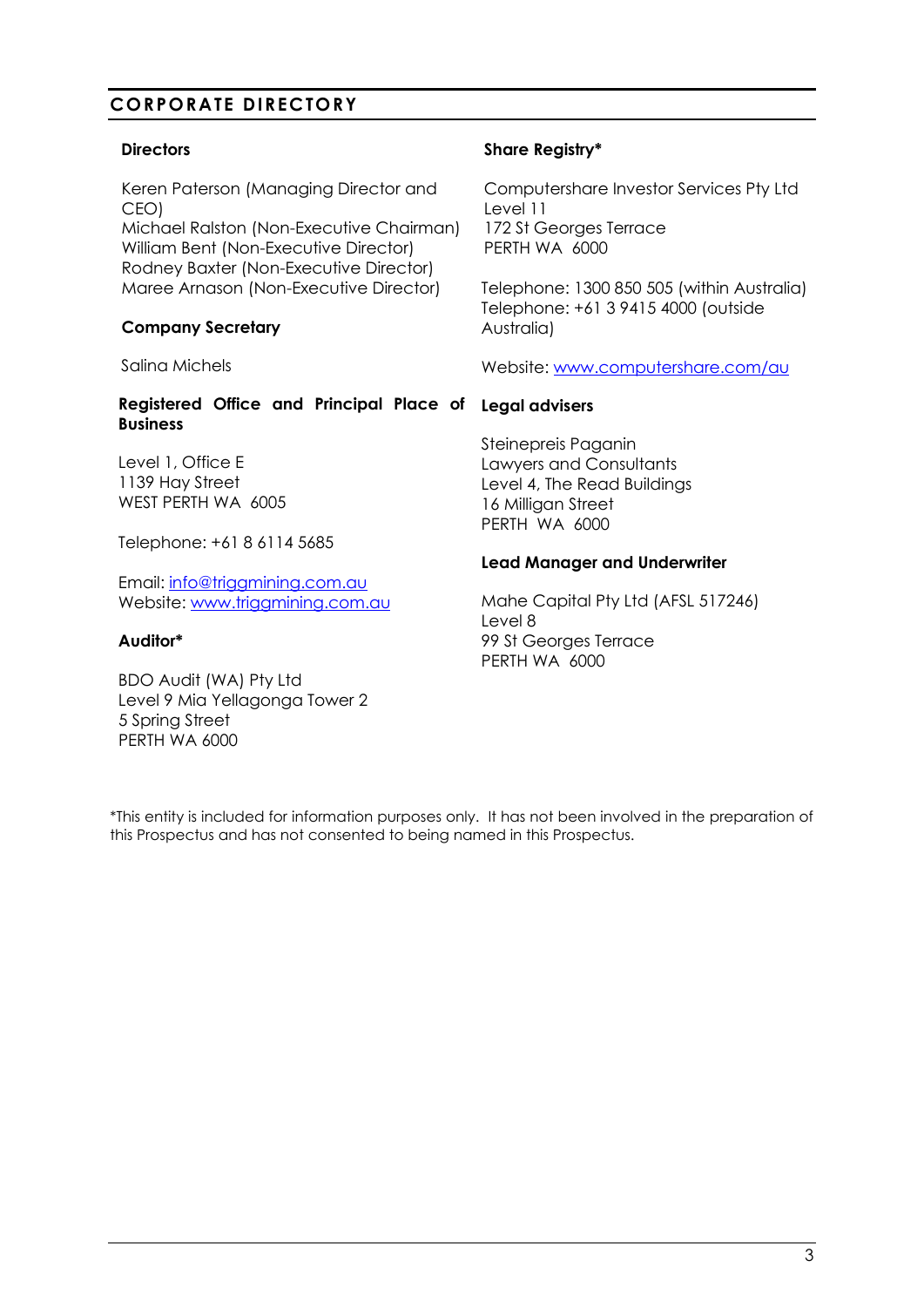# **TABLE OF CONTENTS**

| 1. |  |
|----|--|
| 2. |  |
| 3. |  |
| 4. |  |
| 5. |  |
| 6. |  |
| 7. |  |

**Details of actions Eligible Shareholders can take, including how to accept the Offer, are set out in Section 2.2 of this Prospectus.**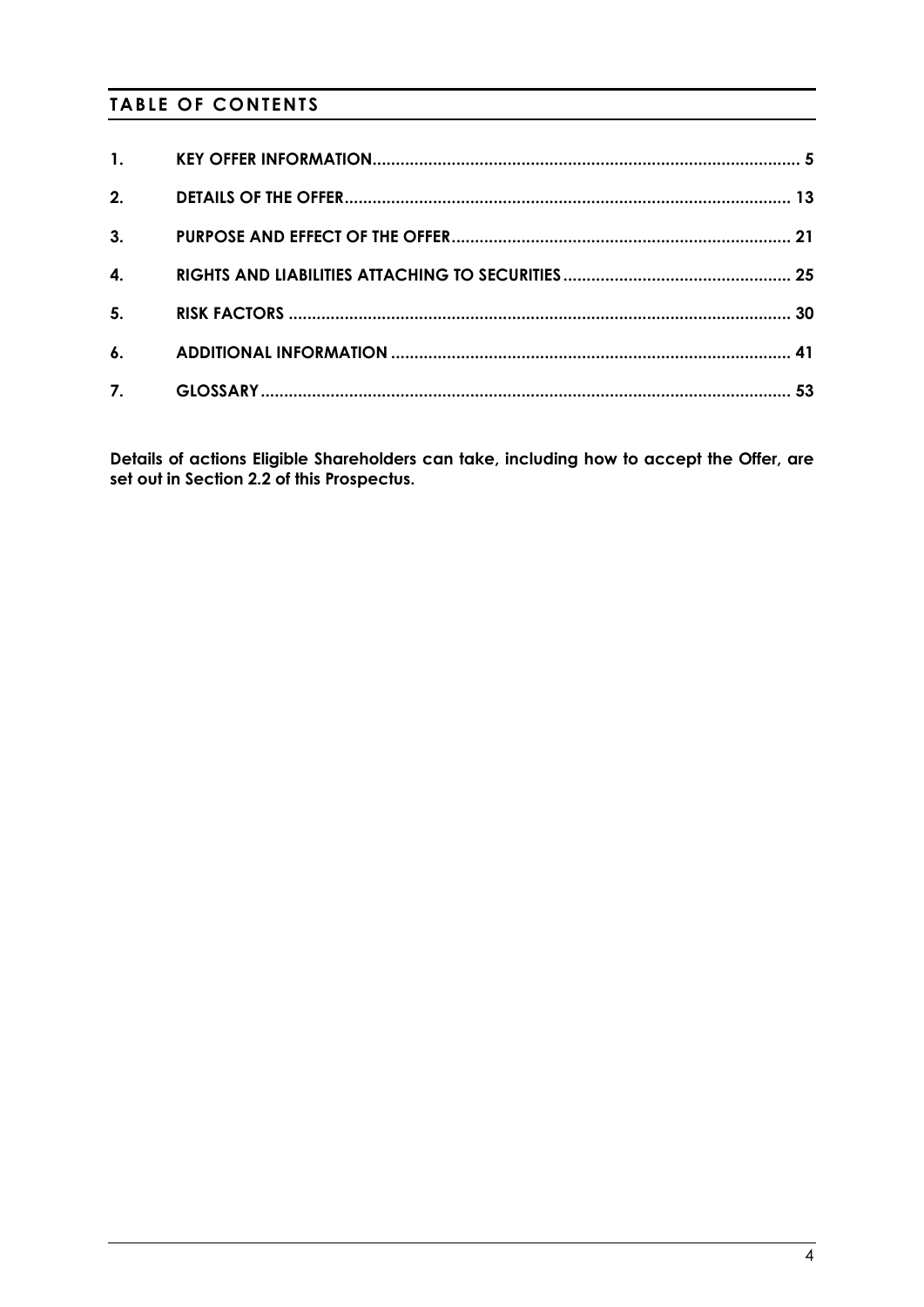## <span id="page-5-0"></span>**1. KEY OFFER INFORMATION**

#### **1.1 Timetable**

| Lodgement of Prospectus with the ASIC                                                                    | 18 January 2022  |
|----------------------------------------------------------------------------------------------------------|------------------|
| Lodgement of Prospectus and Appendix 3B with ASX                                                         | 18 January 2022  |
| Ex date                                                                                                  | 20 January 2022  |
| Rights start trading                                                                                     | 20 January 2022  |
| Record Date for determining Entitlements                                                                 | 21 January 2022  |
| Offer opening date, Prospectus sent out to Shareholders<br>and Company announces this has been completed | 25 January 2022  |
| Rights stop trading                                                                                      | 2 February 2022  |
| Securities quoted on a deferred settlement basis                                                         | 3 February 2022  |
| Last day to extend the Closing Date                                                                      | 4 February 2022  |
| Closing Date as at 5:00pm <sup>*</sup>                                                                   | 9 February 2022  |
| ASX and Underwriter notified of under subscriptions                                                      | 11 February 2022 |
| Underwriter subscribes for Shortfall under terms of<br>Underwriting Agreement                            | 15 February 2022 |
| Issue date and lodgement of Appendix 2A with ASX<br>applying for quotation of the Securities             | 16 February 2022 |
| Quotation of Securities issued under the Offer*                                                          | 17 February 2022 |

\*The Directors may extend the Closing Date by giving at least 3 Business Days' notice to ASX prior to the Closing Date. Accordingly, the date the Securities are expected to commence trading on ASX may vary.

#### **1.2 Key statistics of the Offer**

#### **Shares**

|                                              | <b>Minimum</b><br><b>Subscription</b> | <b>Full</b><br><b>Subscription</b> |
|----------------------------------------------|---------------------------------------|------------------------------------|
|                                              | (\$1,500,000) <sup>1</sup>            | $(53, 281, 645)^2$                 |
| Offer Price per Share                        | \$0.075                               | \$0.075                            |
| Entitlement ratio (based on existing Shares) | 3:8                                   | 3:8                                |
| Shares currently on issue                    | 116,680,728                           | 116,680,728                        |
| Shares to be issued under the Offer          | 20,000,000                            | 43,755,273                         |
| Gross proceeds of the issue of Shares        | \$1,500,000                           | \$3,281,645                        |
| <b>Shares on issue Post-Offer</b>            | 136.680.728                           | 160,436,001                        |

#### **Notes:**

- 1. Assuming the Minimum Subscription of \$1,500,000 is achieved under the Offer.
- 2. Assuming the Full Subscription of \$3,281,645 is achieved under the Offer.
- 3. Refer to Section [4.1](#page-25-1) for the terms of the Shares.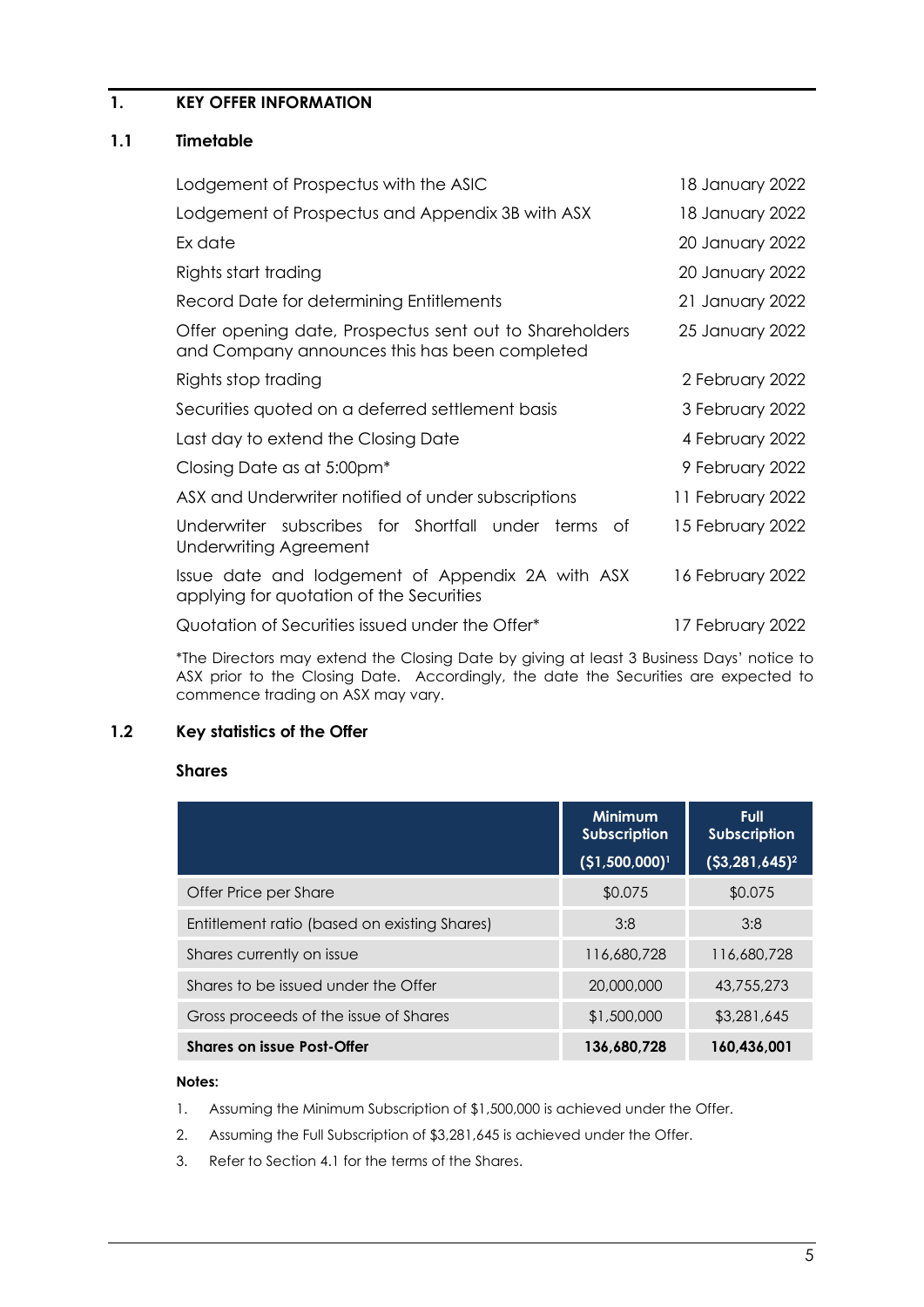#### **Options**

|                                                                  | <b>Minimum</b><br><b>Subscription</b><br>(\$1,500,000) <sup>1</sup> | <b>Full</b><br><b>Subscription</b><br>$(53, 281, 645)^2$ |
|------------------------------------------------------------------|---------------------------------------------------------------------|----------------------------------------------------------|
| Offer Price per New Option                                       | nil                                                                 | nil                                                      |
| New Option Entitlement ratio (based on Shares<br>subscribed for) | 1:2                                                                 | 1:2                                                      |
| Options currently on issue                                       | 39,934,388                                                          | 39,934,388                                               |
| New Options to be issued under the Offer <sup>3</sup>            | 10,000,000                                                          | 21,877,637                                               |
| New Options to be issued under the Lead Manager<br>Offer         | 1,500,000                                                           | 3.281.645                                                |
| Gross proceeds of the issue of Options                           | \$nil                                                               | $$$ nil                                                  |
| <b>Options on issue Post-Offer</b>                               | 51.434.388                                                          | 65.093.670                                               |

#### **Notes:**

- 1. Assuming the Minimum Subscription of \$1,500,000 is achieved under the Offer.
- 2. Assuming the Full Subscription of \$3,281,645 is achieved under the Offer.
- 3. Refer to Section [4.2](#page-27-0) for the terms of the New Options.

#### **1.3 Key Risk Factors**

Prospective investors should be aware that subscribing for Securities involves a number of risks and an investment in the Company should be considered as highly speculative. The future performance of the Company and the value of the Securities may be influenced by a range of factors, many of which are largely beyond the control of the Company and the Directors. The key risks associated with the Company's business, the industry in which it operates and general risks applicable to all investments in listed securities and financial markets generally are set out in Section 5.

The predominant risks relating to the Company and the Offer are summarised below:

| <b>Risk</b>                                             | <b>Further Information</b><br><b>Description</b>                                                                                                                                                                                                                                                                                                                                                                                                                                                                                                                                                                                                                                                                   |                  |  |  |
|---------------------------------------------------------|--------------------------------------------------------------------------------------------------------------------------------------------------------------------------------------------------------------------------------------------------------------------------------------------------------------------------------------------------------------------------------------------------------------------------------------------------------------------------------------------------------------------------------------------------------------------------------------------------------------------------------------------------------------------------------------------------------------------|------------------|--|--|
| Nature of mineral<br>exploration<br>and<br>exploitation | Possible future development of the<br>Projects is dependent on a number of<br>factors including, but not limited to, the<br>acquisition and/or delineation<br>- of<br>economically recoverable mineralisation,<br>favourable geological conditions,<br>receiving the necessary approvals from all<br>relevant authorities and parties, seasonal<br>patterns, unanticipated<br>weather<br>technical and operational difficulties<br>encountered in extraction<br>and<br>production activities, mechanical failure<br>of operating plant and equipment,<br>shortages or increases in the price of<br>consumables, spare parts and plant and<br>equipment, cost overruns, access to the<br>required level of funding. | Section $5.2(a)$ |  |  |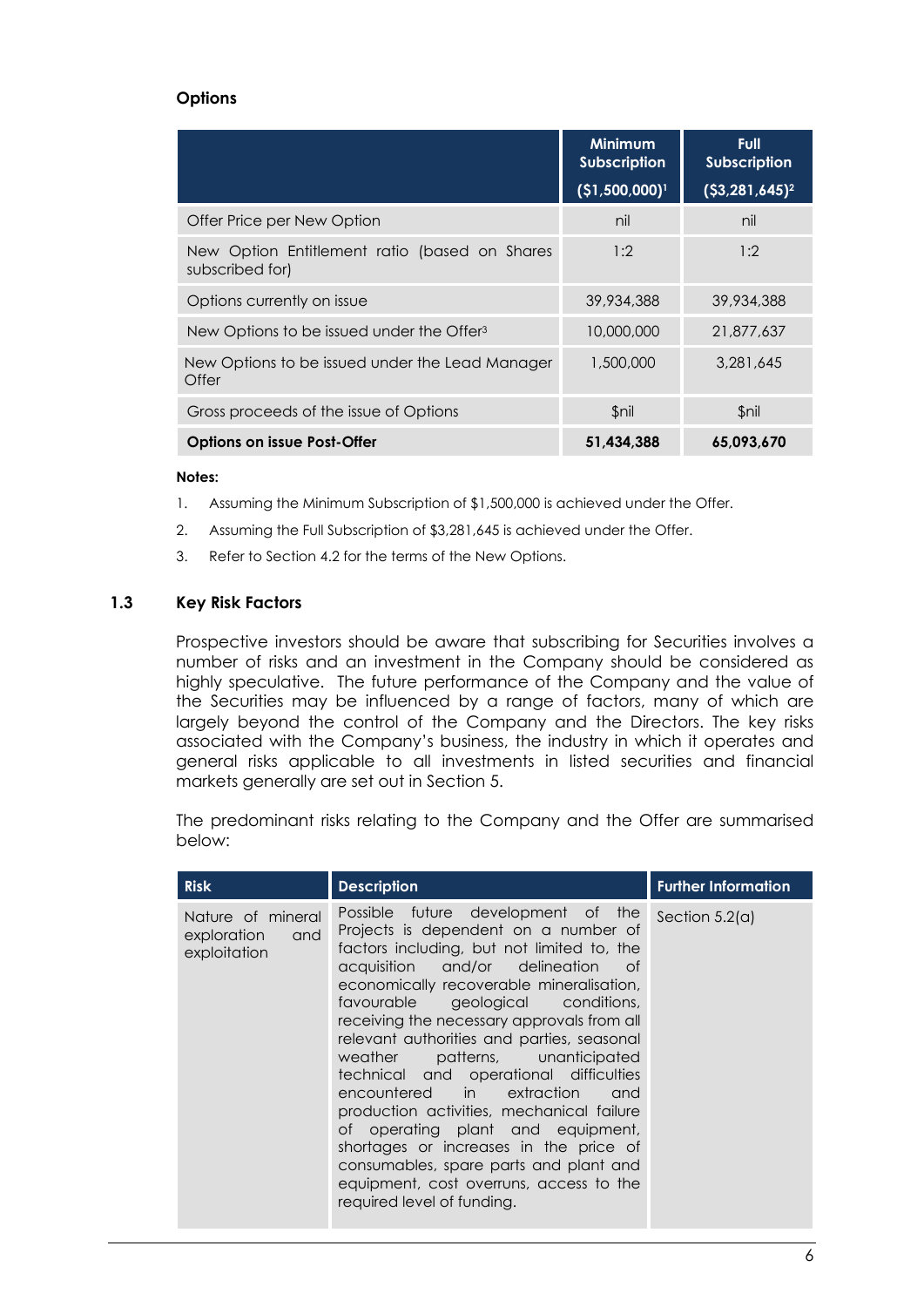| <b>Risk</b>                           | <b>Description</b>                                                                                                                                                                                                                                                                                                                                                                                                                                                                                                                                                                                                                                                                                                                    | <b>Further Information</b> |
|---------------------------------------|---------------------------------------------------------------------------------------------------------------------------------------------------------------------------------------------------------------------------------------------------------------------------------------------------------------------------------------------------------------------------------------------------------------------------------------------------------------------------------------------------------------------------------------------------------------------------------------------------------------------------------------------------------------------------------------------------------------------------------------|----------------------------|
|                                       | If the Company commences production,<br>its operations may be disrupted by a<br>variety of risks and hazards which are<br>beyond<br>control,<br>its<br>including<br>environmental<br>industrial<br>hazards,<br>accidents, technical<br>failures,<br>labour<br>disputes,<br>unusual<br>unexpected<br><b>or</b><br>geological<br>formations,<br>unexpected<br>changes in the aquifers, flooding and<br>extended interruptions top operations.<br>No assurance can be given that the<br>Company will<br>achieve<br>commercial<br>viability through the<br>exploration<br><b>or</b><br>development of its Projects.                                                                                                                       |                            |
| Mineral<br>Resource<br>estimate       | <b>The</b><br>Company's<br>Mineral<br>Resource<br>estimates are made in accordance with<br>the 2012 edition of the JORC Code and<br>the Guidelines for Resource and Reserve<br>Estimation for Brines adopted by JORC in<br>April 2019. Mineral resources are estimates<br>only. An estimate is an expression of<br>judgement<br>based<br>knowledge,<br>on<br>experience<br>and<br>industry<br>practice.<br>Estimates which were valid when originally<br>calculated may alter significantly when<br>new information or techniques become<br>In addition, by their very<br>available.<br>nature, resource estimates are imprecise<br>depend to<br>some<br>extent<br>and<br>on<br>interpretations, which may prove to be<br>inaccurate. | Section 5.2(b)             |
| Inability to abstract<br>brine volume | utilises<br>specialist<br><b>The</b><br>Company<br>consultants to determine its ability to<br>abstract brine from the aquifers, but there<br>is a risk that the Company will be unable<br>to abstract the brine at the predicted<br>rates that are required to establish a full<br>scale commercially viable operation. This<br>can occur for a variety of reasons and as<br>a result, pumping rates may be lower<br>than expected, or require additional<br>bores and/or trenches. Further, each bore<br>has its own life expectancy which may be<br>shorter than expected.                                                                                                                                                          | Section 5.2(c)             |
| Variability in brine                  | Brine deposits may be variable due to the<br>geological layering of the host rock, the<br>within<br>location<br>the<br>palaeodrainage<br>system, inflows of other waters carrying<br>other impurities or fresh water, all of which<br>may affect the brine chemistry across the<br>deposit. Additionally, there is the potential<br>for dilution after rainfall which may cause<br>changes in the brine recovery and this<br>variability<br>different<br>may<br>cause<br>evaporation rates.                                                                                                                                                                                                                                           | Section 5.2(d)             |
| Inclement weather<br>natural<br>and   | The Company's exploration activities are<br>subject to a variety of risks and hazards                                                                                                                                                                                                                                                                                                                                                                                                                                                                                                                                                                                                                                                 | Section 5.2(e)             |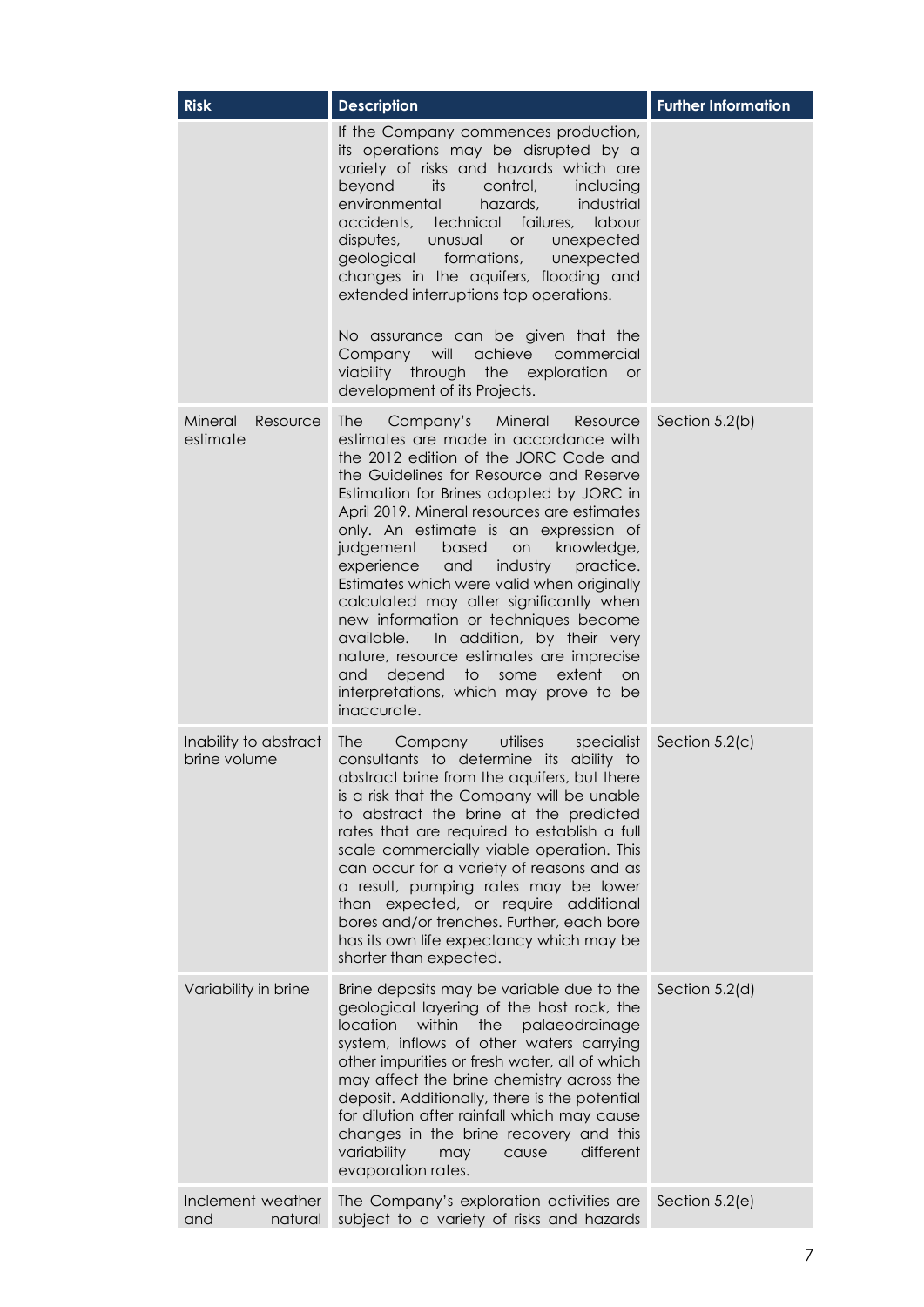| <b>Risk</b>                                                         | <b>Description</b>                                                                                                                                                                                                                                                                                                                                                                                                                                                                                                                                                              | <b>Further Information</b> |
|---------------------------------------------------------------------|---------------------------------------------------------------------------------------------------------------------------------------------------------------------------------------------------------------------------------------------------------------------------------------------------------------------------------------------------------------------------------------------------------------------------------------------------------------------------------------------------------------------------------------------------------------------------------|----------------------------|
| disasters                                                           | which are beyond its control, including<br>hazardous weather conditions such as<br>excessive rain, flooding and fires. Rainfall<br>may also impact and cause dilution of<br>the mineralisation in the brine samples.                                                                                                                                                                                                                                                                                                                                                            |                            |
| Climate change                                                      | There are a number of risks related to<br>climate change which may affect the<br>Company, including changes to the<br>climate of the area in which the Projects<br>are situated (which, if this results in<br>reduced evaporation rates or increased<br>rainfall, may adversely impact brine<br>recovery and the ability to conduct<br>fieldwork), changes in governmental<br>policy in response to climate change and<br>changes which impact on the agricultural<br>industry and the demand for Sulphate of<br>Potash (SOP).                                                  | Section 5.2(f)             |
| Commodity<br>price<br>volatility                                    | If the Company is successful in progressing<br>to mineral production, revenue will derive<br>from commodity sales which will expose<br>the Company to commodity price and<br>exchange rate risk.                                                                                                                                                                                                                                                                                                                                                                                | Section 5.2(i)             |
| operational<br><b>New</b><br>commodity<br>and<br>lack of experience | The exploration of potash products by<br>way of brine exploration and evaluation is<br>an emerging industry in Australia and<br>there may be a lack of suitably trained<br>professionals to conduct such activities. A<br>failure to source, or a delay in sourcing,<br>appropriately qualified professionals in<br>Australia will likely have an adverse effect<br>on the Company's ability to conduct its<br>operations and on its financial position.                                                                                                                        | Section 5.2(k)             |
| Additional<br>requirements<br>for<br>capital                        | Company's capital requirements Section 5.2(y)<br>The<br>depend on numerous factors. Depending<br>on the Company's ability to generate<br>income from its operations, the Company<br>may require further financing in addition<br>to amounts raised under the Offer. Any<br>additional equity financing will dilute<br>shareholdings, and debt financing, if<br>available, may involve restrictions on<br>financing and operating activities.                                                                                                                                    |                            |
| COVID-19                                                            | The outbreak of the coronavirus disease<br>(COVID-19) continues to impact global<br>economic markets. The nature and extent<br>of the effect of the outbreak on the<br>performance of the Company remains<br>unknown. The Company's Share price<br>may be adversely affected in the short to<br>medium<br>term<br>by<br>the<br>economic<br>uncertainty caused by COVID-19. Further,<br>any governmental or industry measures<br>taken in response to COVID-19 may<br>impact the Company's<br>adversely<br>operations and are likely to be beyond<br>the control of the Company. | Section 5.2(z)             |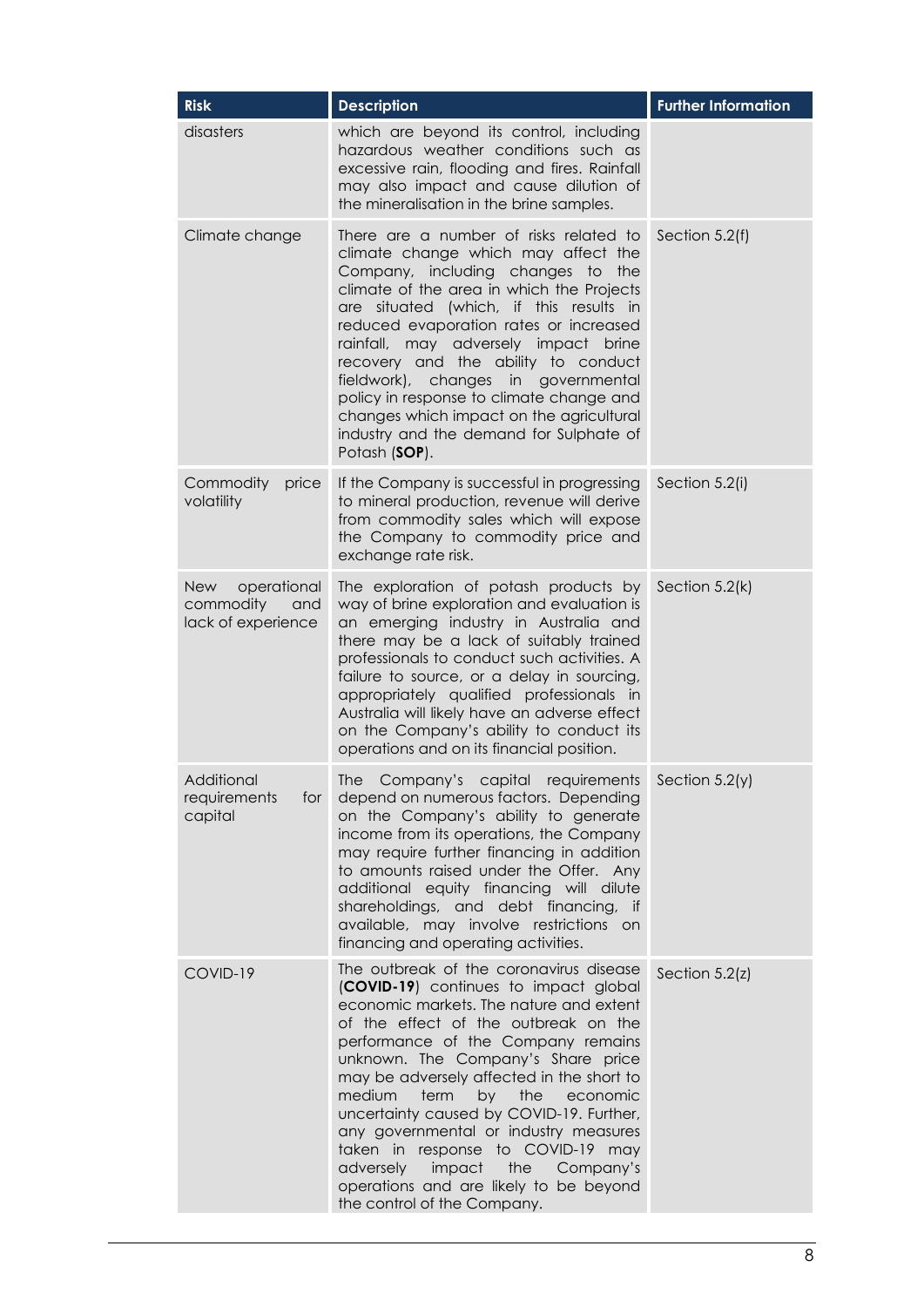| <b>Risk</b>                     | <b>Description</b>                                                                                                                                                                                                                                                                                                                                                                                                                                                                                                                                                                                                                                                                                                                                                                                                                                                                                                                          | <b>Further Information</b> |
|---------------------------------|---------------------------------------------------------------------------------------------------------------------------------------------------------------------------------------------------------------------------------------------------------------------------------------------------------------------------------------------------------------------------------------------------------------------------------------------------------------------------------------------------------------------------------------------------------------------------------------------------------------------------------------------------------------------------------------------------------------------------------------------------------------------------------------------------------------------------------------------------------------------------------------------------------------------------------------------|----------------------------|
| Operational<br>and<br>technical | The operations of the Company will be<br>subject to a number of factors which may<br>include, amongst others: (i) failure to<br>discover any economic mineral deposits;<br>(ii) technical difficulties associated with<br>the actual development and commercial<br>extraction of the minerals; (iii) failure of<br>minerals extracted<br>achieve<br>the<br>to<br>projected grades and recovery;<br>$(i \vee)$<br>adverse events outside the Company's<br>control involving the environment or acts<br>of<br>force<br>majeure; (v) increased<br>competition within the industry for access<br>skilled<br>personnel,<br>to<br>equipment,<br>contractors and/or consultants and raw<br>materials in order to carry out the<br>Company's activities; (vi) (if the Company<br>is successful in progressing to mineral<br>production) access to a viable transport<br>solution to get product to<br>market<br>including access to infrastructure. | Section 5.3(b)             |
| Results of studies              | Subject to the results of exploration and<br>evaluation programs to be undertaken,<br>the Company intends to progressively<br>undertake a number of studies in respect<br>to the Projects, which may include<br>scoping,<br>prefeasibility and feasibility<br>studies. There can be no guarantee that<br>any of the studies will confirm<br>the<br>economic viability of the Projects or the<br>results of other studies undertaken by the<br>Company. Even if a study confirms the<br>economic viability of the Projects, there<br>can be no guarantee that the Projects will<br>be successfully financed and brought into<br>production as assumed or within the<br>estimated parameters in the feasibility<br>study once production commences.<br>Further, the ability of the Company to<br>complete a study may be dependent on<br>the Company's ability to raise further<br>funds to complete the study, if required.                  | Section 5.3(c)             |

#### <span id="page-9-0"></span>**1.4 Directors' Interests in Securities**

The relevant interest of each of the Directors in the Securities of the Company as at the date of this Prospectus, together with their respective Entitlement, is set out in the table below:

| <b>Director</b>              | <b>Shares</b> | <b>Options</b> | <b>Share</b><br><b>Entitlement</b> | <b>New Option</b><br><b>Entitlement</b> | \$      |
|------------------------------|---------------|----------------|------------------------------------|-----------------------------------------|---------|
| Keren Paterson <sup>1</sup>  | 4,750,000     | 5,591,825      | 1,781,250                          | 890,625                                 | 133,594 |
| Michael Ralston <sup>2</sup> | 6,065,000     | 470,000        | 2,274,375                          | 1,137,187                               | 170,578 |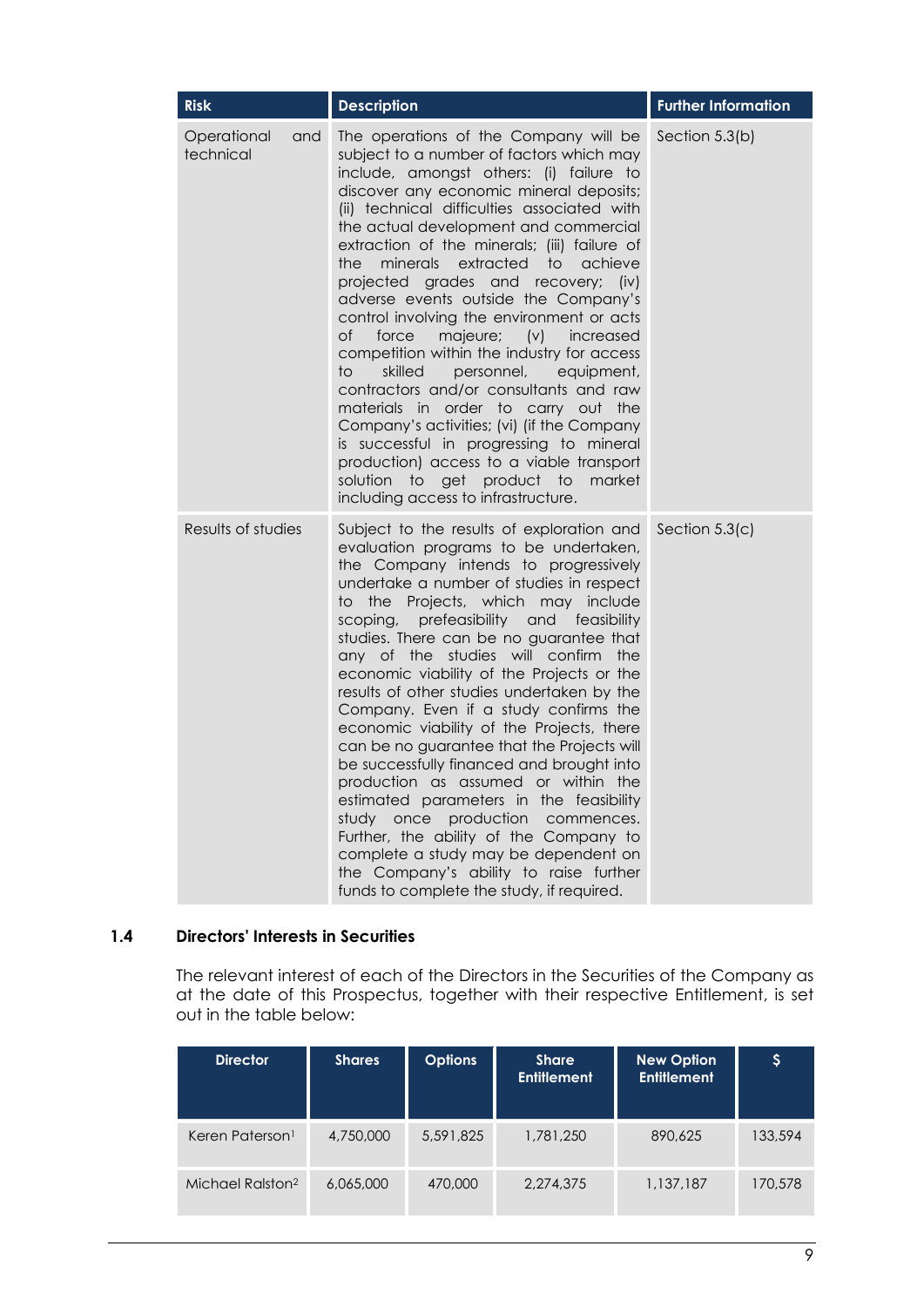| <b>Director</b>           | <b>Shares</b> | <b>Options</b> | <b>Share</b><br><b>Entitlement</b> | <b>New Option</b><br><b>Entitlement</b> | \$     |
|---------------------------|---------------|----------------|------------------------------------|-----------------------------------------|--------|
| William Bent <sup>3</sup> | 3,291,399     | 346,699        | 1,234,274                          | 617,137                                 | 92,570 |
| Rodney Baxter             |               |                |                                    |                                         |        |
| Maree Arnason             |               |                |                                    |                                         |        |

#### **Notes:**

- 1. Comprising 1,502,000 Shares held directly by Ms Paterson and 3,248,000 Shares and 5,591,825 Options held indirectly by KP Consulting Group Pty Ltd <SSB Trust>. Ms Paterson is a director of the trustee and a beneficiary of the trust. 1,450,000 of the Shares held directly by Ms Paterson were issued as loan Shares pursuant to the Company's Loan Funded Plan. Ms Paterson holds the following Options:
	- (i) 2,000,000 Tranche 1 Director Options exercisable at \$0.23 per Option on or before 7 January 2023;
	- (ii) 184,042 listed Options exercisable at \$0.25 on or before 31 October 2022.
	- (iii) 190,957 listed Options exercisable at \$0.20 on or before 15 July 2023
	- (iv) 1,608,413 Incentive Options FY21 exercisable at \$0.149 vesting 23 November 2023 expiring 23 November 2026
	- (v) 1,608,413 Incentive Options FY22 exercisable at \$0.149 vesting 23 November 2024 expiring 23 November 2026
- 2. Comprising 6,065,000 Shares and 470,000 Options held indirectly by Mr Michael Ralston and Ms Sharon Ralston as trustee for the Ralston Family of which Mr Ralston is a beneficiary. 270,000 listed Options exercisable are at \$0.25 on or before 31 October 2022 and 200,000 listed Options exercisable at \$0.20 on or before 15 July 2023.
- 3. Comprising 2,175,000 Shares and 50,000 Options which are held indirectly by Mr Bent as trustee for Bent Family Trust of which Mr Bent is a beneficiary, and 1,116,399 Shares and 74,714 Options held indirectly by Caninga Capital Pty Ltd as trustee for The Bent Family Super Fund of which Mr Bent is a director and shareholder of the trustee and a beneficiary of the trust. 124,714 listed Options exercisable are at \$0.25 on or before 31 October 2022 and 221,985 listed Options exercisable at \$0.20 on or before 15 July 2023.

The Board recommends all Shareholders take up their Entitlements. The Directors reserve the right to take up their respective Entitlements in whole or in part at their discretion.

#### **1.5 Details of Substantial Holders**

Based on publicly available information as at the date of this Prospectus, those persons which (together with their associates) have a relevant interest in 5% or more of the Shares on issue are set out below:

| Shareholder                  | <b>Shares</b> | $\%$ |
|------------------------------|---------------|------|
| Michael Ralston <sup>1</sup> | 6,065,000     | 5.20 |
| Julian Stephens              | 6,013,123     | 5.16 |

#### **Note:**

1. Director Mike Ralston does not currently intend to take up his full Entitlement.

In the event all Entitlements are accepted there will be no change to the substantial holders on completion of the Offer.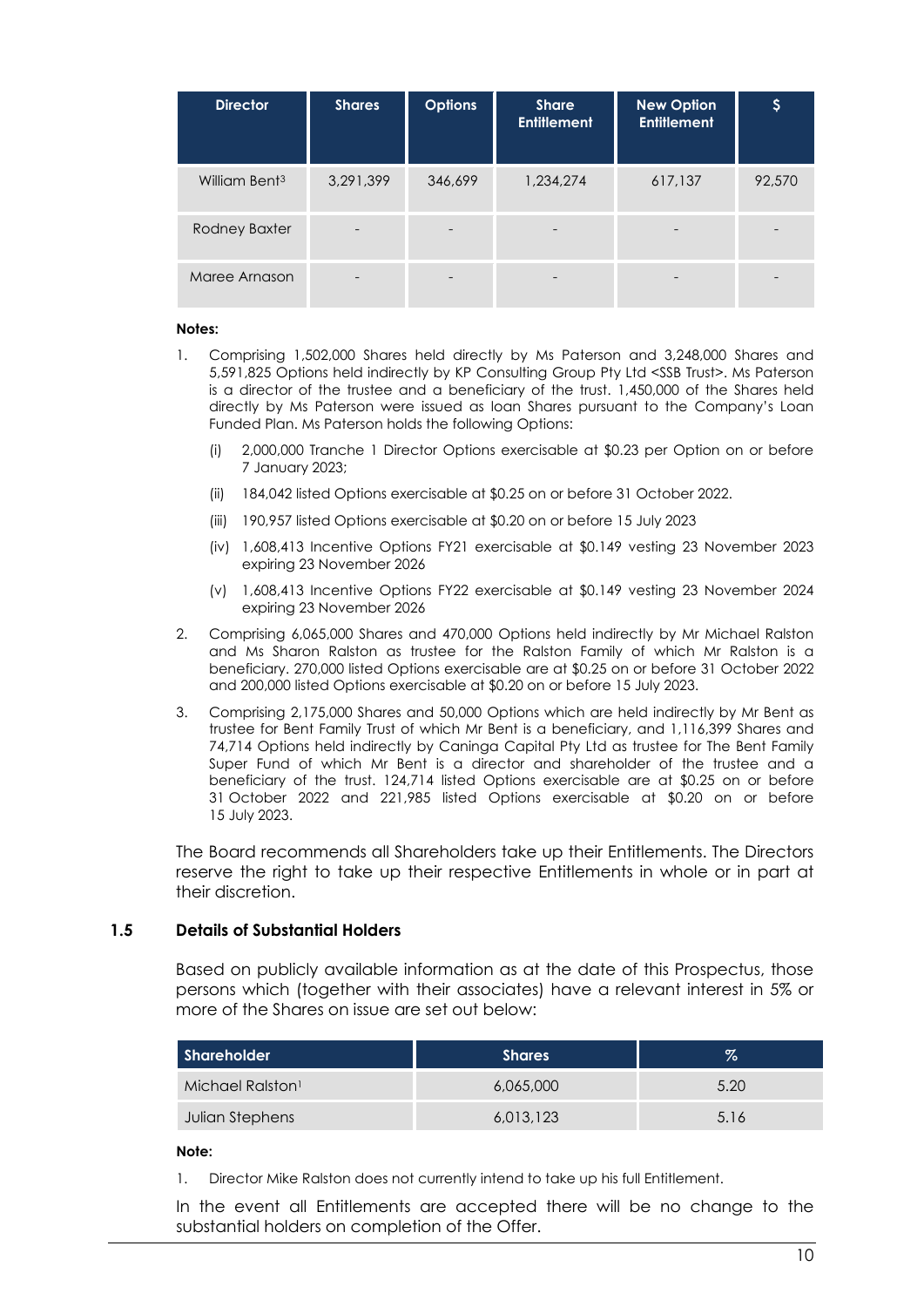#### **1.6 Lead Manager**

Mahe Capital Pty Ltd (AFSL 517246) (**Lead Manager**) has been appointed as the lead manager of the Offer. Terms of the lead manager mandate and total fees payable are set out in Section [6.4.2](#page-48-0) below.

This Prospectus also includes the offer of up to 3,281,645 New Options to be issued to the Lead Manager (or its nominee) as part of the consideration for lead manager services provided by the Lead Manager to the Company in relation to the Offer (**Lead Manager Offer**). The New Options offered under the Lead Manager Offer will be issued on the terms and conditions set out in Section 4.2.

Only Mahe Capital Pty Ltd (or its nominee), may accept the Lead Manager Offer. A personalised Application Form in relation to the Lead Manager Offer will be issued to Mahe Capital Pty Ltd (or its nominee) together with a copy of this Prospectus.

#### **1.7 Underwriting**

The Offer is partially underwritten by Mahe Capital Pty Ltd (AFSL 517246) (**Underwriter**). Refer to Section [6.4.1](#page-43-0) for details of the terms of the underwriting.

The Underwriter has also been appointed as the lead manager of the Offer. The terms of the lead manager appointment and total fees payable are set out in Section [6.4.2](#page-48-0) below.

The Underwriter may appoint sub-underwriters to sub-underwrite the Offer.

No sub-underwriter will increase their shareholding to above 19.99% as a direct result of the issue of Securities under the Offer. Where Shares are issued pursuant to the exercise of New Options, the voting power of the sub-underwriters who exercise their New Options will increase. The likelihood of New Options being exercised is dependent on the price of Shares from time to time until the New Options expire.

## **1.8 Effect on Control**

The Underwriter is presently not a Shareholder and is not a related party of the Company for the purposes of the Corporations Act. The issue of Shares under this Prospectus to the Underwriter may increase its interest in the Company and dilute the Shareholding of other Shareholders to the extent they elect not to participate in the Offer or are ineligible to participate in the Offer.

In accordance with the terms of the Underwriting Agreement, the Underwriter will allocate the Shortfall to its sub-underwriters and/or clients and people who have otherwise agreed to assist with the completion of the Offer such that neither the Underwriter, the sub-underwriters nor any of the Underwriter's clients, individually, will have a voting power in the Company in excess of 19.9% after the issue of the Shortfall.

The Company, in consultation with the Underwriter, will ensure that the Offer (including the equitable dispersion of any Shortfall Securities) complies with the provisions of Chapter 6 of the *Corporations Act 2001* (Cth) and is otherwise consistent with the policy guidelines contained in ASIC Regulatory Guide 6 and Takeovers Panel Guidance Note 17.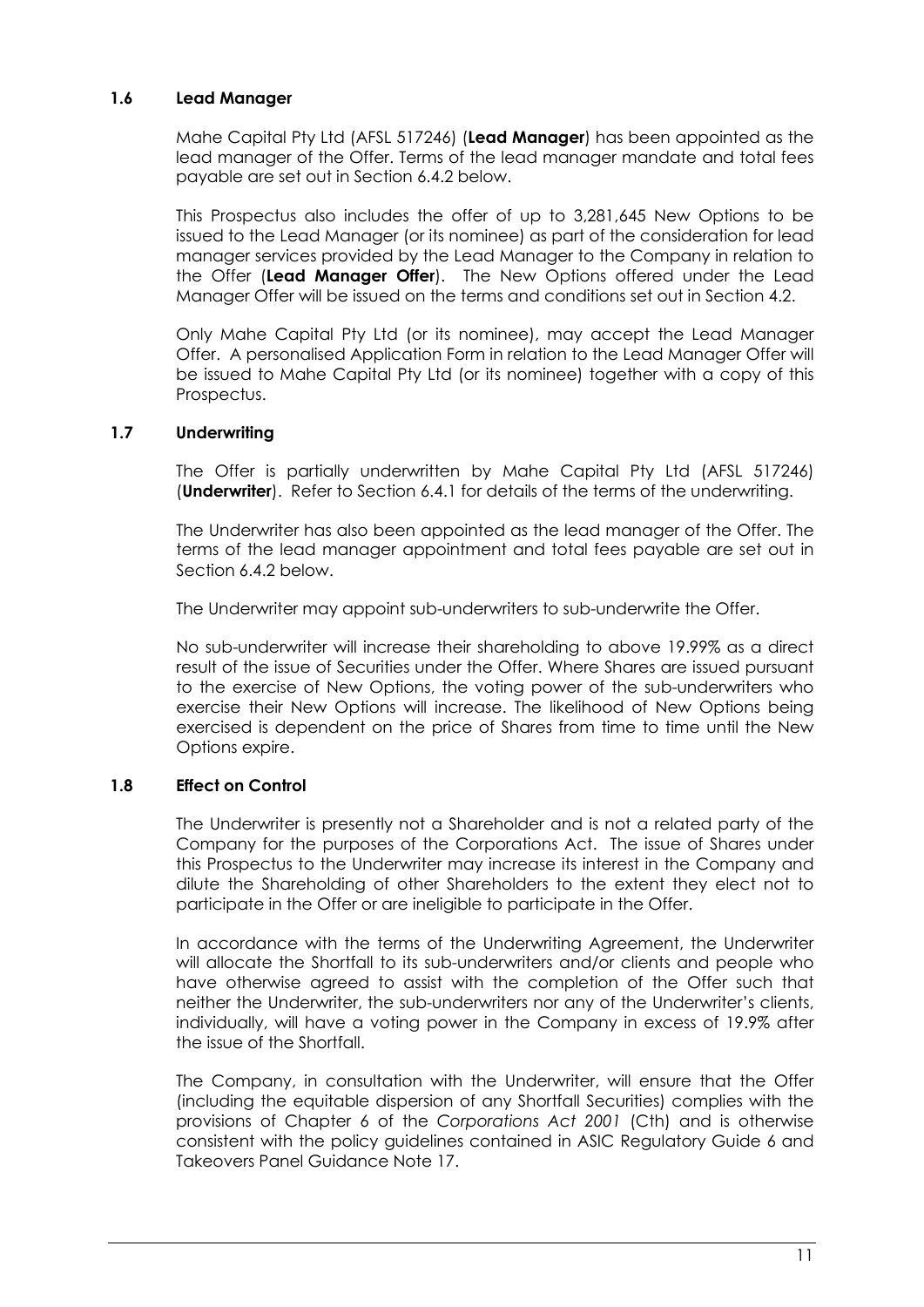#### **1.9 Potential dilution on non-participating Shareholders**

In addition to potential control impacts set out in Section 1.8, Shareholders should note that if they do not participate in the Offer, their holdings are likely to be diluted by approximately 27.28% (as compared to their holdings and number of Shares on issue as at the date of this Prospectus) from the issue of Shares.

No immediate dilution will occur as a result of the issue of New Options under this Prospectus. However subsequent exercise of any or all of the New Options will result in dilution. Assuming all New Options offered pursuant to this Prospectus are issued and exercised into Shares, Shareholders who do not participate in the Offer, are likely to be diluted by an aggregate of approximately 49.25% (as compared to their holdings and number of Shares on issue as at the date of the Prospectus).

For illustrative purposes, the table below shows how the dilution may impact the holdings of Shareholders:

| Holder        | Holding as<br>at Record<br>date | % at Record<br>Date | <b>Entitlements</b><br>under the<br>Offer | <b>Holdings if</b><br>Offer not<br>taken Up | % post Offer |
|---------------|---------------------------------|---------------------|-------------------------------------------|---------------------------------------------|--------------|
| Shareholder 1 | 1,000,000                       | 0.86%               | 375,000                                   | 1,000,000                                   | 0.62%        |
| Shareholder 2 | 500,000                         | 0.43%               | 187,500                                   | 500,000                                     | 0.31%        |
| Shareholder 3 | 150,000                         | 0.13%               | 56,250                                    | 150,000                                     | $0.09\%$     |
| Shareholder 4 | 50,000                          | 0.04%               | 18,750                                    | 50,000                                      | 0.03%        |
| Shareholder 5 | 25,000                          | 0.02%               | 9.375                                     | 25,000                                      | 0.01%        |
| <b>TOTAL</b>  | 1.725.000                       |                     | 646.875                                   | 1.725.000                                   |              |

#### **Notes:**

- 1. Assuming the Full Subscription of \$3,281,645 is achieved under the Offer.
- 2. This is based on a share capital of 116,680,728 Shares as at the date of the Prospectus and assumes no Shares are issued prior to the Record Date including on exercise or conversion of securities on issue.
- 3. The dilutionary effect shown in the table is the maximum percentage on the assumption that those Entitlements not accepted by Eligible Shareholders are placed under the Underwriting Agreement and Shortfall Offer. In the event all Entitlements are not accepted and some or all of the resulting Shortfall was not subsequently placed, the dilution effect for each Shareholder not accepting their Entitlement would be a lesser percentage.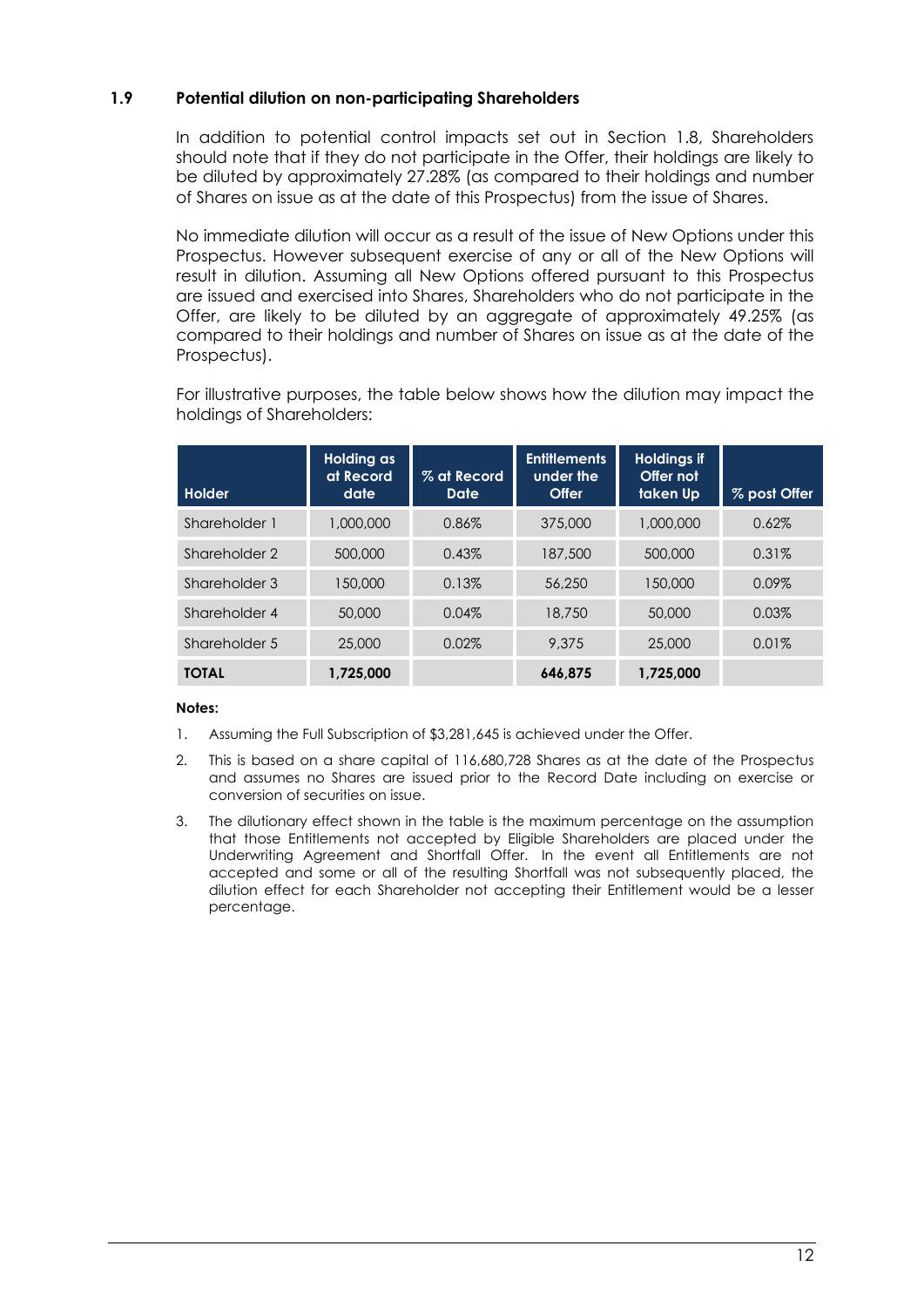#### <span id="page-13-0"></span>**2. DETAILS OF THE OFFER**

#### **2.1 The Offer**

The Offer is being made as a pro-rata renounceable entitlement issue of three (3) new Shares for every eight (8) Shares held by Shareholders registered at the Record Date at an issue price of \$0.075 per Share together with one (1) New Option for every two (2) new Shares subscribed for and issued. Fractional entitlements will be rounded down to the nearest whole number.

Based on the capital structure of the Company as at the date of this Prospectus, (and assuming no Shares are issued prior to the Record Date including on exercise or conversion of securities on issue) approximately 43,755,273Shares and 21,877,637 New Options may be issued under the Offer to raise up to \$3,281,645. No funds will be raised from the issue of the New Options. The Company intends on applying for quotation of the New Options.

As at the date of this Prospectus the Company has 39,934,388 Options on issue, 36,717,562 of which may be exercised prior to the Record Date in order to participate in the Offer. Please refer to Section [3.3](#page-22-0) for information on the exercise price and expiry date of the Options on issue.

All of the Shares offered under this Prospectus will rank equally with the Shares on issue at the date of this Prospectus. Please refer to Section [4.1](#page-25-1) for further information regarding the rights and liabilities attaching to the Shares. The New Options will be exercisable at \$0.15 on or before 16 February 2024 and otherwise on the terms set out in Section [4.2.](#page-27-0)

The purpose of the Offer and the intended use of funds raised are set out in Section [3.](#page-21-0)

#### **2.2 What Eligible Shareholders may do**

The number of Securities to which Eligible Shareholders are entitled is shown on the personalised Entitlement and Acceptance Form which can be accessed at [www.investorcentre.com/au.](http://www.investorcentre.com/au) Eligible Shareholders may choose any of the options set out in the table below.

| Option                                   |     | <b>Key Considerations</b>                                                                                                                                                                                                                                                                                                                                                      | For more<br><i>information</i>  |
|------------------------------------------|-----|--------------------------------------------------------------------------------------------------------------------------------------------------------------------------------------------------------------------------------------------------------------------------------------------------------------------------------------------------------------------------------|---------------------------------|
| Take up all of $(a)$<br>your Entitlement | (b) | Should you wish to accept all of your<br>Entitlement, then your application for<br>Securities under this Prospectus must be<br>made by following the instructions on<br>the personalised Entitlement<br>and and<br>Acceptance Form which can<br>be<br>at<br>accessed<br>www.investorcentre.com/au.<br>Please<br>read the instructions carefully.<br>Payment can be made by the | Section 2.3 and<br>Section 2.4. |
|                                          |     | methods set out in Section 2.3. As set<br>out in Section 2.3, if you pay by BPAY or<br>EFT, you do not need to return the<br>Entitlement and Acceptance Form.                                                                                                                                                                                                                  |                                 |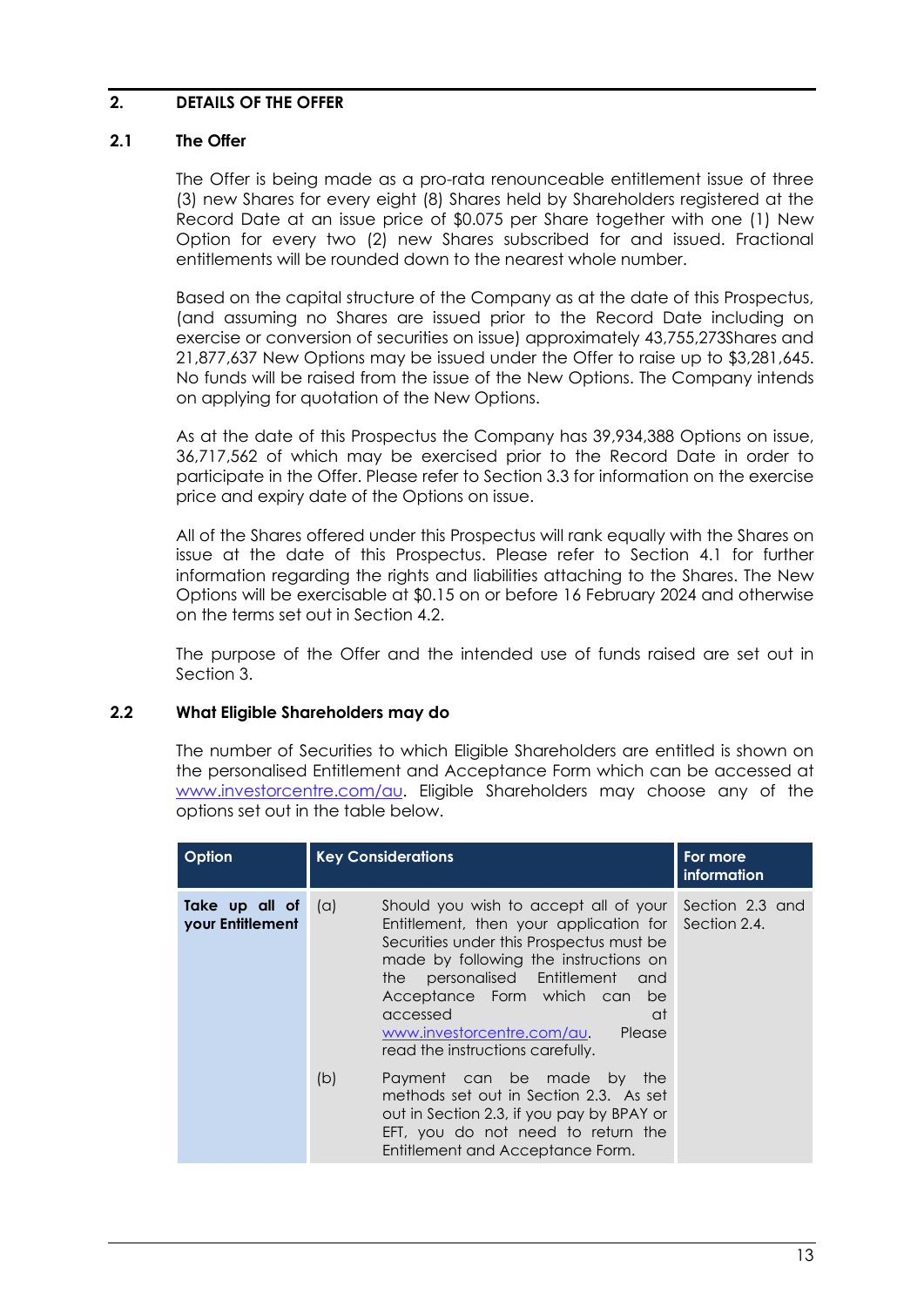| Option                                                                                                              |     | <b>Key Considerations</b>                                                                                                                                                                                                                                                                                                                                                                                                                               | For more<br>information        |
|---------------------------------------------------------------------------------------------------------------------|-----|---------------------------------------------------------------------------------------------------------------------------------------------------------------------------------------------------------------------------------------------------------------------------------------------------------------------------------------------------------------------------------------------------------------------------------------------------------|--------------------------------|
| Take up all of<br>your Entitlement<br>and also apply<br><b>Shortfall</b><br>for<br><b>Securities</b>                | (a) | Should you wish to accept all of your<br>Entitlement and<br>apply for Shortfall<br>Securities, then your application for your<br>Entitlement<br>and<br>additional<br>Shortfall<br>Securities under this Prospectus must be<br>made by following the instructions on<br>personalised<br>Entitlement<br>your<br>and<br>Form which<br>Acceptance<br>be<br>can<br>accessed<br>at<br>www.investorcentre.com/au<br>Please<br>read the instructions carefully. | Sections 2.3, 2.4<br>and 2.6.  |
|                                                                                                                     | (b) | Payment can be made by the methods<br>set out in Section 2.3. Payment should be<br>made for your Entitlement and the<br>amount of the Shortfall for which you are<br>applying.                                                                                                                                                                                                                                                                          |                                |
|                                                                                                                     | (c) | If you apply for Shortfall Securities beyond<br>your Entitlement you are deemed to<br>have accepted your Entitlement in full.<br>You should note that the allocation of<br>Shortfall Securities is at the discretion of<br>the Company and the Underwriter as per<br>the allocation policy set out in Section<br>2.6. Accordingly, your application for<br>additional Shortfall Securities may be<br>scaled-back.                                       |                                |
|                                                                                                                     | (d) | The Company's decision on the number<br>of Shortfall Securities to be allocated to<br>you will be final.                                                                                                                                                                                                                                                                                                                                                |                                |
| Sell all of your<br><b>Entitlement</b><br>on<br><b>ASX</b>                                                          | (a) | The Entitlements under the Offer are<br>renounceable which means that all or<br>part of an Eligible Shareholder's rights<br>to subscribe for Securities under the<br>Offer may be traded on ASX.                                                                                                                                                                                                                                                        | N/A                            |
|                                                                                                                     | (b) | If you wish to sell all of your Entitlement<br>on ASX, provide instructions to your<br>stockbroker regarding the Entitlement<br>you wish to sell on ASX.<br>Trading of<br>Entitlements will commence on ASX on<br>20 January 2022 and will cease on 2<br>February 2022.                                                                                                                                                                                 |                                |
|                                                                                                                     | (C) | There is no guarantee that an Eligible<br>Shareholder will be able to sell all or<br>any part of their Entitlement on ASX or<br>that any particular price will be paid for<br>the Entitlements sold on ASX.                                                                                                                                                                                                                                             |                                |
| Take<br><b>Up</b><br>a<br>proportion<br>of<br>your Entitlement<br>sell<br>the<br>and<br>balance<br>on<br><b>ASX</b> | (a) | If you wish to take up only part of your<br>Entitlement, your application must be<br>made by completing the personalised<br>Entitlement and Acceptance<br>Form<br>which<br>can<br>be<br>accessed<br>at<br>www.investorcentre.com/au for<br>the<br>number of Securities you wish to take<br>up and making payment using the<br>methods set out in Section 2.3 below.<br>As set out in Section 2.3, if you pay by                                         | Section 2.3 and<br>Section 2.4 |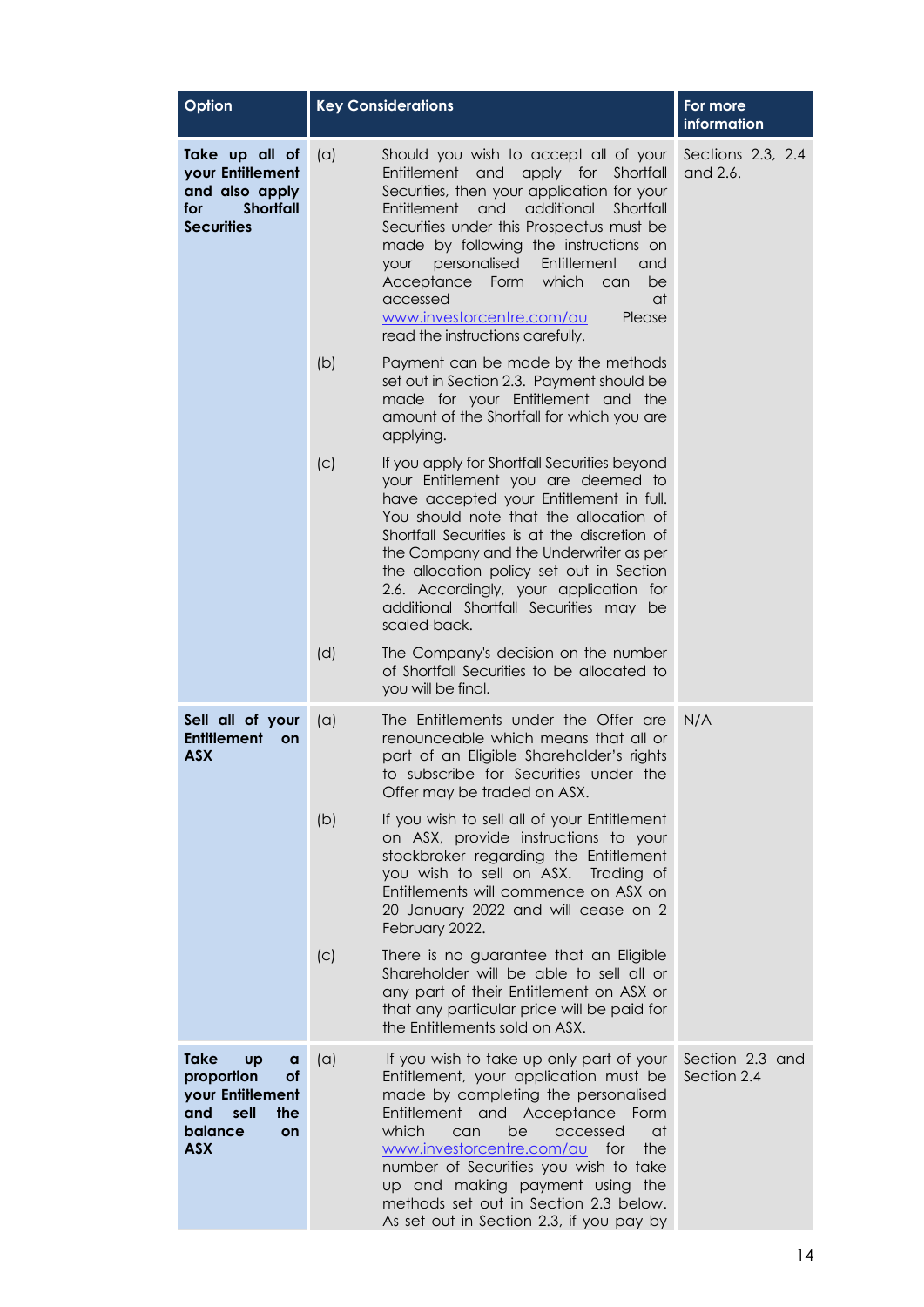| Option                                                                                                                     | <b>Key Considerations</b>                                                                                                                                                                                                                                                                                                                                                                                                                                                                                                                                                                                              | For more<br>information        |
|----------------------------------------------------------------------------------------------------------------------------|------------------------------------------------------------------------------------------------------------------------------------------------------------------------------------------------------------------------------------------------------------------------------------------------------------------------------------------------------------------------------------------------------------------------------------------------------------------------------------------------------------------------------------------------------------------------------------------------------------------------|--------------------------------|
|                                                                                                                            | BPAY or EFT, you do not need to return<br>the Entitlement and Acceptance Form.<br>(b)<br>Subsequently, provide instructions<br>to t<br>stockbroker<br>regarding<br><b>your</b><br>the                                                                                                                                                                                                                                                                                                                                                                                                                                  |                                |
|                                                                                                                            | proportion of your Entitlement you wish<br>to sell on ASX.                                                                                                                                                                                                                                                                                                                                                                                                                                                                                                                                                             |                                |
| <b>Take</b><br><b>Up</b><br>a<br>proportion<br><b>of</b><br>your Entitlement<br>and allow<br>the<br>balance<br>to<br>lapse | If you wish to take up only part of your<br>Entitlement and allow the balance to lapse, your<br>application must be made by completing the<br>personalised Entitlement and Acceptance Form<br>which<br>be<br>accessed<br>at<br>can<br>www.investorcentre.com/au for the number of<br>Securities you wish to take up and making<br>payment using the methods set out in Section 2.3<br>below. As set out in Section 2.3, if you pay by<br>BPAY or EFT, you do not need to return the<br>Entitlement and Acceptance Form.                                                                                                | Section 2.3 and<br>Section 2.4 |
| Sell<br>all<br><b>or</b><br>a<br>proportion<br>оf<br>your Entitlement<br>other than on<br><b>ASX</b>                       | You may elect to transfer all or a<br>(a)<br>proportion of your Entitlement<br>to<br>another person other than on ASX. If<br>the purchaser of your Entitlement is an<br>Ineligible Shareholder or a person that<br>would be an Ineligible Shareholder if<br>they were a registered holder of Shares,<br>that purchaser will not be able to take<br>the<br>Entitlement<br>UD<br>they<br>have<br>purchased.                                                                                                                                                                                                              | N/A                            |
|                                                                                                                            | (b)<br>If you are a Shareholder on the issuer<br>sponsored subregister and you wish to<br>transfer all or a proportion of your<br>Entitlement to another person other<br>than on ASX, forward a completed<br>standard renunciation and transfer form<br>(obtainable from the Share Registry)<br>applicable<br>transferee's<br>and<br>the<br>cheque for the Shares they wish to<br>subscribe for payable to "Trigg Mining<br>Limited" and crossed "Not Negotiable"<br>to the Share Registry by post at any<br>time after the issue of this Prospectus<br>and on or before the Closing Date at<br>the following address: |                                |
|                                                                                                                            | By Post<br><b>Trigg Mining Limited</b><br>c/- Computershare Investor Services Pty Ltd<br>GPO Box 52 Melbourne<br>Victoria 3001 Australia                                                                                                                                                                                                                                                                                                                                                                                                                                                                               |                                |
|                                                                                                                            | (c)<br>If you wish to transfer all or a proportion<br>of your Entitlement to or from another<br>person on the CHESS subregister you<br>must engage your CHESS controlling<br>participant (usually your stockbroker). If<br>the transferee wants to exercise some<br>or all of the Entitlement, you should<br>follow your stockbroker's instructions as                                                                                                                                                                                                                                                                 |                                |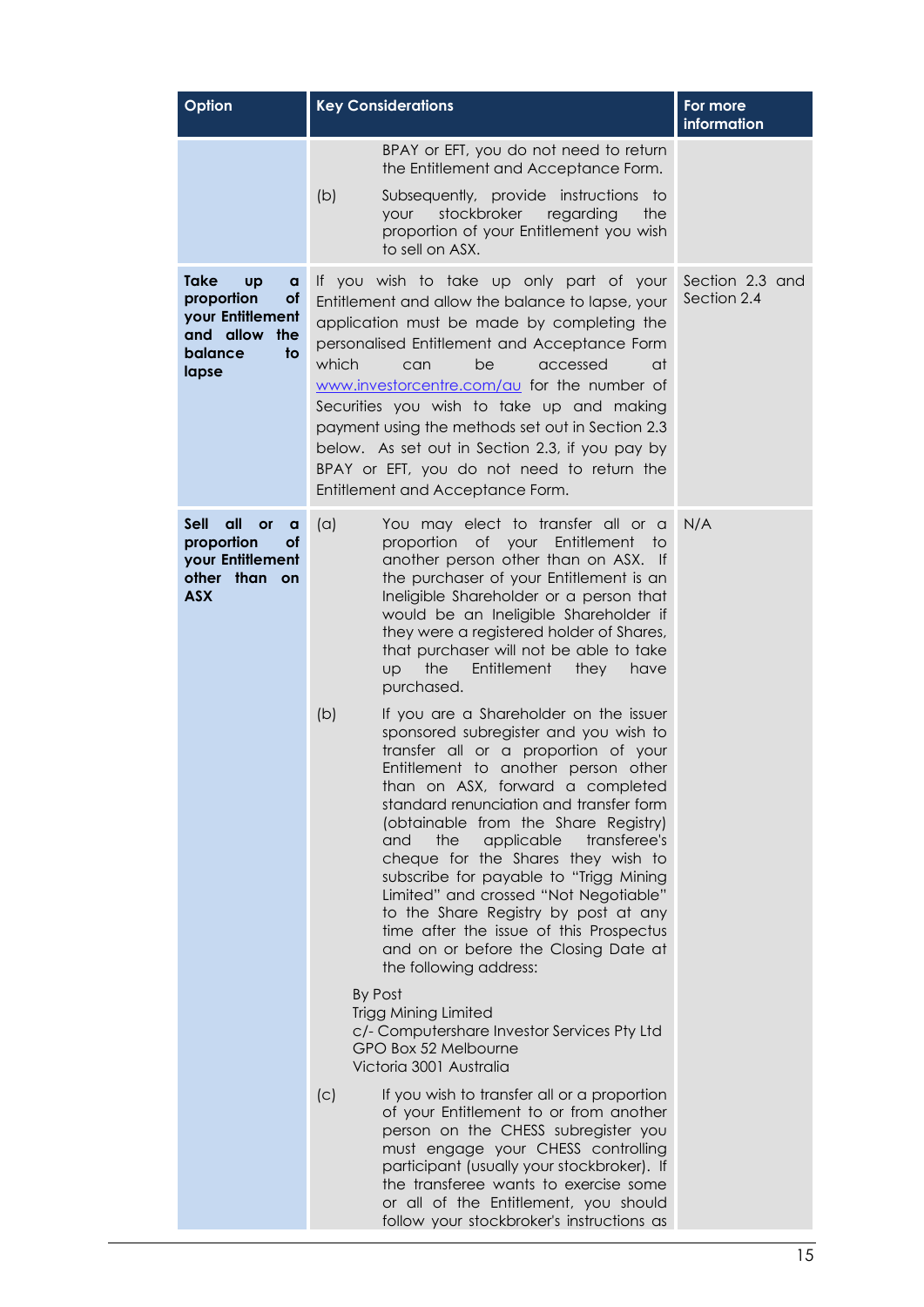| Option                                                                       | <b>Key Considerations</b> |                                                                                                                                                                                                                                                                                                                | For more<br>information |
|------------------------------------------------------------------------------|---------------------------|----------------------------------------------------------------------------------------------------------------------------------------------------------------------------------------------------------------------------------------------------------------------------------------------------------------|-------------------------|
|                                                                              |                           | to the most appropriate way to take up<br>the Entitlement on their behalf.<br><b>The</b><br>application monies for Shares the<br>transferee of the Entitlement wants to<br>acquire must be received by Share<br>Registry.                                                                                      |                         |
| Allow all or part<br>οf<br><b>your</b><br><b>Entitlement</b><br>to:<br>lapse | (a)                       | Shareholders should be aware that their<br>Entitlement<br>have<br>value.<br>may<br>Entitlements are renounceable, which<br>enable Eligible Shareholders who do<br>not wish to take up part or all of their<br>Entitlement to seek to sell or trade all or<br>some of their Entitlement on ASX or<br>otherwise. | N/A                     |
|                                                                              | (b)                       | If you do not wish to accept or trade<br>any part of your Entitlement, you are<br>not obliged to do anything. If you do<br>not take up your Entitlement or dispose<br>of your Entitlement by the Closing Date,<br>the Offer to you will lapse.                                                                 |                         |

#### <span id="page-16-0"></span>**2.3 Payment options**

#### (a) **By BPAY®**

For payment by BPAY®, please follow the instructions on the Entitlement and Acceptance Form. You can only make a payment via BPAY® if you are the holder of an account with an Australian financial institution that supports BPAY® transactions. Please note that should you choose to pay by BPAY®:

- (i) you do not need to submit the Entitlement and Acceptance Form but are taken to have made the declarations on that Entitlement and Acceptance Form;
- (ii) if you do not pay for your Entitlement in full, you are deemed to have taken up your Entitlement in respect of such whole number of Shares which is covered in full by your application monies; and
- (iii) if you pay more than is required to subscribe for your Entitlement, you will be taken to have applied for Shortfall Securities (if any) under the Shortfall Offer, to the extent of the excess.

You should be aware that your own financial institution may implement earlier cut-off times with regard to electronic payment, and you should therefore take this into consideration when making payment. **It is your responsibility to ensure that funds submitted through BPAY® are received by 5:00 pm (WST) on the Closing Date. The Company shall not be responsible for any delay in the receipt of the BPAY® payment.**

#### **Guidance where you have more than one CRN (Shareholding of Shares)**

If you have more than one shareholding of Shares and consequently receive more than one Entitlement and Acceptance Form, when taking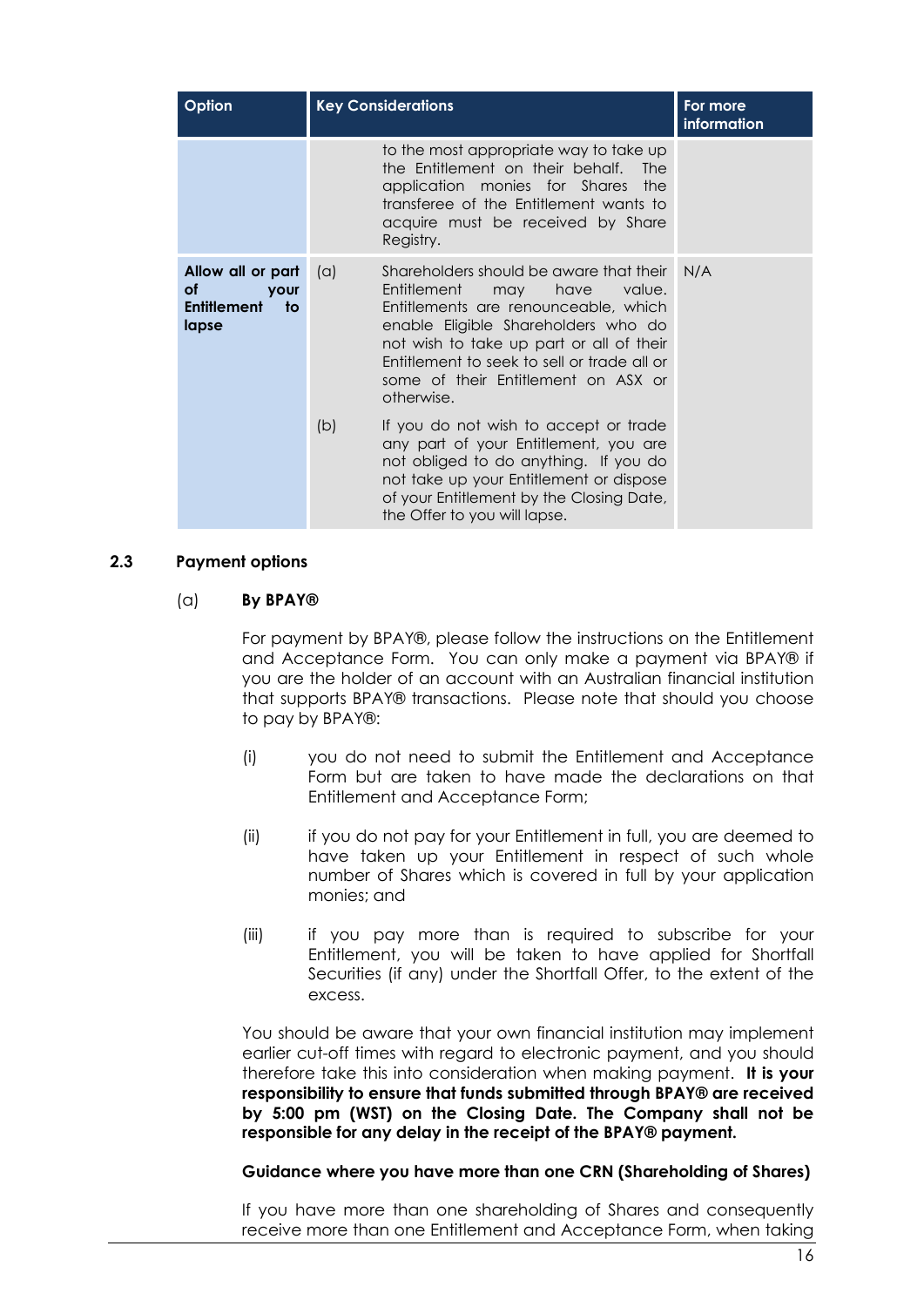up your Entitlement in respect of one of those Shareholdings only use the CRN specific to that Shareholding as set out in the applicable Entitlement and Acceptance Form. **Do not use the same CRN for more than one of your Shareholdings**. This can result in your application monies being applied to your Entitlement in respect of only one of your Shareholdings (with the result that any Application Form in respect of your remaining Shareholdings will not be valid).

## (b) **By Electronic Funds Transfer (overseas applicants)**

For payment by Electronic Funds Transfer (**EFT**) for overseas Eligible Shareholders, please follow the instructions on the Entitlement and Acceptance Form. You can only make a payment via EFT if you are the holder of an account that supports EFT transactions to an Australian bank account. Please note that should you choose to pay by EFT:

- (i) you do not need to submit the Entitlement and Acceptance Form but are taken to have made the declarations on that Entitlement and Acceptance Form;
- (ii) if you do not pay for your Entitlement in full, you are deemed to have taken up your Entitlement in respect of such whole number of Shares which is covered in full by your application monies; and
- (iii) if you pay more than is required to subscribe for your Entitlement, you will be taken to have applied for Shortfall Securities (if any) under the Shortfall Offer, to the extent of the excess.

## <span id="page-17-0"></span>**2.4 Implications of an acceptance**

Returning a completed Entitlement and Acceptance Form or paying any application monies by BPAY® or EFT will be taken to constitute a representation by you that:

- (a) you have received a copy of this Prospectus and the accompanying Entitlement and Acceptance Form, and read them both in their entirety; and
- (b) you acknowledge that once the Entitlement and Acceptance Form is returned, or a BPAY® or EFT payment instruction is given in relation to any application monies, the application may not be varied or withdrawn except as required by law.

#### **2.5 Minimum subscription**

The minimum subscription in respect of the Offer is \$1,500,000, being the partially underwritten amount of the Offer.

No Securities will be issued until the minimum subscription has been received. If the minimum subscription is not achieved within 4 months after the date of issue of this Prospectus, the Company will either repay the application monies to the Applicants or issue a supplementary prospectus or replacement prospectus and allow Applicants one month to withdraw their application and be repaid their application monies.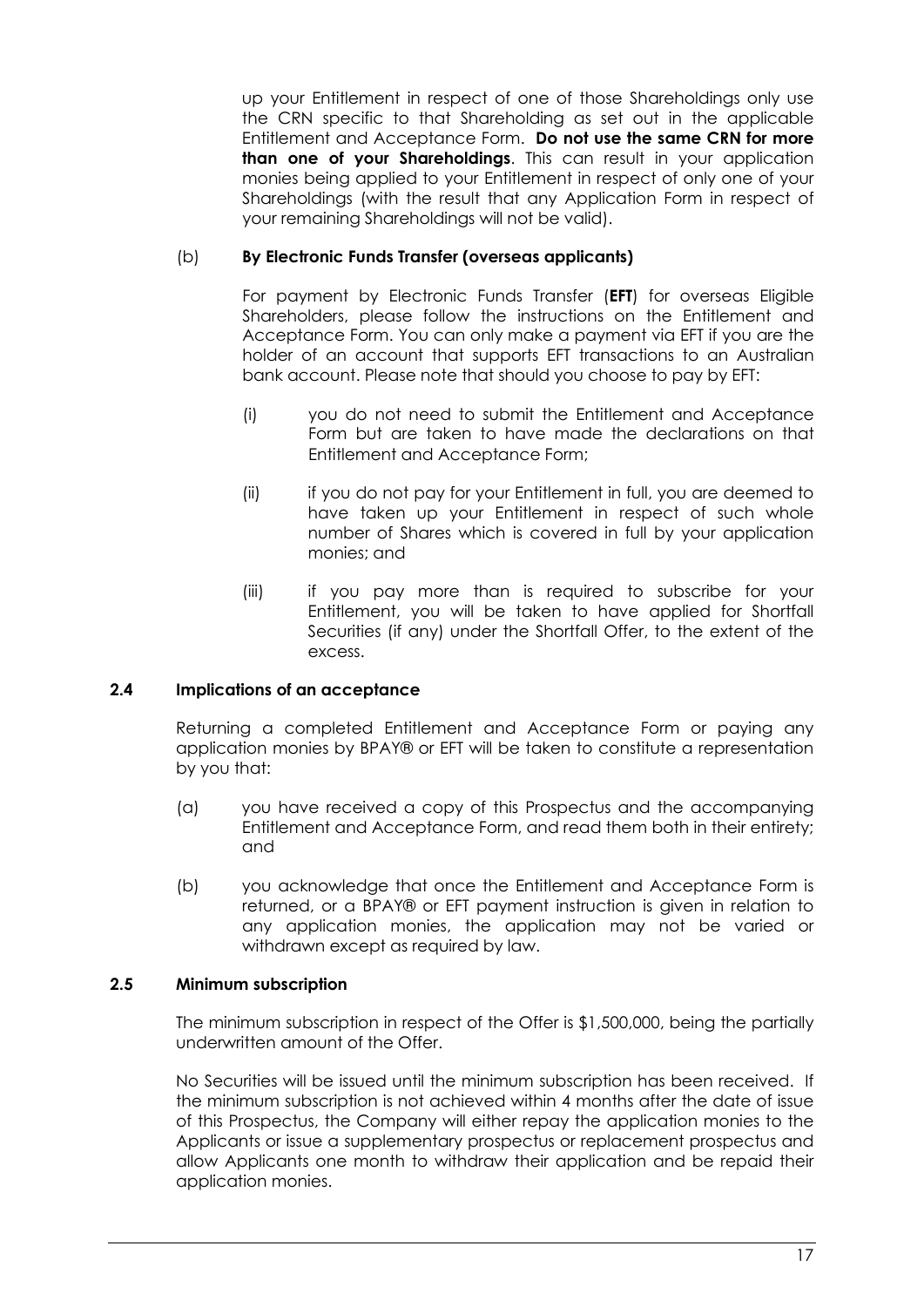#### <span id="page-18-0"></span>**2.6 Shortfall Offer**

Any Entitlement not taken up pursuant to the Offer will form the Shortfall Offer (**Shortfall Securities**). The Shortfall Offer is a separate offer made pursuant to this Prospectus and will remain open for up to three months following the Closing Date. The issue price for each Share to be issued under the Shortfall Offer shall be \$0.075 being the price at which Shares have been offered under the Offer.

If you do not wish to take up any part of your Entitlement you are not required to take any action. That part of your Entitlement not taken up will form part of the Shortfall Offer and potentially be allocated to other Eligible Shareholders or other third parties as part of the Shortfall Offer. The Shortfall Offer will only be available where there is a Shortfall between applications received from Eligible Shareholders and the number of Shares proposed to be issued under the Offer.

Eligible Shareholders who wish to subscribe for Securities above their Entitlement are invited to apply for Shortfall Securities under the Shortfall Offer by completing the appropriate section on their Entitlement and Acceptance Form or by making payment for such Shortfall Securities in accordance with Section [2.3.](#page-16-0)

The Underwriter (in consultation with the Directors) will allocate Shortfall Securities pursuant to the Shortfall Offer with a view to:

- (a) recognising the ongoing support of existing Shareholders of the Company;
- (b) identifying new potential long-term or cornerstone investors; and
- (c) ensuring an appropriate Shareholder base for the Company.

The Directors reserve the right at their absolute discretion to reject any application for Shortfall Shares or to issue a lesser number of Shortfall Shares than that applied for, and it is an express term of the Shortfall Offer that applicants for Shortfall Shares will be bound to accept a lesser number of Shortfall Shares allocated to them than applied for. If a lesser number is allocated, excess application money will be refunded without interest as soon as practicable.

The Underwriter notes that no Securities will be issued to an applicant under this Prospectus or via the Shortfall Offer if the issue of Securities would contravene the takeover prohibition in section 606 of the Corporations Act. Similarly, no Securities will be issued via the Shortfall Offer to any related parties of the Company.

#### **2.7 ASX listing**

Application for Official Quotation of the Securities offered pursuant to this Prospectus will be made in accordance with the timetable set out at Section 1. If ASX does not grant Official Quotation of the Shares offered pursuant to this Prospectus before the expiration of three months after the date of issue of the Prospectus, (or such period as varied by the ASIC), the Company will not issue any Shares and will repay all application monies for the Shares within the time prescribed under the Corporations Act, without interest.

Application for Official Quotation of the New Options offered pursuant to this Prospectus will also be made in accordance with the timetable set out at Section 1.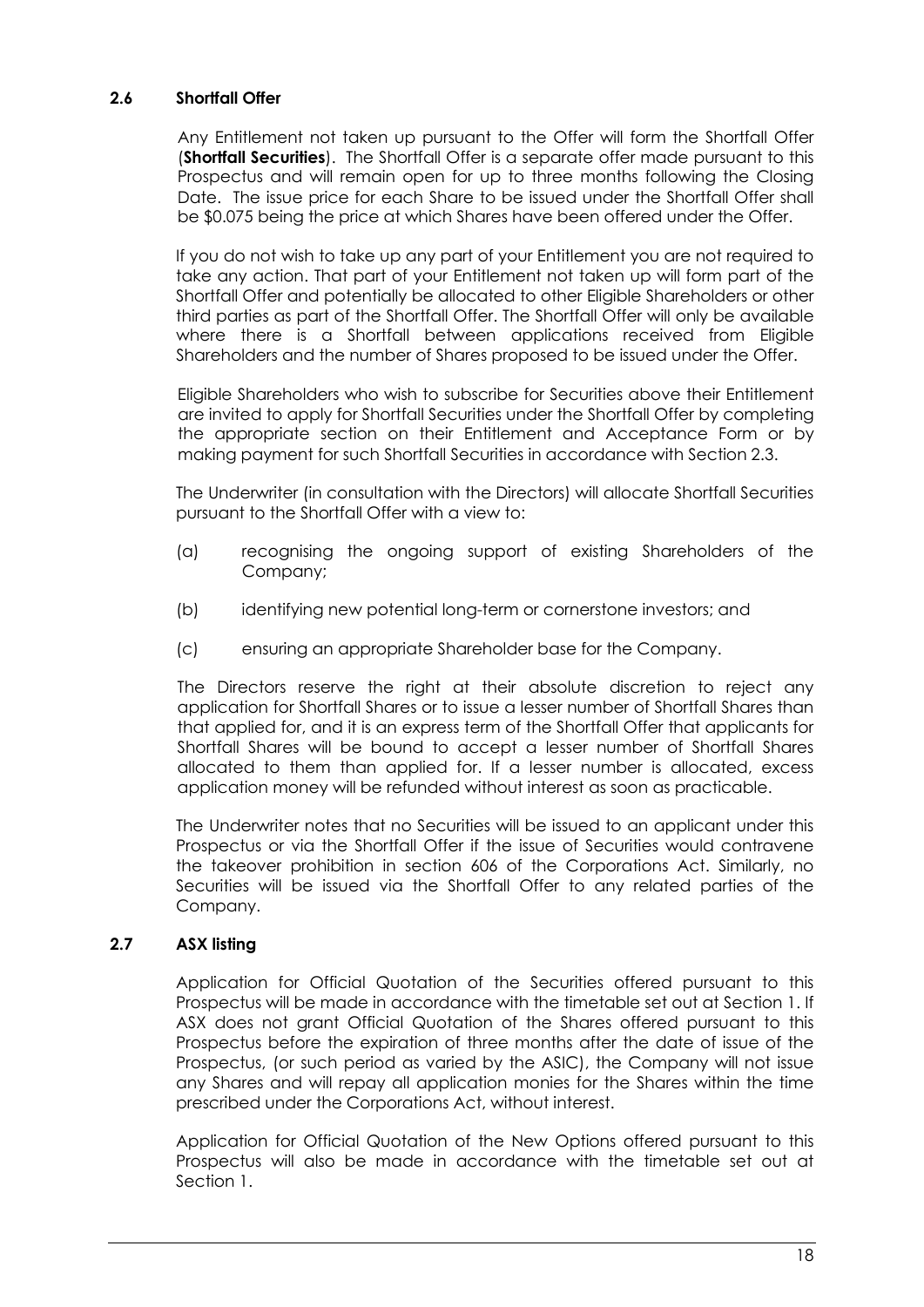The fact that ASX may grant Official Quotation to the Securities is not to be taken in any way as an indication of the merits of the Company or Securities now offered for subscription.

#### **2.8 Issue of Securities**

Securities issued pursuant to the Offer will be issued in accordance with the ASX Listing Rules and timetable set out at Section 1.

Securities issued pursuant to the Shortfall Offer will be issued on a progressive basis. Where the number of Securities issued is less than the number applied for, or where no issue is made surplus application monies will be refunded without any interest to the Applicant as soon as practicable after the closing date of the Shortfall Offer

Pending the issue of the Securities or payment of refunds pursuant to this Prospectus, all application monies will be held by the Company in trust for the Applicants in a separate bank account as required by the Corporations Act. The Company, however, will be entitled to retain all interest that accrues on the bank account and each Applicant waives the right to claim interest.

Holding statements for Securities issued under the Offer will be mailed as soon as practicable after the issue of Securities and for Shortfall Securities issued under the Shortfall Offer as soon as practicable after their issue.

#### <span id="page-19-0"></span>**2.9 Overseas shareholders**

This Offer does not, and is not intended to, constitute an offer in any place or jurisdiction in which, or to any person to whom, it would not be lawful to make such an offer or to issue this Prospectus.

It is not practicable for the Company to comply with the securities laws of overseas jurisdictions having regard to the number of overseas Shareholders, the number and value of Securities these Shareholders would be offered and the cost of complying with regulatory requirements in each relevant jurisdiction. Accordingly, the Offer is not being extended and Shares will not be issued to Shareholders with a registered address which is outside Australia or New Zealand.

#### *New Zealand*

The Securities are not being offered to the public within New Zealand other than to existing shareholders of the Company with registered addresses in New Zealand to whom the Offer of these Securities is being made in reliance on the transitional provisions of the Financial Markets Conduct Act 2013 (New Zealand) and the Financial Markets Conduct (Incidental Offers) Exemption Notice 2016 (New Zealand).

This Prospectus has been prepared in compliance with Australian law and has not been registered, filed with or approved by any New Zealand regulatory authority. This document is not a product disclosure statement under New Zealand law and is not required to, and may not, contain all the information that a product disclosure statement under New Zealand law is required to contain.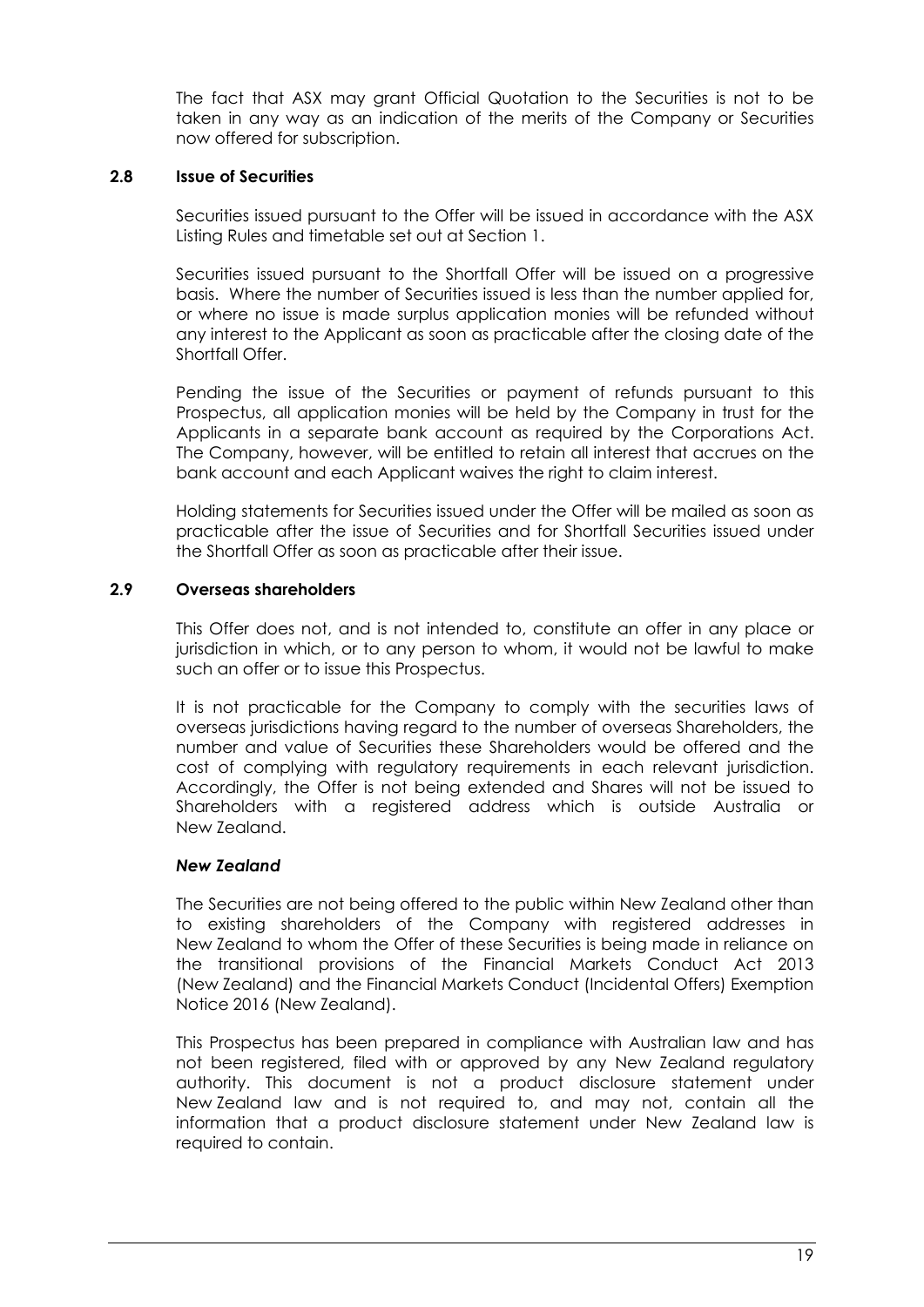#### *Nominees and custodians*

Nominees and custodians may not submit an Entitlement and Acceptance Form on behalf of any Shareholder resident outside Australia and New Zealand without the prior consent of the Company, taking into account relevant securities law restrictions. Return of a duly completed Entitlement and Acceptance Form will be taken by the Company to constitute a representation that there has been no breach of those regulations.

#### **2.10 Appointment of Nominee**

Pursuant to ASX Listing Rule 7.7, the Company has appointed a nominee, Mahe Capital Pty Ltd (AFSL 517246), to sell the Entitlements to which Ineligible Shareholders are entitled. The nominee will have the absolute and sole discretion to determine the timing and price at which the Entitlements may be sold and the manner of any such sale.

The proceeds of the sale of these Entitlements will firstly be applied against expenses of such sale, including brokerage, and any balance will accrue to the relevant Ineligible Shareholders as described below.

The net proceeds of the sale of these Entitlements will then be forwarded by the Company as soon as practicable to the Ineligible Shareholders, in proportion to their share of such Entitlements (after deducting brokerage commission and other expenses). If any such net proceeds of sale are less than the reasonable costs that would be incurred by the Company for distributing those proceeds, such proceeds may be retained by the Company.

Notwithstanding that the nominee must sell Entitlements, Ineligible Shareholders may nevertheless receive no net proceeds if the costs of the sale are greater than the sale proceeds. In this regard, the nominee will not be required to sell Ineligible Shareholders' Entitlements at a particular price.

Shareholders resident in Australia or New Zealand holding Securities on behalf of persons who are resident overseas are responsible for ensuring that taking up an Entitlement under the Offer does not breach regulations in the relevant overseas jurisdiction. Return of a duly completed Entitlement and Acceptance Form will be taken by the Company to constitute a representation that there has been no breach of those regulations.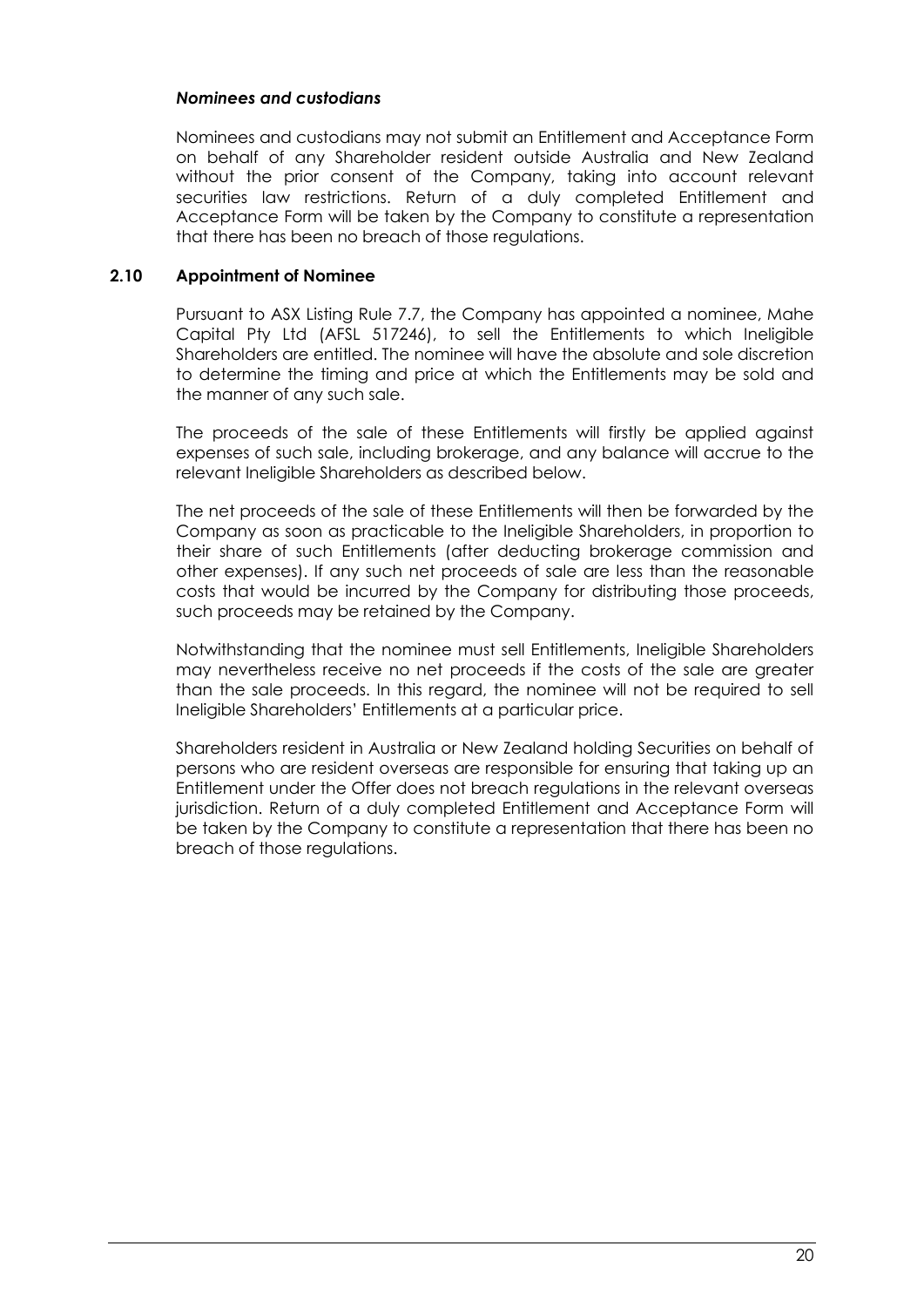#### <span id="page-21-0"></span>**3. PURPOSE AND EFFECT OF THE OFFER**

#### **3.1 Purpose of the Offer**

The purpose of the Offer is to raise up to \$3,281,645 before costs.

The funds raised from the Offer are intended to be applied in accordance with the table set out below:

| <b>Item</b> | <b>Proceeds of the Offer</b>                                | <b>Minimum</b><br>Subscription $(5)^1$ | %   | <b>Full Subscription</b><br>$(5)^2$ | $\%$ |
|-------------|-------------------------------------------------------------|----------------------------------------|-----|-------------------------------------|------|
| 1.          | Exploration<br>and<br>evaluation work <sup>3</sup>          | 696,748                                | 46  | 1,882,176                           | 57   |
| 2.          | Corporate<br>and<br>administration<br>expenses <sup>4</sup> | 372,853                                | 25  | 901,645                             | 28   |
| 3.          | Working capital                                             | 219,625                                | 15  | 258,261                             | 8    |
| 4.          | Expenses of the Offer <sup>6</sup>                          | 210,774                                | 14  | 239,563                             | 7    |
|             | Total                                                       | \$1,500,000                            | 100 | \$3,281,645                         | 100  |

#### **Notes:**

- 1. Assuming the Minimum Subscription of \$1,500,000 is achieved under the Offer.
- 2. Assuming the Full Subscription of \$3,281,645 is achieved under the Offer.
- 3. Consisting of:
	- (a) drilling activities as part of the next phase of work at Lake Throssell Project to increase confidence in the Mineral Resource;
	- (b) project evaluation studies including evaporation trials;
	- (c) environmental studies required for project approvals; and
	- (d) other exploration and evaluation work.
- 4. Funds allocated to corporate and administration expenses include compliance costs, marketing and investor relations, corporate legal and professional fees, corporate staff and contractor costs.
- 5. Refer to Section [6.8](#page-52-0) for further details relating to the estimated expenses of the Offer.

On completion of the Offer, the Board believes the Company will have sufficient working capital to achieve its stated objectives. In the event the Company raises more than the minimum subscription of \$1,500,000, the additional funds raised will first be applied towards item  $3(a)$  followed by item  $3(b)$  and then item  $3(c)$ .

In addition, it should be noted that the Company's budgets and forecasts will be subject to modification on an ongoing basis depending on the results achieved from its business activities and operations.

The above table is a statement of current intentions as of the date of this Prospectus. As with any budget, intervening events (including exploration success or failure) and new circumstances have the potential to affect the manner in which the funds are ultimately applied. The Board reserves the right to alter the way funds are applied on this basis.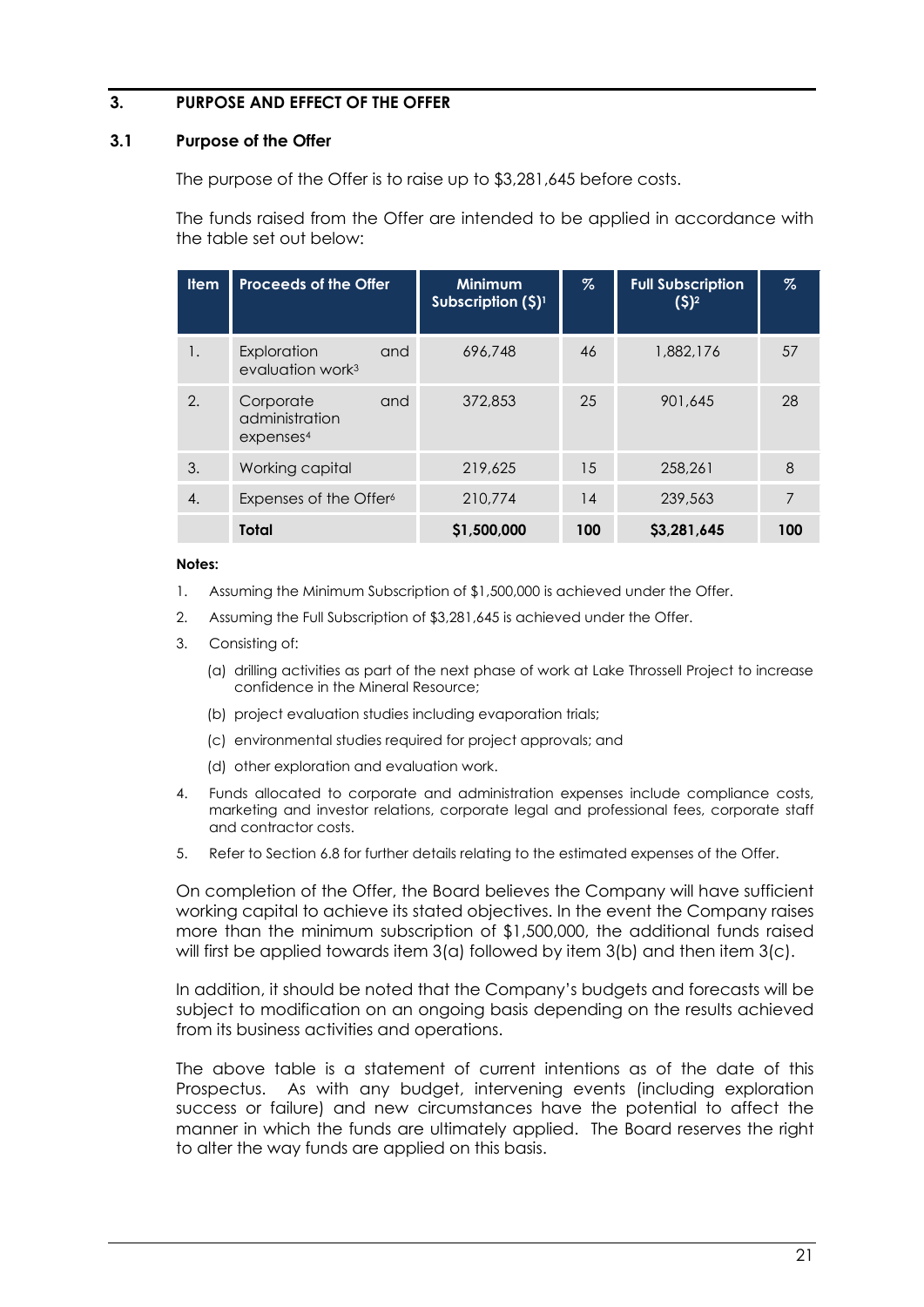#### **3.2 Effect of the Offer**

The principal effect of the Offer, assuming all Entitlements are accepted and no Shares are issued including on exercise or conversion of other Securities on issue prior to the Record Date, will be to:

- (a) increase the cash reserves by \$3,042,082 (after deducting the estimated expenses of the Offer) immediately after completion of the Offer;
- (a) increase the number of Shares on issue from 116,680,728 as at the date of this Prospectus to 160,436,001 Shares; and
- (b) increase the number of Options on issue from 39,934,388 as at the date of this Prospectus to 65,093,670 Options (inclusive of 3,281,645 New Options being offered under the Lead Manager Offer).

#### <span id="page-22-0"></span>**3.3 Effect on capital structure**

The effect of the Offer on the capital structure of the Company, assuming all Entitlements are accepted and no Shares are issued including on exercise or conversion of other Securities on issue prior to the Record Date, is set out below.

#### **Shares**

|                                                     | <b>Number</b> |
|-----------------------------------------------------|---------------|
| Shares currently on issue                           | 116,680,728   |
| Shares offered pursuant to the Offer                | 43,755,273    |
| Total Shares on issue after completion of the Offer | 160,436,001   |

#### **Options**

|                                                                                                    | <b>Number</b> |
|----------------------------------------------------------------------------------------------------|---------------|
| Options currently on issue                                                                         |               |
| Listed Options exercisable at \$0.25 on or before 31 October 2022<br>(ASX: TMGOA)                  | 14,016,446    |
| Listed Options exercisable at \$0.20 on or before 15 July 2023 (ASX:<br>TMGOB)                     | 20,701,116    |
| Unquoted Options exercisable at \$0.23 on or before 7 January 2023<br>(ASK:TMGAF) <sup>2</sup>     | 2,000,000     |
| Unquoted Options exercisable at \$0.149 on or before<br>23 November 2026 (ASX: TMGAG) <sup>3</sup> | 3.216.826     |
| Total Options on issue as at the date of this Prospectus                                           | 39,934,388    |
| New Options to be issued pursuant to the Offer                                                     | 21,877,637    |
| New Options to be issued pursuant to the Lead Manager Offer                                        | 3.281.645     |
| Total Options on issue after completion of the Offer                                               | 65.093.670    |

#### **Notes:**

- 1. Refer to Section [4.2](#page-27-0) for terms and conditions of the New Options.
- 2. The terms of these Options provide that if the Company makes a pro rata issue of securities (except a bonus issue) to the holders of ordinary shares (other than an issue in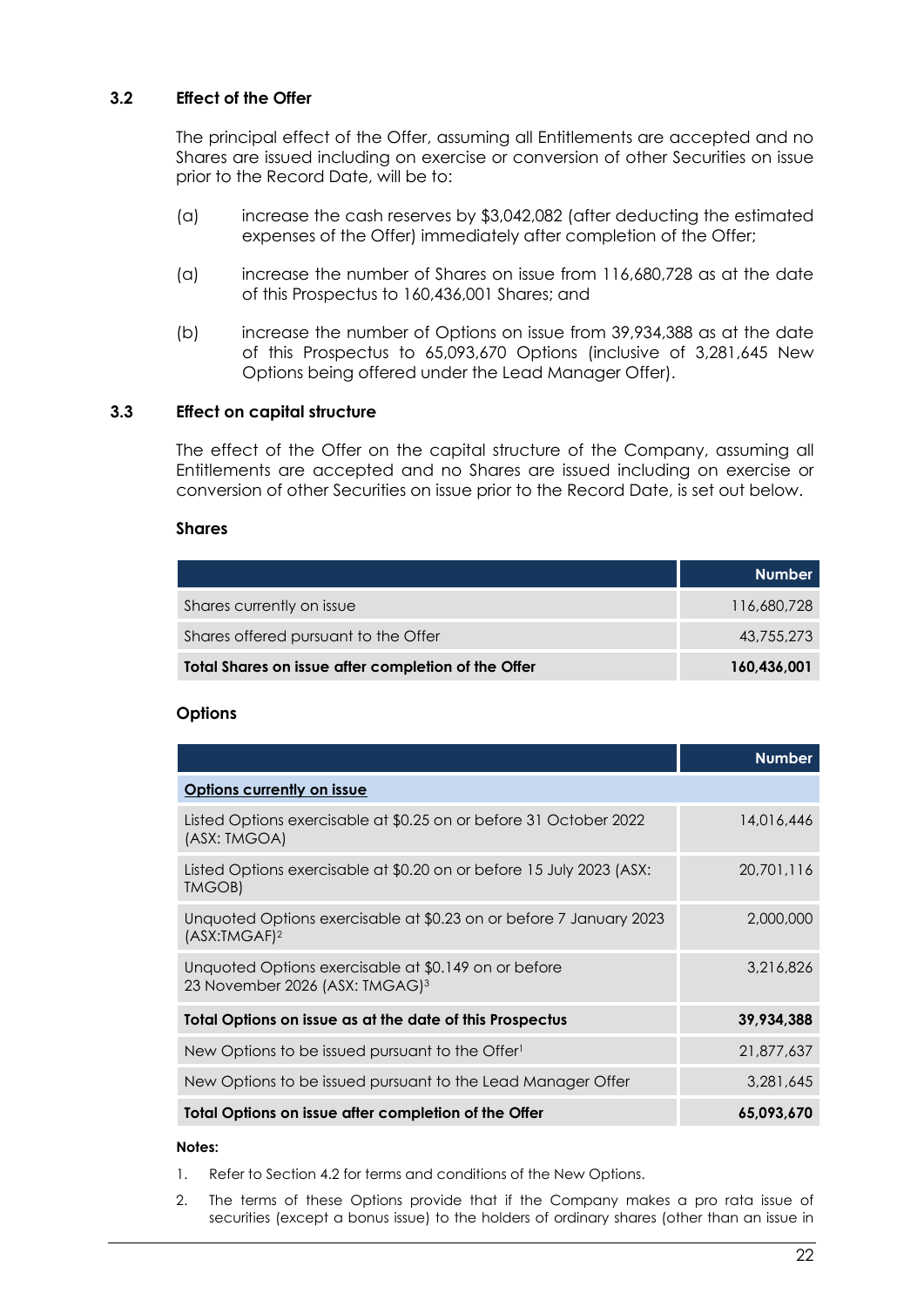lieu or in satisfaction of dividends or by way of dividend investment) the Option exercise price shall be reduced according to the formula specified in the ASX Listing Rules. Upon completion of the Offer, the exercise price of these Options will therefore be amended in accordance with ASX Listing Rule 6.22.2.

3. 1,608,413 of these Options vest 23 November 2023 and 1,608,413 of the Options vest 23 November 2024.

#### **Performance Shares**

|                                                                 | <b>Number</b> |
|-----------------------------------------------------------------|---------------|
| Performance Shares currently on issue <sup>1</sup>              | 2.117.813     |
| Performance Shares offered pursuant to the Offer                | NΙ            |
| Total Performance Shares on issue after completion of the Offer | 2.117.813     |

#### **Note:**

1. The Performance Shares are subject to escrow restrictions until 3 October 2022.

The capital structure on a fully diluted basis as at the date of this Prospectus would be 158,732,929 Shares and on completion of the Offer (assuming all Entitlements are accepted and no Shares are issued prior to the Record Date including on exercise or conversion of securities) would be 227,647,484 Shares.

#### **3.4 Pro-forma statement of financial position**

The un-audited statement of financial position as at 30 September 2021 and the unaudited pro-forma statement of financial position as at 30 September 2021 shown below have been prepared on the basis of the accounting policies normally adopted by the Company and reflect the changes to its financial position.

The pro-forma statement of financial position has been prepared assuming all Entitlements are accepted, no Options or convertible securities are exercised prior to the Record Date and including expenses of the Offer.

The pro-forma statement of financial position has been prepared to provide investors with information on the assets and liabilities of the Company and proforma assets and liabilities of the Company as noted below. The historical and pro-forma financial information is presented in an abbreviated form, insofar as it does not include all of the disclosures required by Australian Accounting Standards applicable to annual financial statements.

|                             | <b>UNAUDITED</b><br>30 September<br>2021<br>$\boldsymbol{\mathsf{S}}$ | <b>PROFORMA</b><br><b>Minimum</b><br><b>Subscription</b><br>S | <b>PROFORMA</b><br><b>Full Subscription</b><br>\$ |
|-----------------------------|-----------------------------------------------------------------------|---------------------------------------------------------------|---------------------------------------------------|
| <b>CURRENT ASSETS</b>       |                                                                       |                                                               |                                                   |
| Cash and cash equivalents   | 3,369,092                                                             | 4,658,318                                                     | 6,411,174                                         |
| Trade and other receivables | 61,306                                                                | 61,306                                                        | 61,306                                            |
| Other financial assets      | 9.625                                                                 | 9.625                                                         | 9.625                                             |
| <b>TOTAL CURRENT ASSETS</b> | 3,440,022                                                             | 4,729,248                                                     | 6,482,104                                         |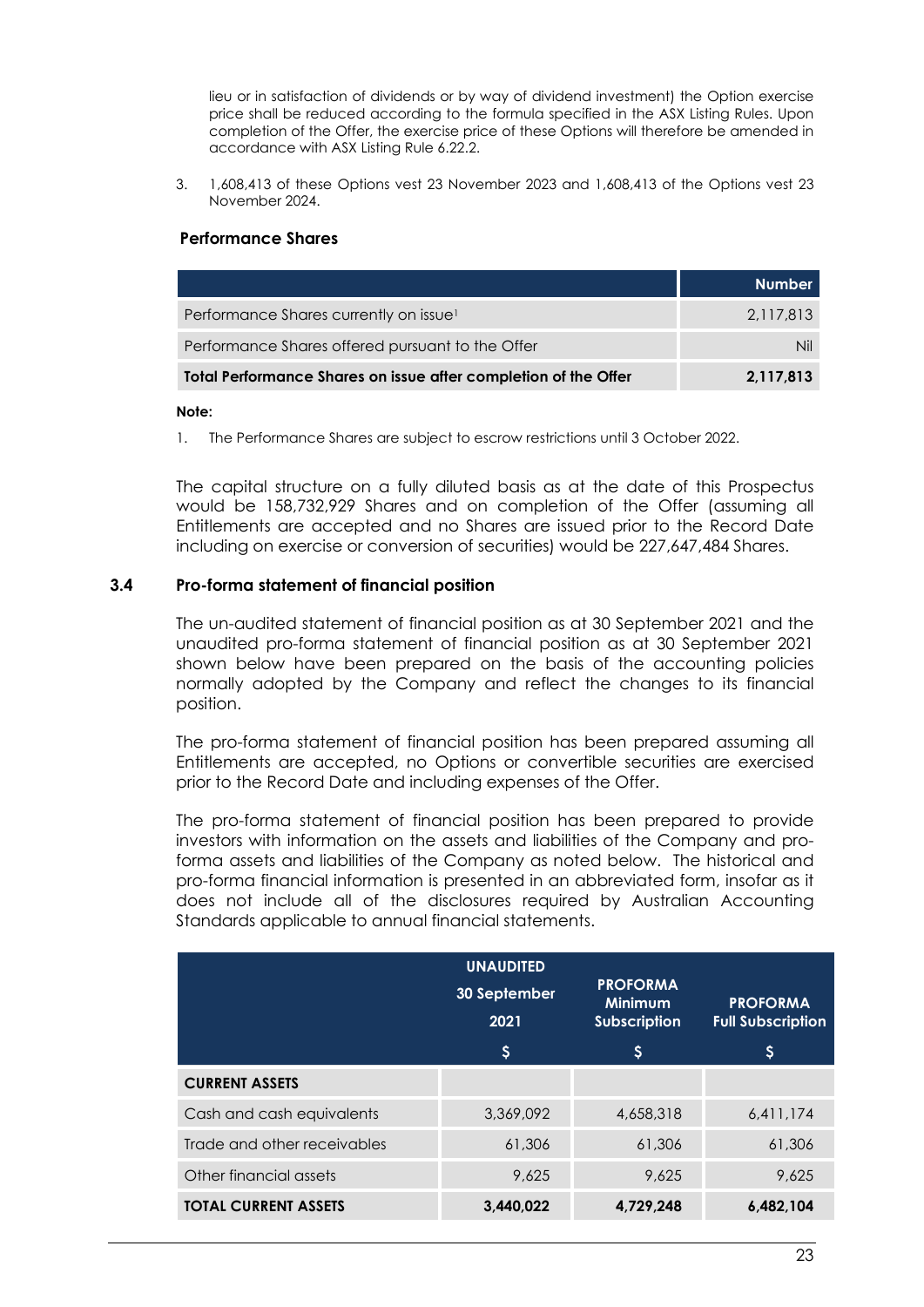|                                      | <b>UNAUDITED</b>         |                            |                          |
|--------------------------------------|--------------------------|----------------------------|--------------------------|
|                                      | 30 September             | <b>PROFORMA</b><br>Minimum | <b>PROFORMA</b>          |
|                                      | 2021                     | Subscription               | <b>Full Subscription</b> |
|                                      | $\boldsymbol{\varsigma}$ | $\boldsymbol{\varsigma}$   | \$                       |
|                                      |                          |                            |                          |
| <b>NON-CURRENT ASSETS</b>            |                          |                            |                          |
| Right of use asset (office lease)    | 15,697                   | 15,697                     | 15,697                   |
| Property, plant and equipment        | 66,729                   | 66,729                     | 66,729                   |
| <b>TOTAL NON-CURRENT ASSETS</b>      | 82,425                   | 82,425                     | 82,425                   |
|                                      |                          |                            |                          |
| <b>TOTAL ASSETS</b>                  | 3,522,448                | 4,811,674                  | 6,564,530                |
|                                      |                          |                            |                          |
| <b>CURRENT LIABILITIES</b>           |                          |                            |                          |
| Trade and other payables             | 163,339                  | 163,339                    | 163,339                  |
| Lease liability                      | 17,594                   | 17,594                     | 17,594                   |
| Employee benefits provision          | 59,641                   | 59,641                     | 59,641                   |
| <b>TOTAL CURRENT LIABILITIES</b>     | 240,574                  | 240,574                    | 240,574                  |
|                                      |                          |                            |                          |
| <b>NON-CURRENT LIABILITIES</b>       |                          |                            |                          |
| Lease liability                      |                          |                            |                          |
| <b>TOTAL NON-CURRENT LIABILITIES</b> |                          |                            |                          |
|                                      |                          |                            |                          |
| <b>TOTAL LIABILITIES</b>             | 240,574                  | 240,574                    | 240,574                  |
|                                      |                          |                            |                          |
| <b>NET ASSETS</b>                    | 3,281,873                | 4,571,099                  | 6,323,956                |
|                                      |                          |                            |                          |
| <b>EQUITY</b>                        |                          |                            |                          |
| <b>Issued capital</b>                | 11,900,720               | 13,189,946                 | 14,942,802               |
| Reserves                             | 2,022,154                | 2,022,154                  | 2,022,154                |
| <b>Accumulated losses</b>            | (10,641,000)             | (10,641,000)               | (10,641,000)             |
| <b>TOTAL EQUITY</b>                  | 3,281,873                | 4,571,099                  | 6,323,956                |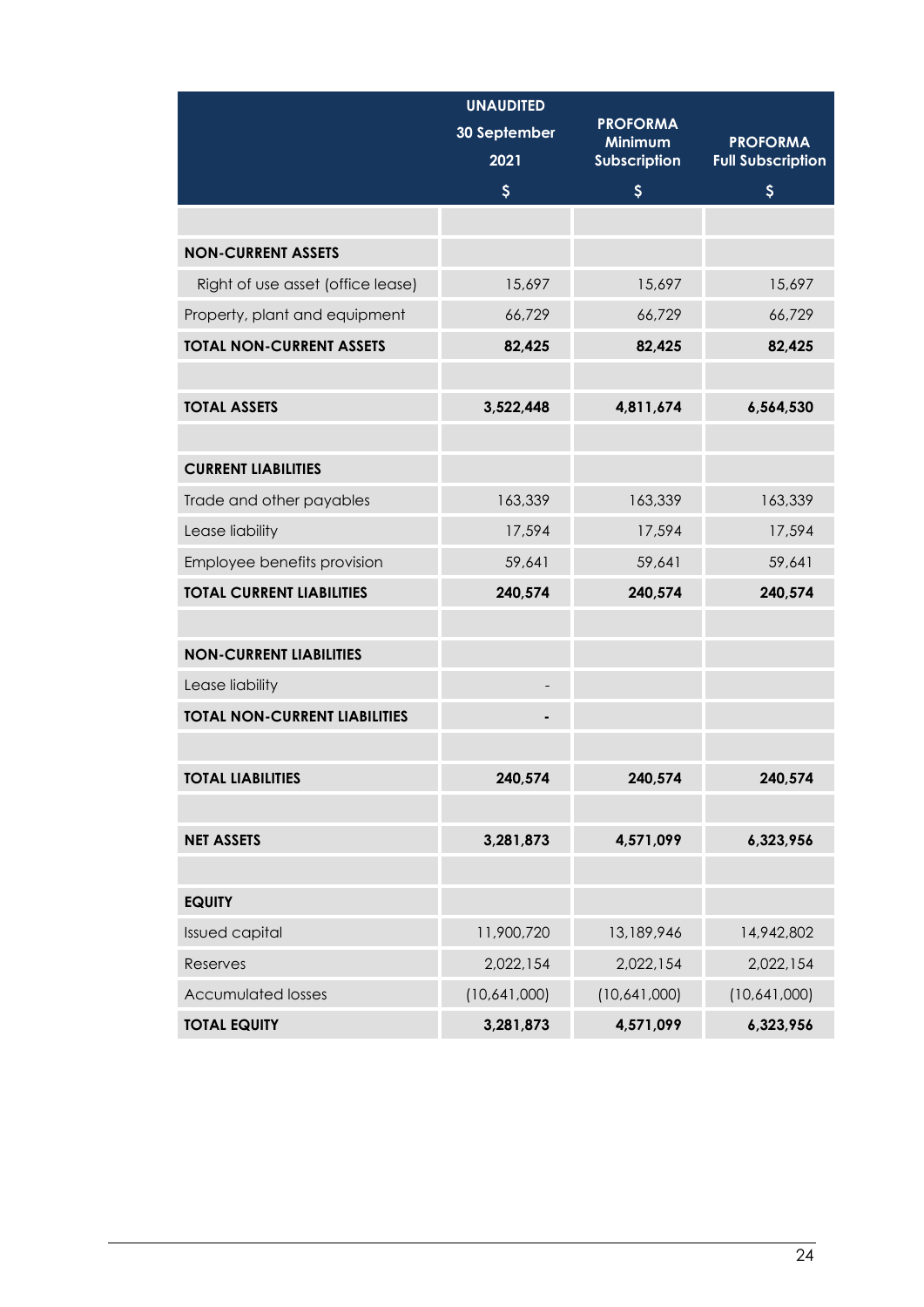#### <span id="page-25-0"></span>**4. RIGHTS AND LIABILITIES ATTACHING TO SECURITIES**

#### <span id="page-25-1"></span>**4.1 Rights and liabilities attaching to Shares**

The following is a summary of the more significant rights and liabilities attaching to the Shares being offered pursuant to this Prospectus. This summary is not exhaustive and does not constitute a definitive statement of the rights and liabilities of Shareholders. To obtain such a statement, persons should seek independent legal advice.

Full details of the rights and liabilities attaching to Shares are set out in the Constitution, a copy of which is available for inspection at the Company's registered office during normal business hours.

#### (a) **General meetings**

Shareholders are entitled to be present in person, or by proxy, attorney or representative to attend and vote at general meetings of the Company.

Shareholders may requisition meetings in accordance with section 249D of the Corporations Act and the Constitution of the Company.

#### (b) **Voting rights**

Subject to any rights or restrictions for the time being attached to any class or classes of shares, at general meetings of shareholders or classes of shareholders:

- (i) each Shareholder entitled to vote may vote in person or by proxy, attorney or representative;
- (ii) on a show of hands, every person present who is a Shareholder or a proxy, attorney or representative of a Shareholder has one vote; and
- (iii) on a poll, every person present who is a Shareholder or a proxy, attorney or representative of a Shareholder shall, in respect of each fully paid Share held by him, or in respect of which he is appointed a proxy, attorney or representative, have one vote for each Share held, but in respect of partly paid shares shall have such number of votes as bears the same proportion to the total of such Shares registered in the Shareholder's name as the amount paid (not credited) bears to the total amounts paid and payable (excluding amounts credited).

#### (c) **Dividend rights**

Subject to and in accordance with the Corporations Act, the Listing Rules, the rights of any preference Shareholders and to the rights of the holders of any shares created or raised under any special arrangement as to dividend, the Directors may from time to time declare a dividend to be paid to the Shareholders entitled to the dividend which shall be payable on all Shares according to the proportion that the amount paid (not credited) is of the total amounts paid and payable (excluding amounts credited) in respect of such Shares.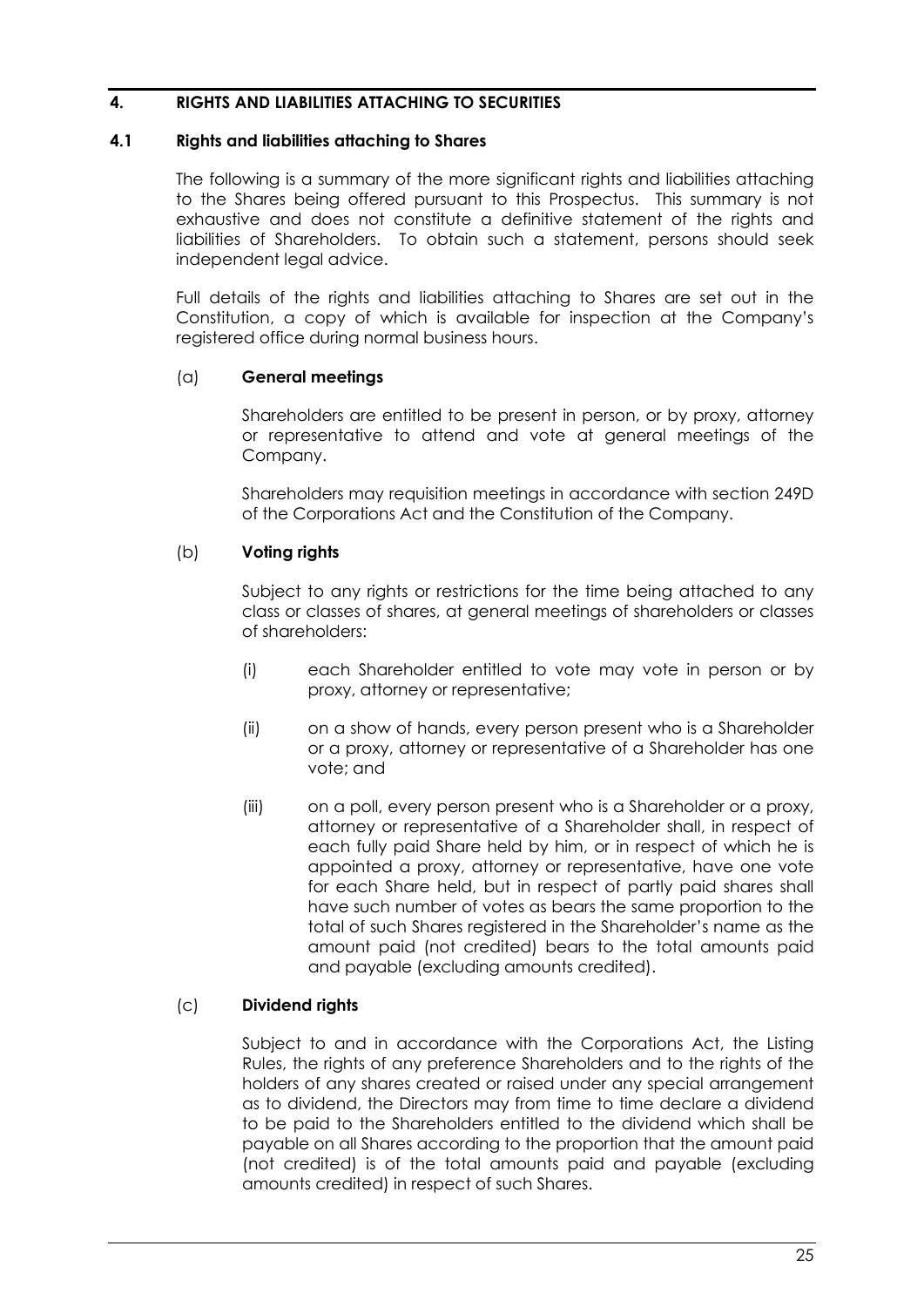The Directors may from time to time pay to the Shareholders any interim dividends as they may determine. No dividend shall carry interest as against the Company. The Directors may set aside out of the profits of the Company any amounts that they may determine as reserves, to be applied at the discretion of the Directors, for any purpose for which the profits of the Company may be properly applied.

Subject to the ASX Listing Rules and the Corporations Act, the Company may, by resolution of the Directors, implement a dividend reinvestment plan on such terms and conditions as the Directors think fit and which provides for any dividend which the Directors may declare from time to time payable on Shares which are participating Shares in the dividend reinvestment plan, less any amount which the Company shall either pursuant to the Constitution or any law be entitled or obliged to retain, be applied by the Company to the payment of the subscription price of Shares.

#### (d) **Winding-up**

If the Company is wound up, the liquidator may, with the authority of a special resolution, divide among the Shareholders in kind the whole or any part of the property of the Company, and may for that purpose set such value as he considers fair upon any property to be so divided, and may determine how the division is to be carried out as between the Shareholders or different classes of Shareholders.

The liquidator may, with the authority of a special resolution, vest the whole or any part of any such property in trustees upon such trusts for the benefit of the contributories as the liquidator thinks fit, but so that no Shareholder is compelled to accept any shares or other securities in respect of which there is any liability.

Subject to the rights of Shareholders entitled to Shares with special rights in a winding-up and the Corporations Act, all monies and property to be distributed among Shareholders on a winding-up shall be distributed in proportion to the Shares held by them, irrespective of the amount paidup or credited as paid up on the Shares.

#### (e) **Shareholder liability**

As the Shares issued will be fully paid shares, they will not be subject to any calls for money by the Directors and will therefore not become liable for forfeiture.

#### (f) **Transfer of shares**

Generally, shares in the Company are freely transferable, subject to formal requirements, the registration of the transfer not resulting in a contravention of or failure to observe the provisions of a law of Australia and the transfer not being in breach of the Corporations Act and the ASX Listing Rules.

#### (g) **Future increase in capital**

The issue of any new Shares is under the control of the Directors of the Company. Subject to restrictions on the issue or grant of securities contained in the ASX Listing Rules, the Constitution and the Corporations Act (and without affecting any special right previously conferred on the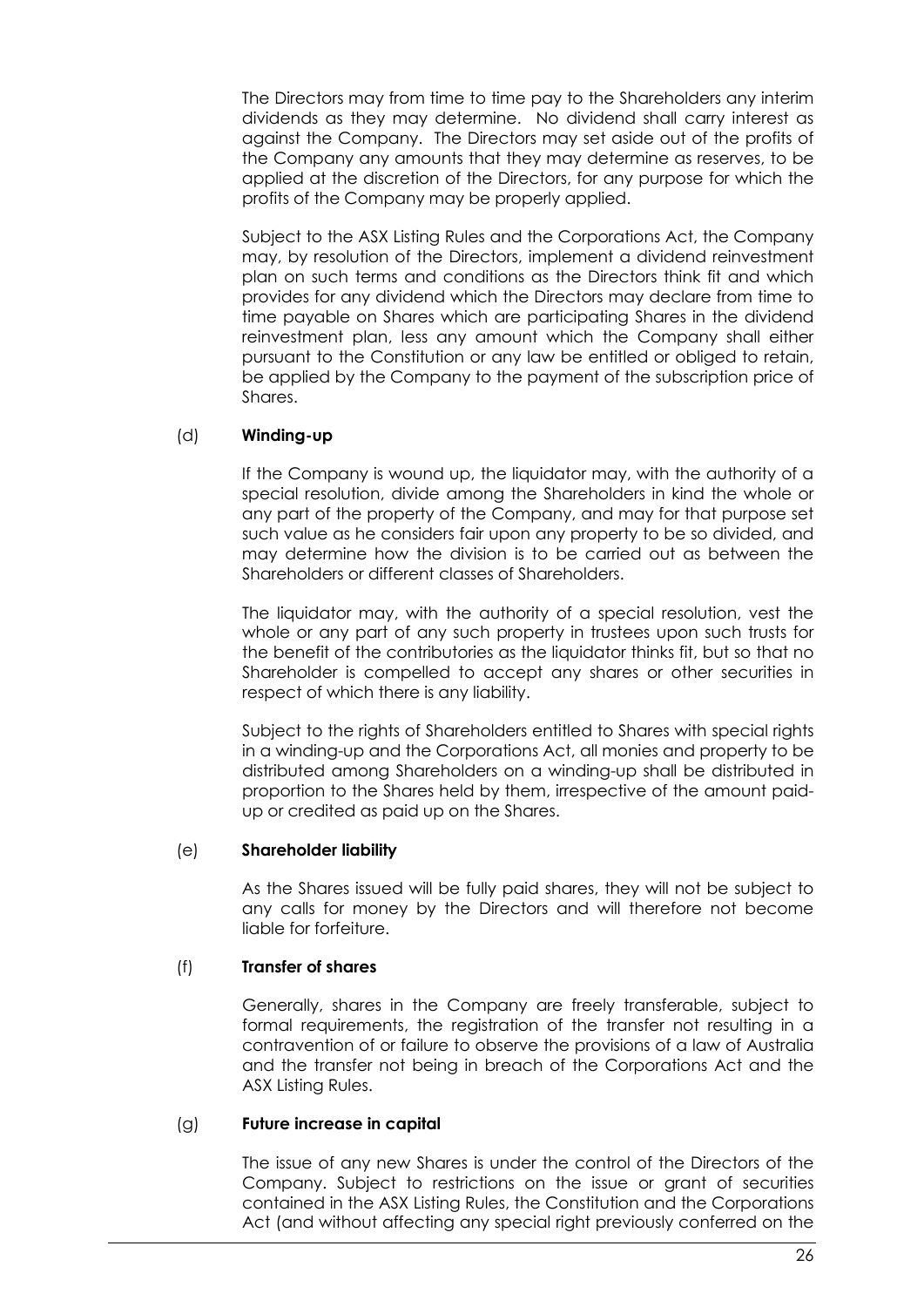holder of an existing share or class of shares), the Directors may issue Shares as they shall, in their absolute discretion, determine.

#### (h) **Variation of rights**

Under section 246B of the Corporations Act, the Company may, with the sanction of a special resolution passed at a meeting of Shareholders vary or abrogate the rights attaching to Shares.

If at any time the share capital is divided into different classes of shares, the rights attached to any class (unless otherwise provided by the terms of issue of the shares of that class), whether or not the Company is being wound up, may be varied or abroagted with the consent in writing of the holders of three quarters of the issued shares of that class, or if authorised by a special resolution passed at a separate meeting of the holders of the shares of that class.

#### (i) **Alteration of constitution**

In accordance with the Corporations Act, the Constitution can only be amended by a special resolution passed by at least three quarters of Shareholders present and voting at the general meeting. In addition, at least 28 days written notice specifying the intention to propose the resolution as a special resolution must be given.

#### <span id="page-27-0"></span>**4.2 Terms of New Options**

#### (a) **Entitlement**

Each Option entitles the holder to subscribe for one Share upon exercise of the New Option.

#### (b) **Exercise Price**

Subject to paragraph [\(i\),](#page-28-0) the amount payable upon exercise of each New Option will be \$0.15 (**Exercise Price**).

#### (c) **Expiry Date**

Each Option will expire at 5:00 pm (WST) on or before 16 February 2024 (**Expiry Date**). A New Option not exercised before the Expiry Date will automatically lapse on the Expiry Date.

#### (d) **Exercise Period**

The New Options are exercisable at any time on or prior to the Expiry Date (**Exercise Period**).

#### (e) **Notice of Exercise**

The New Options may be exercised during the Exercise Period by notice in writing to the Company in the manner specified on the New Option certificate (**Notice of Exercise**) and payment of the Exercise Price for each New Option being exercised in Australian currency by electronic funds transfer or other means of payment acceptable to the Company.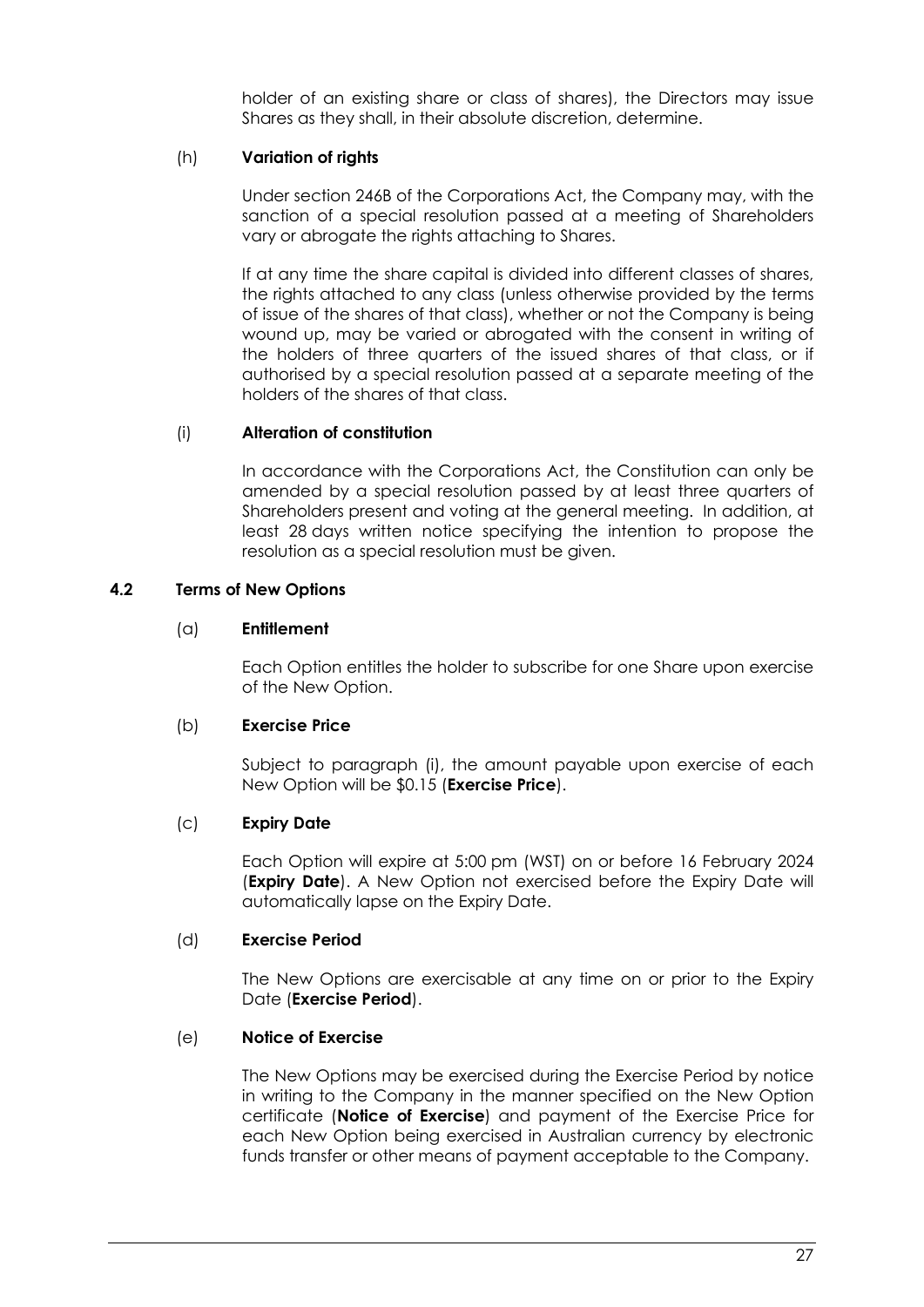## (f) **Exercise Date**

A Notice of Exercise is only effective on and from the later of the date of receipt of the Notice of Exercise and the date of receipt of the payment of the Exercise Price for each New Option being exercised in cleared funds (**Exercise Date**).

#### <span id="page-28-1"></span>(g) **Timing of issue of Shares on exercise**

Within five Business Days after the Exercise Date, the Company will:

- (i) issue the number of Shares required under these terms and conditions in respect of the number of New Options specified in the Notice of Exercise and for which cleared funds have been received by the Company;
- <span id="page-28-2"></span>(ii) if required, give ASX a notice that complies with section 708A(5)(e) of the Corporations Act, or, if the Company is unable to issue such a notice, lodge with ASIC a prospectus prepared in accordance with the Corporations Act and do all such things necessary to satisfy section 708A(11) of the Corporations Act to ensure that an offer for sale of the Shares does not require disclosure to investors; and
- (iii) if admitted to the official list of ASX at the time, apply for official quotation on ASX of Shares issued pursuant to the exercise of the New Options.

If a notice delivered under [\(g\)](#page-28-1)(iii) for any reason is not effective to ensure that an offer for sale of the Shares does not require disclosure to investors, the Company must, no later than 20 Business Days after becoming aware of such notice being ineffective, lodge with ASIC a prospectus prepared in accordance with the Corporations Act and do all such things necessary to satisfy section 708A(11) of the Corporations Act to ensure that an offer for sale of the Shares does not require disclosure to investors.

#### (h) **Shares issued on exercise**

Shares issued on exercise of the New Options rank equally with the then issued shares of the Company.

#### <span id="page-28-0"></span>(i) **Reconstruction of capital**

If at any time the issued capital of the Company is reconstructed, all rights of an Option holder are to be changed in a manner consistent with the Corporations Act and the ASX Listing Rules at the time of the reconstruction.

#### (j) **Participation in new issues**

There are no participation rights or entitlements inherent in the New Options and holders will not be entitled to participate in new issues of capital offered to Shareholders during the currency of the New Options without exercising the New Options.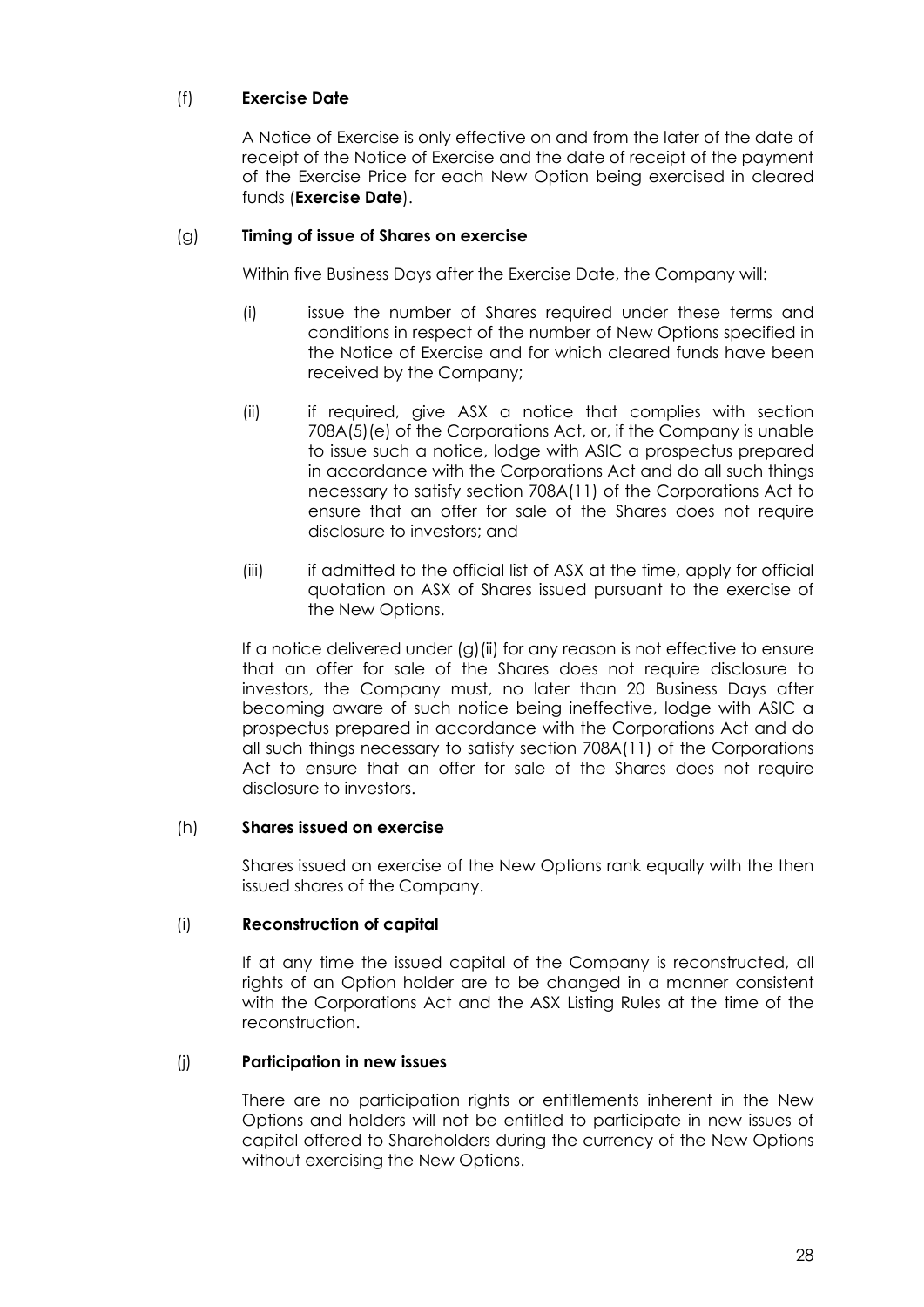## (k) **Change in exercise price**

A New Option does not confer the right to a change in Exercise Price or a change in the number of underlying securities over which the New Option can be exercised.

#### (l) **Transferability**

The New Options are transferable subject to any restriction or escrow arrangements imposed by ASX or under applicable Australian securities laws.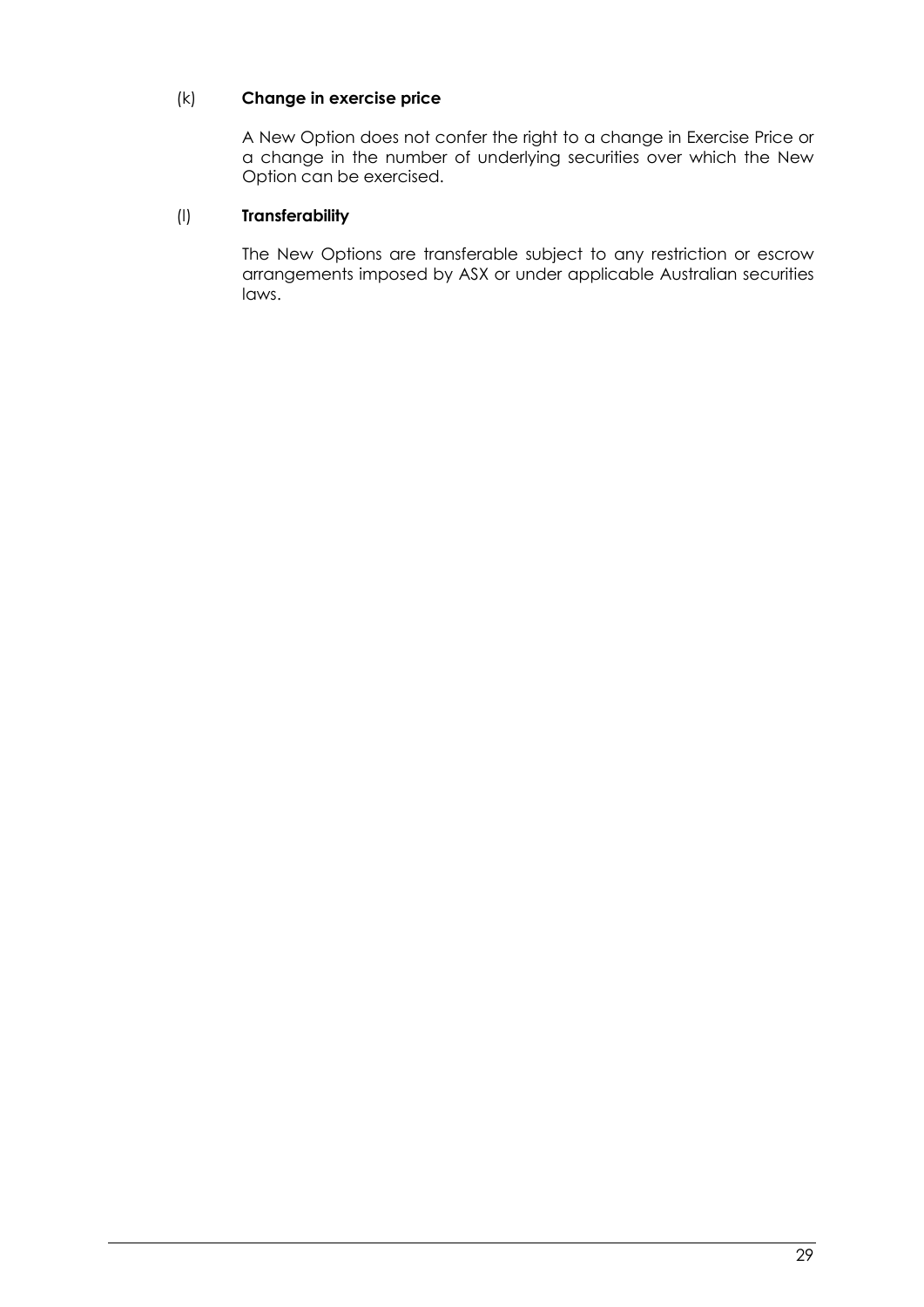#### <span id="page-30-0"></span>**5. RISK FACTORS**

#### **5.1 Introduction**

The Securities offered under this Prospectus should be considered as highly speculative and an investment in the Company is not risk free.

The Directors strongly recommend that prospective investors consider the risk factors set out in this Section 5, together with all other information contained in this Prospectus.

The future performance of the Company and the value of the Securities may be influenced by a range of factors, many of which are largely beyond the control of the Company and the Directors. The key risks associated with the Company's business, the industry in which it operates and general risks applicable to all investments in listed securities and financial markets generally are described below.

The risks factors set out in this Section 5, or other risk factors not specifically referred to, may have a materially adverse impact on the performance of the Company and the value of the Securities. This Section 5 is not intended to provide an exhaustive list of the risk factors to which the Company is exposed.

Before determining whether to invest in the Company you should ensure that you have a sufficient understanding of the risks described in this Section 5 and all of the other information set out in this Prospectus and consider whether an investment in the Company is suitable for you, taking into account your objectives, financial situation and needs.

If you do not understand any matters contained in this Prospectus or have any queries about whether to invest in the Company, you should consult your accountant, financial adviser, stockbroker, lawyer or other professional adviser.

## <span id="page-30-1"></span>**5.2 Company specific**

#### (a) **Nature of mineral exploration and exploitation**

Possible future development of the Projects is dependent on a number of factors including, but not limited to, the acquisition and/or delineation of economically recoverable mineralisation, favourable geological conditions, receiving the necessary approvals from all<br>relevant authorities and parties, seasonal weather patterns. relevant authorities and parties, seasonal weather patterns, unanticipated technical and operational difficulties encountered in extraction and production activities, mechanical failure of operating plant and equipment, shortages or increases in the price of consumables, spare parts and plant and equipment, cost overruns, access to the required level of funding and contracting risk from third parties providing essential services.

If the Company commences production, its operations may be disrupted by a variety of risks and hazards which are beyond its control, including environmental hazards, industrial accidents, technical failures, labour disputes, unusual or unexpected geological formations, unexpected changes in the aquifers, flooding and extended interruptions due to inclement or hazardous weather conditions, fires, explosions or accidents.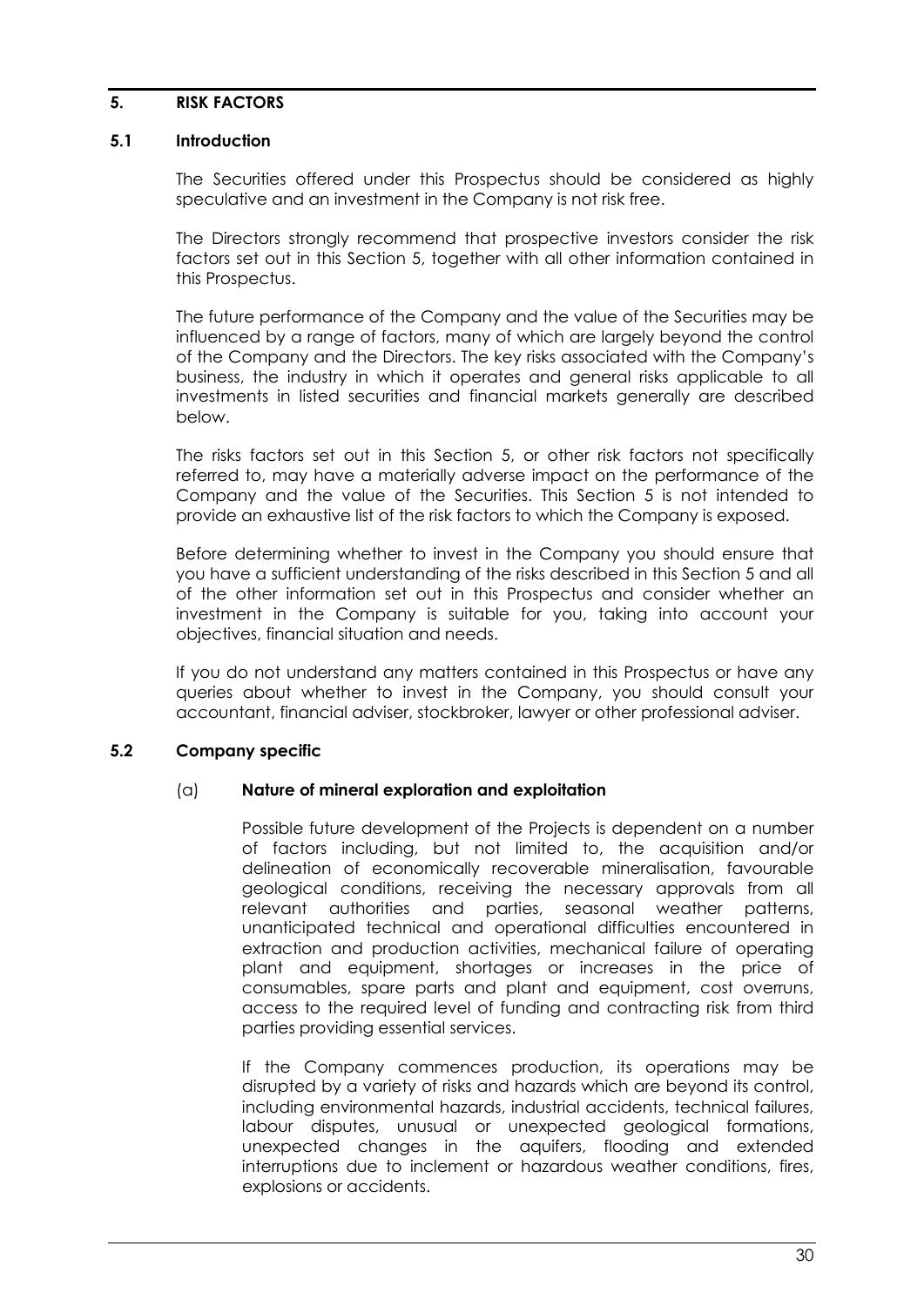No assurance can be given that the Company will achieve commercial viability through the exploration or development of its Projects. The success of the Company will also depend upon the Company having access to sufficient capital to develop its assets, including its ability to maintain Tenements and obtain all required approvals for its activities. In the event the various exploration programs prove to be unsuccessful this could lead to a diminution in the value of the Tenements which in turn would have an adverse impact on the value of the Shares, a reduction in the cash reserves of the Company and possible relinquishment of the Tenements.

#### <span id="page-31-0"></span>(b) **Mineral Resource estimate**

The Company's Mineral Resource estimates are made in accordance with the 2012 edition of the JORC Code and the Guidelines for Resource and Reserve Estimation for Brines adopted by JORC in April 2019 Mineral resources are estimates only. An estimate is an expression of judgement based on knowledge, experience and industry practice. Estimates which were valid when originally calculated may alter significantly when new information or techniques become available. In addition, by their very nature, resource estimates are imprecise and depend to some extent on interpretations, which may prove to be inaccurate. As further information becomes available through additional fieldwork and analysis, the estimates are likely to change. This may result in alterations to development and mining plans which may, in turn, adversely affect the Company's operations.

#### <span id="page-31-1"></span>(c) **Inability to abstract brine volume**

The Company has utilised specialist consultants in determining its ability to abstract brine from the aquifers, but there is a risk that the Company will be unable to abstract the brine at the predicted rates that are required to establish a full scale commercially viable operation. This can occur due to low permeability of aquifer material, variability in the mineralisation and continuity of the various aquifer layers. As a result, pumping rates may be lower than expected, or require additional bores and/or trenches. Each bore is likely to have a specific life expectancy and will eventually run dry as the brine is extracted. This life expectancy may be variable and shorter than expected.

#### <span id="page-31-2"></span>(d) **Variability in brine**

Brine deposits may be variable due to the geological layering of the host rock, the location within the palaeo-drainage system, inflows of other waters carrying other impurities or fresh water, all of which may affect the brine chemistry across the deposit. Added to this, there is also the potential for dilution after rainfall which may influence changes in the chemistry of brine recovery. These variability factors may cause different evaporation rates, alternative salt evaporites being formed in the evaporation ponds and require additional pumping volumes due to lower arades.

#### <span id="page-31-3"></span>(e) **Inclement weather and natural disasters**

The Company's exploration activities are subject to a variety of risks and hazards which are beyond its control, including hazardous weather conditions such as excessive rain, flooding and fires. Severe storms and high rainfall leading to flooding and associated damage may result in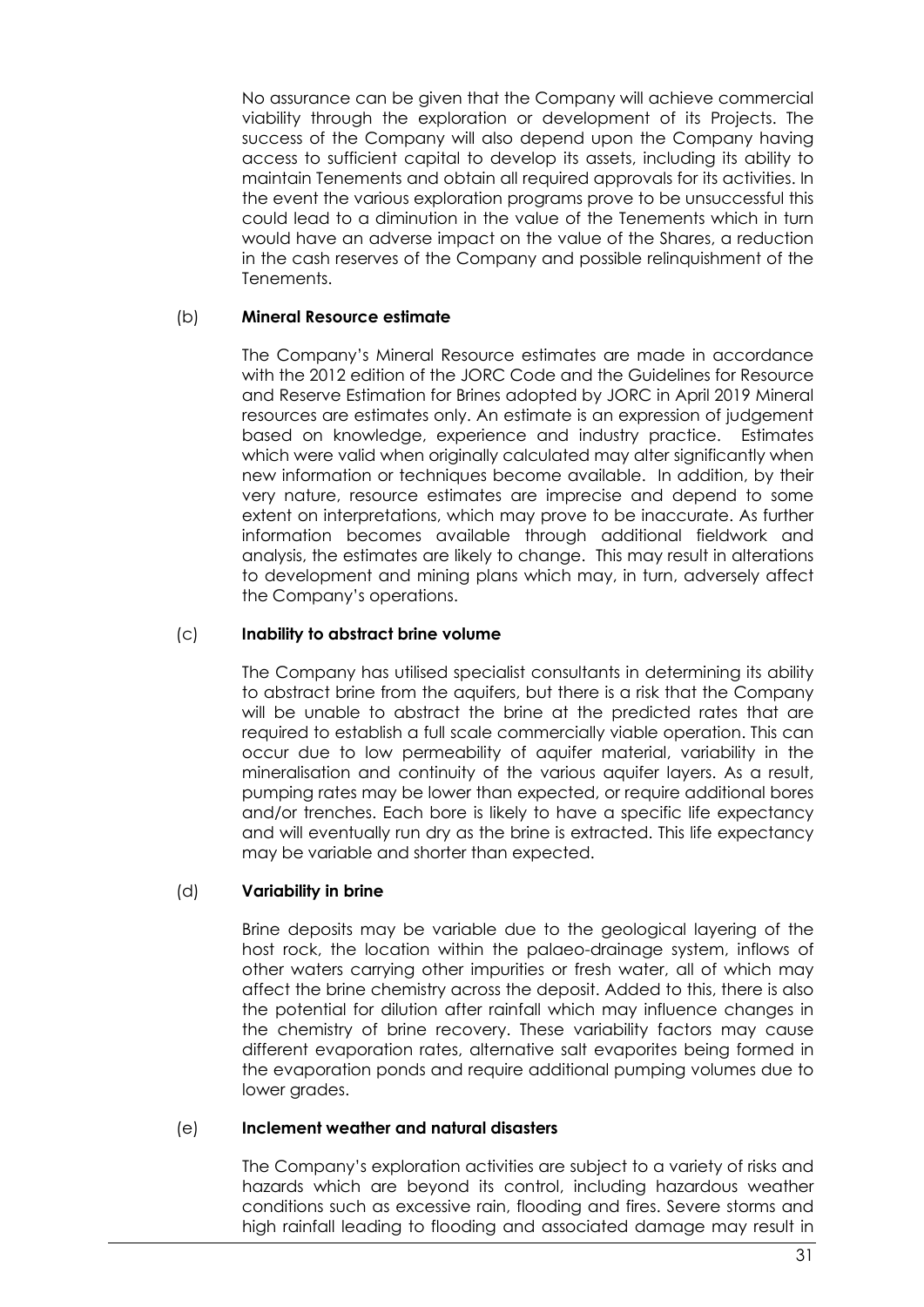disruption to exploration activities including field work, evaporation trials, scouring damage to trenches and roadways. Rainfall may also impact and cause dilution of the mineralisation and/variability in the brine deposit.

## <span id="page-32-0"></span>(f) **Climate change**

There are a number of risks related to climate change which may affect the Company, including:

- (i) the changes which may occur to the climate of the area in which the Projects are situated are not able to be predicted. The climate may change in a way which, for example, reduces evaporation rates or increases rainfall or the intensity of weather events in the Tenement areas. These may have an adverse effect on brine recovery and/or cause disruption to field work and exploration activities;
- (ii) changes in governmental policy in response to climate change could adversely impact the value of the Company's assets, its business strategy and/or the costs of its operations; and
- (iii) climate change may have an impact on the operations of participants in the agricultural industry (being the users of SOP), which may lead to reduced demand for SOP.

#### (g) **Title risk**

The Company operates over 12 granted exploration licences (**Tenements**) which permit the Company to undertake exploration. Each Tenement carries with it annual expenditure and reporting commitments, as well as other compliance conditions. Consequently, the Company could lose title or its interest in a Tenement if the conditions are not met or if there are insufficient funds available to meet expenditure commitments. These exploration tenements are subject to periodic renewal. The renewal of the term of a granted tenement is also subject to the discretion of the relevant Minister. Various conditions may also be imposed as a condition of renewal. Renewal conditions may include increased expenditure and work commitments or compulsory relinquishment of part of the tenement areas comprising the Company's Projects. The Company makes no assurance that the renewal applications will be granted or applications approved.

#### (h) **Exploitation, exploration and mining licences**

In the event the Company successfully delineates economic deposits on any Tenement, it will need to apply for a mining lease to undertake development and mining on the relevant Tenement. There is no guarantee that the Company will be granted a mining lease if one is applied for and if a mining lease is granted, it will also be subject to conditions which must be met.

#### <span id="page-32-1"></span>(i) **Commodity price volatility**

If the Company achieves success leading to mineral production, the revenue of the Company will be derived from the sale of commodities which will expose the Company to commodity price and exchange rate risk. Commodity prices fluctuate and are affected by numerous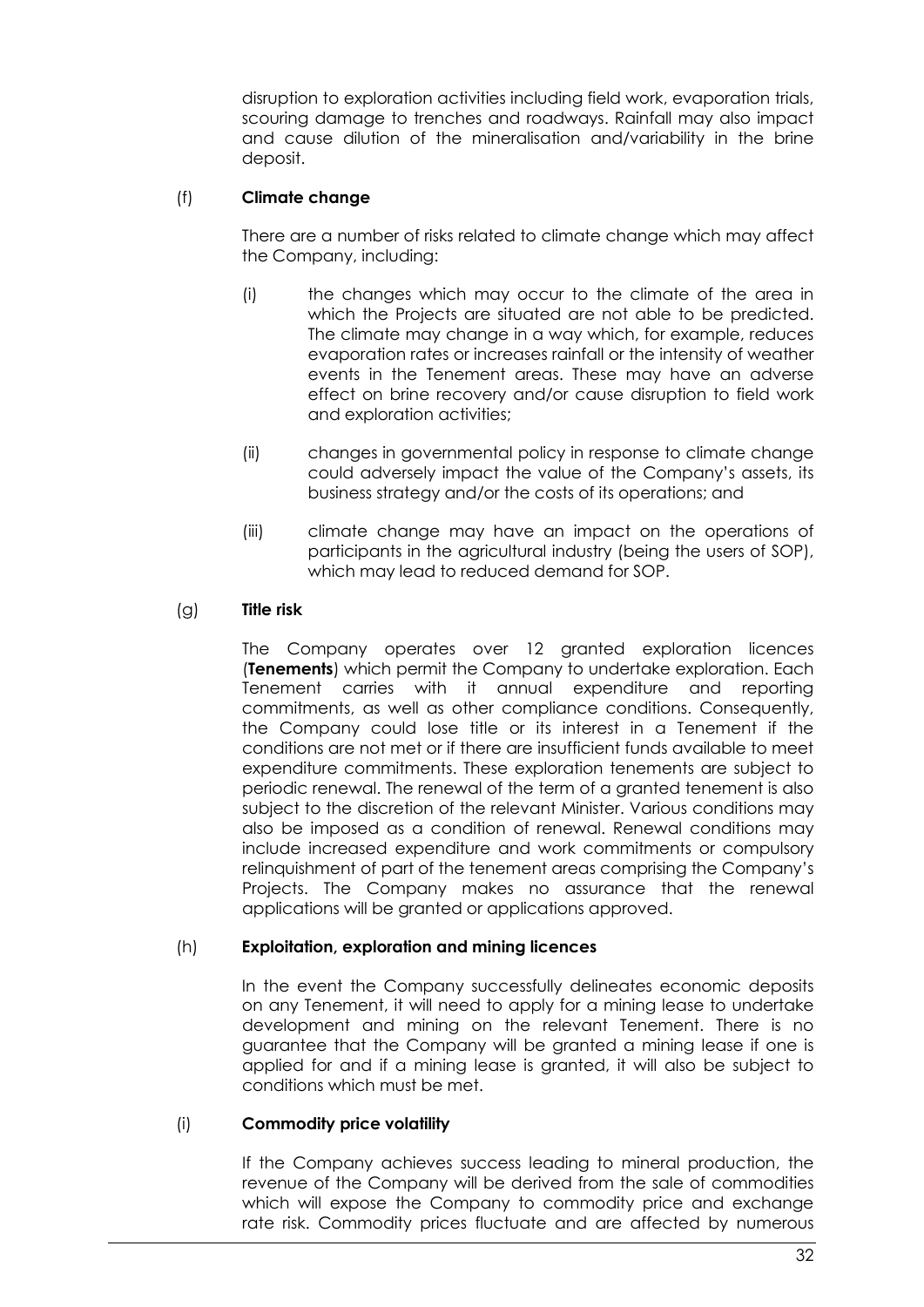factors beyond the control of the Company. Such factors include (but are not limited to) the supply and demand for commodities such as SOP, forward selling activities, technological advancements and other macroeconomic factors that may affect either commodity prices or exchange rates.

#### (j) **Statutory approvals**

The Company's Projects and operations are subject to Commonwealth and State laws, regulations and specific conditions regarding tenure approvals to explore, construct and operate. There is a risk that such laws, regulations and specific conditions may impact on planned exploration activities and any future permitting required for project development. Key approvals from the Environmental Protection Authority (EPA), Department of Mines, Industry Regulation and Safety (DMIRS), Department of Water (DoW) and any other applicable agency may take longer to be obtained or may not be obtainable at all. The Company has identified that exploration activities may create disturbances associated with exploration drilling, pump testing and trial evaporation ponds during the exploration phase of the project evaluation.

#### <span id="page-33-0"></span>(k) **New operational commodity and lack of experience**

The exploration of potash products by way of brine exploration and evaluation is an emerging industry in Australia. As a consequence, there may be a lack of suitably trained professionals within the Australian market to conduct such activities. A failure to source, or a delay in sourcing, appropriately qualified professionals will be likely to have an adverse effect on the Company's ability to conduct its operations and on its financial position.

#### (l) **Failure to secure native title agreement for mining of Lake Throssell**

The Company has in place a native title exploration agreement in respect of exploration licence E38/3065 (forming part of the Lake Throssell Potash Project). However, the Company will be required to negotiate and execute a formal agreement to enable production to occur at its Lake Throssell Potash Project. The completion of this process may have impacts on timing of development activities at the Project or may not be achieved which may result in the tenement not being able to be mined.

## (m) **Changes in regulations**

Adverse changes in Federal or State government policies or legislation may affect ownership of mineral interests, taxation, royalties, land access, labour relations and/or the mining and exploration activities of the Company. It is possible that the current system of exploration and mine permitting in Western Australia may change resulting in impairment of rights and possibly expropriation of the Company's properties without adequate compensation.

#### (n) **Commercial risks of mineral exploration and extraction**

The Tenements are at various stages of exploration and potential investors should understand that mineral exploration and development is a high-risk undertaking. There can be no assurance that exploration of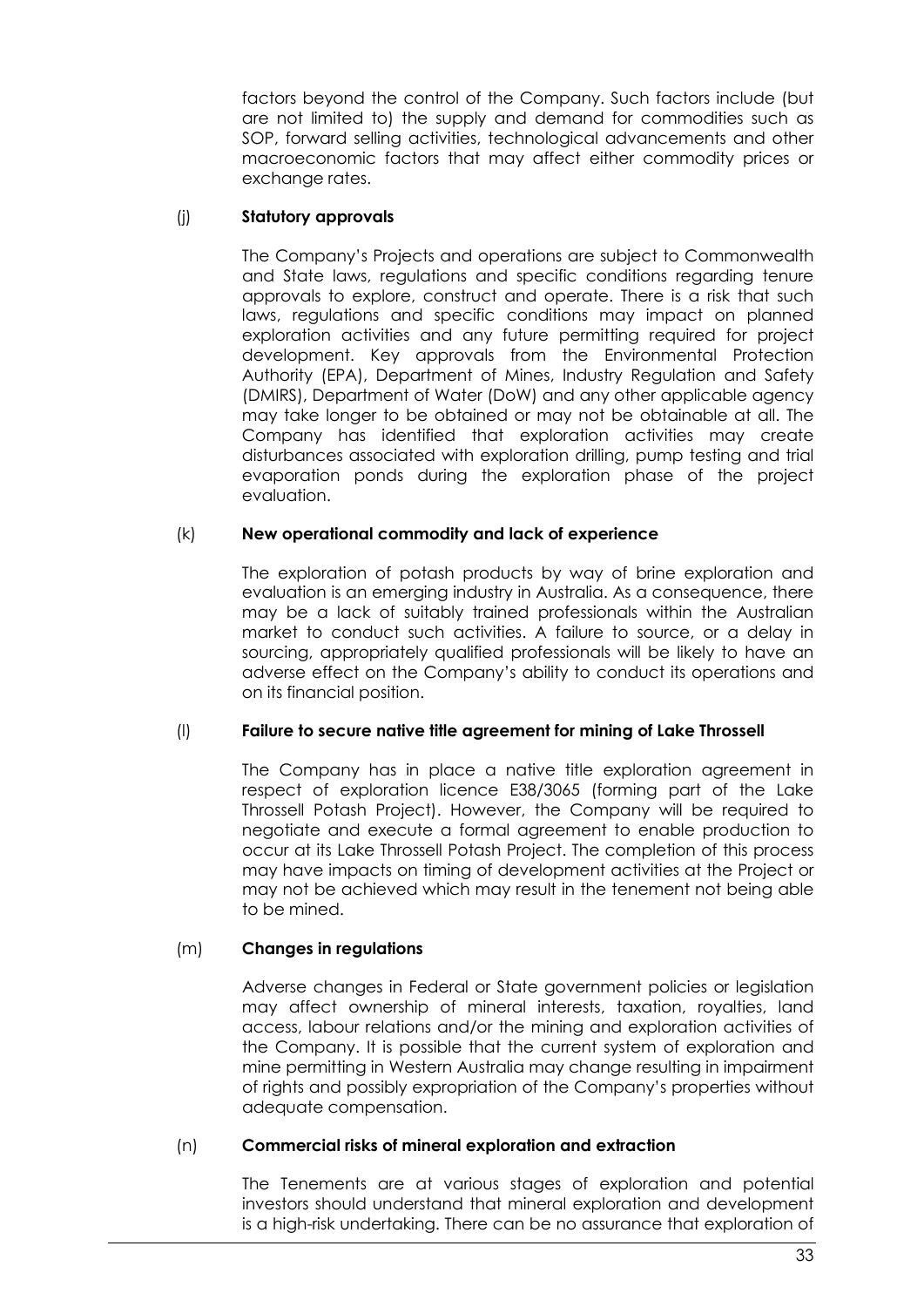the Tenements, or any other tenements that may be acquired in the future, will result in the discovery of any economic deposits. Even if the Company identifies a deposit at the Laverton Links or Lake Throssell Potash Projects, or elsewhere, there is no guarantee that the mineral deposit can be economically exploited.

#### (o) **Currency volatility**

International prices of various commodities are denominated in United States dollars, whereas the income and expenditure of the Company are set in Australian dollars, consequently exposing the Company to the fluctuations and volatility of the rate of exchange between the United States dollar and the Australian dollar as determined by international markets.

#### (p) **Dependence on key personnel**

The responsibility of overseeing the day-to-day operations and the strategic management of the Company depends substantially on efforts of senior management and its key personnel. There can be no assurance that there will be no detrimental impact on the Company if one or more of these employees cease their employment. The loss of key employees could cause a significant disruption to the Company and could adversely affect its operations.

## (q) **New projects and acquisitions**

The Company may make further acquisitions as part of future growth plans. In addition to the current Tenements the Company may evaluate and acquire other interests in new potash projects by way of acquisition or investment. The Directors of the Company will use their expertise and experience in the resource sector to assess the value of any new potential projects that have characteristics that are likely to provide returns to Shareholders. There can be no guarantee that any new acquisition or investment will eventuate from these pursuits, or that any acquisition will result in a return for Shareholders. Such acquisitions or investment may result in use of the Company's cash resources and/or issuances of equity securities, which might involve substantial dilution to some or all of the Shareholders.

## (r) **Environmental risk**

The operations and proposed activities of the Company are subject to Federal and State laws and regulations concerning the environment. As with most exploration projects, the Company's activities, including the Projects, are expected to have an impact on the environment. It is the Company's intention to conduct its activities to the required standard of environmental obligation, including compliance with all environmental laws. Although the Company believes that it is in compliance in all material respects with all applicable environmental laws and regulations, there are certain risks inherent to its activities, such as accidents or other unforeseen circumstances, which may subject the Company to future liability.

#### (s) **Insurance**

The Company insures its operations in accordance with industry practice. However, in certain circumstances, the Company's insurance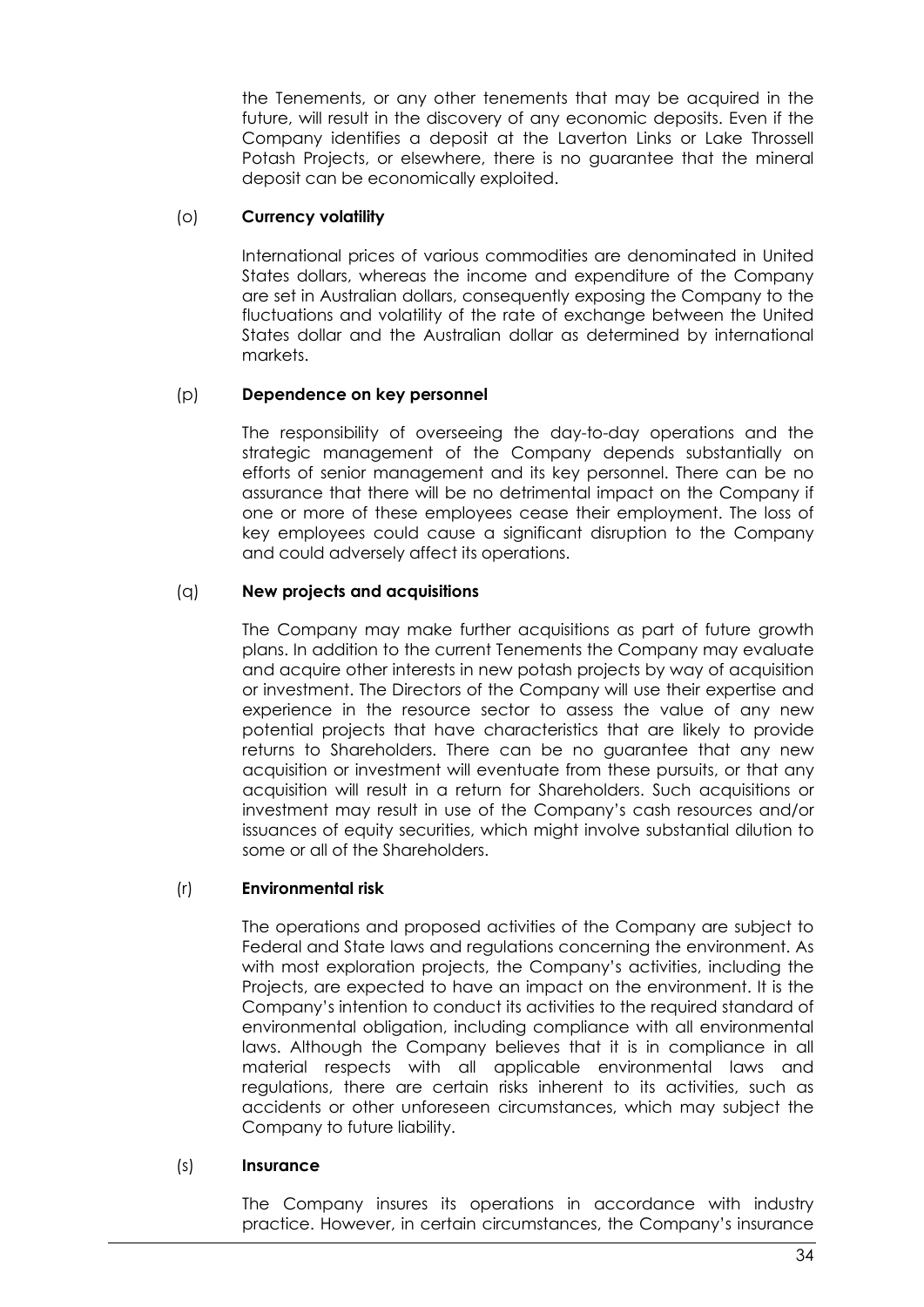may not be available or of a nature or level to provide adequate insurance cover. The occurrence of an event that is not covered, or fully covered, by insurance could have a material adverse effect on the business, financial condition and/or results of the Company. In addition, there is a risk that an insurer defaults in the payment of a legitimate claim by the Company.

#### (t) **Contractual disputes**

As with any contract, there is a risk that the Company's contracts could be disputed in situations where there is a disagreement or dispute in relation to a term of the contract. Should such disagreement or dispute occur, this may have an adverse impact on the Company's operations and performance generally. It is not possible for the Company to predict or protect itself against all such risks.

## (u) **Third party risk**

The operations of the Company require the involvement of a number of third parties, including suppliers, contractors and clients. Financial or operational failure, default or contractual noncompliance on the part of any such third parties may have a material impact on the Company's operations and performance. It is not possible for the Company to predict or protect the Company against all such risks.

## (v) **Competition**

Although there is currently no Australian production of SOP, there are other mining exploration companies in Australia that are currently seeking to explore, develop and produce SOP. The Company will have no influence or control over the activities or actions of its competitors and other industry participants, whose activities or actions may positively or negatively affect the operating and financial performance of the Company's projects and business. Competitors may have significant additional experience and/or resources to explore, develop and produce competing products, which may adversely affect the Company's financial position or prospects.

#### (w) **Limited history**

The Company was incorporated on 26 February 2014 and commenced exploration activities in 2017 and therefore has limited operating history and limited historical financial performance. No assurance can be given that the Company will achieve commercial viability through the successful exploration and/or mining of the Projects. Until the Company is able to realise value from its Projects, it is likely to incur ongoing operating losses.

#### (x) **Potential for dilution**

Upon implementation of the Offer and the Lead Manager Offer, assuming all Entitlements are accepted, no Shares are issued prior to the Record Date including on exercise or conversion of securities on issue, the number of Shares in the Company will increase from 116,680,728 currently on issue to 160,436,001 and the number of Options in the Company will increase from 39,934,388 to 65,093,670. This means that immediately after the Offer each Share will represent a significantly lower proportion of the ownership of the Company.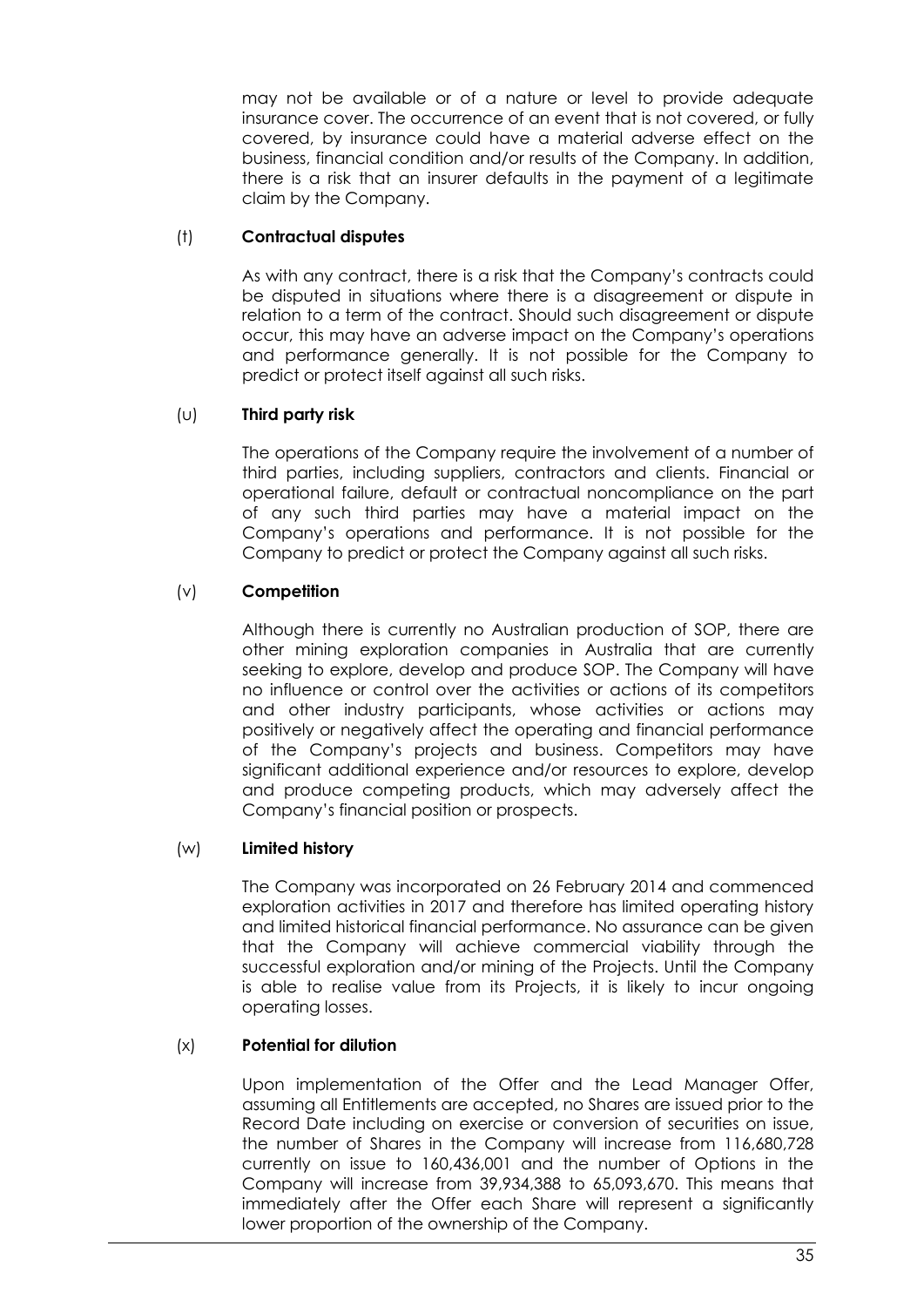Further if the New Options are subsequently exercised and Shares are issued on exercise of those New Options, each Share will represent a significantly lower proportion of the ownership of the Company.

It is not possible to predict what the value of the Company, a Share or an Option will be following the completion of the Offer being implemented and the Directors do not make any representation as to such matters.

The last trading price of Shares on ASX prior to the Prospectus being lodged of \$0.105 is not a reliable indicator as to the potential trading price of Shares after implementation of the Offer.

#### <span id="page-36-0"></span>(y) **Additional requirements for capital**

The Company's capital requirements depend on numerous factors. Depending on the Company's ability to generate income from its operations, the Company may require further financing in addition to amounts raised under the Offer. Any additional equity financing will dilute shareholdings, and debt financing, if available, may involve restrictions on financing and operating activities. If the Company is unable to obtain additional financing as needed, it may be required to reduce the scope of its operations and scale back its exploration programmes as the case may be. There is however no guarantee that the Company will be able to secure any additional funding or be able to secure funding on terms favourable to the Company.

#### <span id="page-36-1"></span>(z) **Coronavirus (COVID-19)**

The outbreak of the coronavirus disease (**COVID-19**) continues to impact global economic markets. The nature and extent of the effect of the outbreak on the performance of the Company remains unknown. The Company's Share price may be adversely affected in the short to medium term by the economic uncertainty caused by COVID-19. Further, any governmental or industry measures taken in response to COVID-19 may adversely impact the Company's operations and are likely to be beyond the control of the Company.

The Company has implemented a range of strategies to mitigate the risks posed by COVID-19 including State and Federal Government travel restrictions. The Board regularly assesses the latest State and Federal Government updates in relation to the COVID-19 pandemic and implements and adjusts measures as necessary. The Company is firmly committed to protecting the vulnerable Traditional Owners from COVID-19 and will ensure in-field exploration activities are carried out with their consent and in compliance with State and Federal Government travel restrictions.

The COVID-19 pandemic also creates significant uncertainty and additional risk to the Company for planning of work programs and forecasting expenditures. In addition, the effects of COVID-19 on the Company's Share price and global financial markets generally may also affect the Company's ability to raise equity or debt or require the Company to issue capital at a discount, which may in turn cause dilution to Shareholders or the COVID-19 pandemic may also give rise to issues, delays or restrictions in relation to land access and the Company's ability to freely move people and equipment to and from exploration projects may cause delays or cost increases. The effects of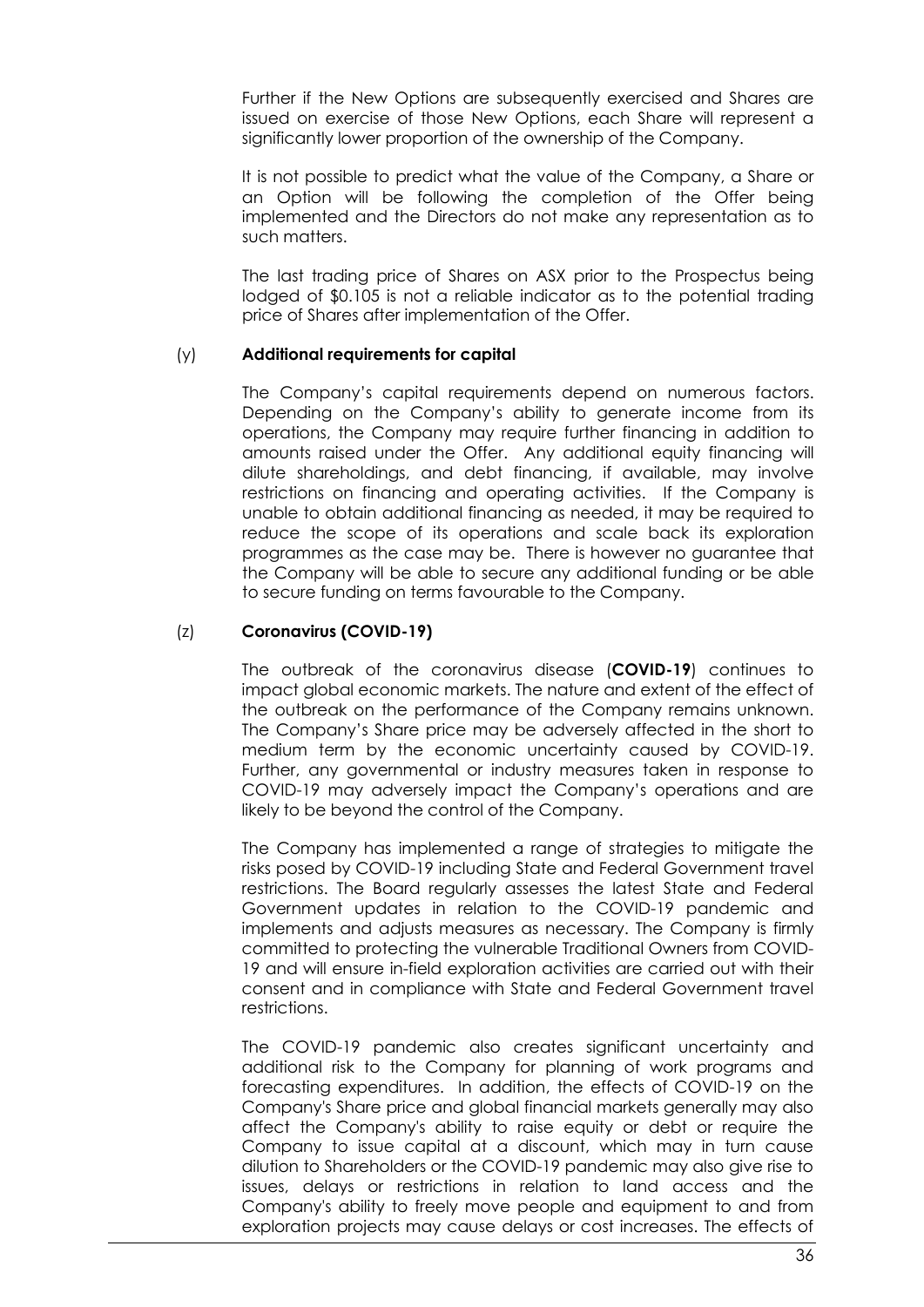COVID -19 on the Company's Share price and global financial markets generally may also affect the Company's ability to raise equity or debt or require the Company to issue capital at a discount, which may in turn cause dilution to Shareholders.

The Directors continue to monitor the situation and consider the impact of COVID-19 on the Company's business and financial performance. However, the situation is continually evolving, and the consequences are therefore inevitably uncertain. In compliance with its continuous disclosure obligations, the Company will continue to update the market in regard to the impact of COVID-19 on its work programs and any adverse impact on the Company. If any of these impacts appear material prior to close of the Offer, the Company will notify investors under a supplementary prospectus.

## **5.3 Industry specific**

## (a) **Geological, exploration and development**

The exploration, development and mining of mineral resources is a high risk, high-cost exercise with no guarantee of success. These activities take place over an extended period of time and are often subject to increases, often material, in the costs and timing associated with these activities. Factors beyond the control of the Company may result in the Company's failure to find and/or to be able to economically develop any mineral projects and therefore there is no guarantee as to the financial success of any such activities.

## <span id="page-37-0"></span>(b) **Operational and technical**

The operations of the Company will be subject to a number of factors which may include, amongst others:

- (i) failure to discover any economic mineral deposits;
- (ii) technical difficulties associated with the actual development and mining of the minerals;
- (iii) failure of the minerals mined to achieve projected grades and recoveries;
- (iv) technical difficulties associated with the processing and recovery of the minerals from the abstracted brine and the production of a saleable product;
- (v) adverse events outside the Company's control involving the environment or acts of force majeure;
- (vi) increased competition within the industry for access to skilled personnel, equipment, contractors and/or consultants and raw materials in order to carry out the Company's activities; and
- (vii) a viable transport solution to get product to market including access to infrastructure.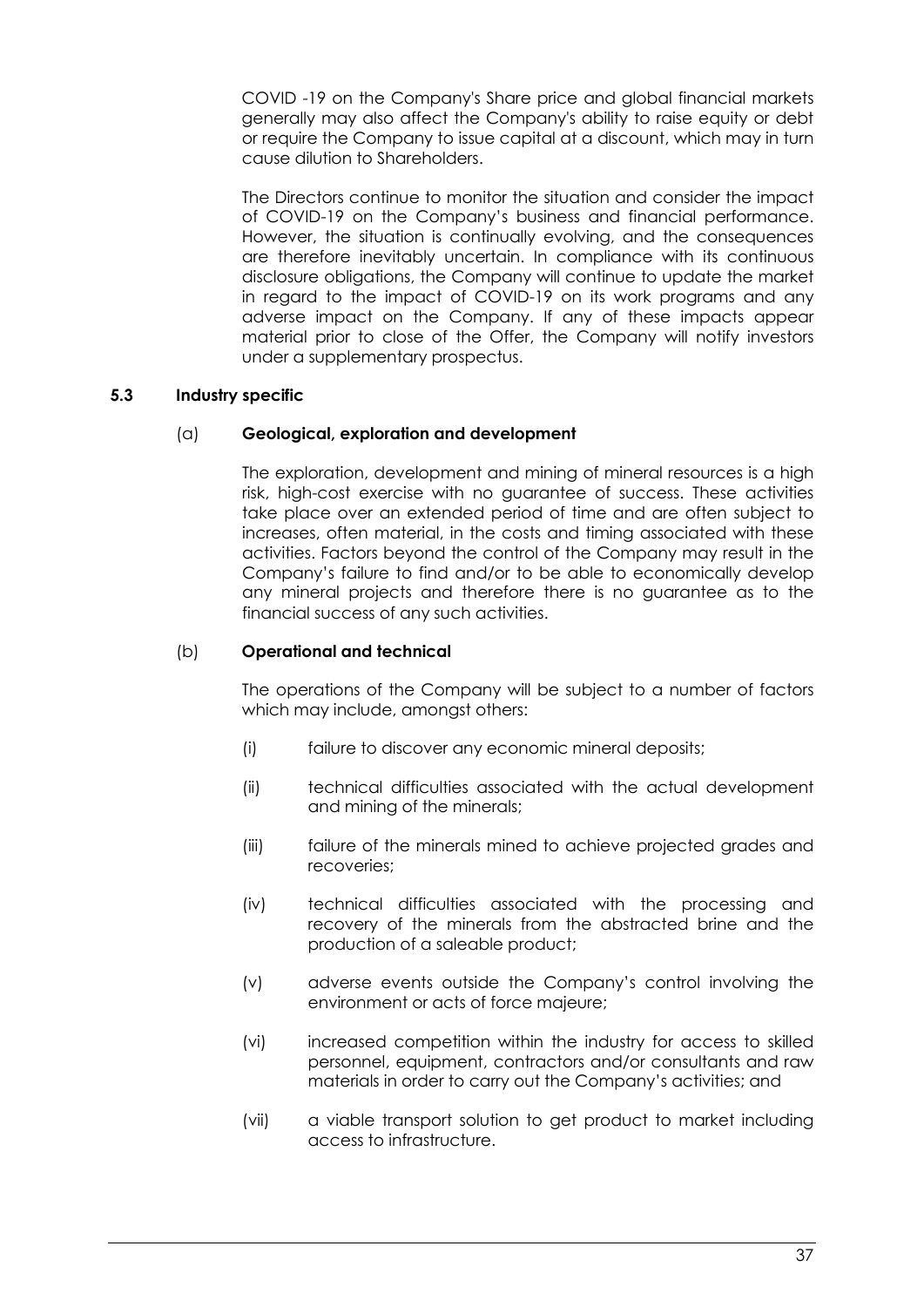## <span id="page-38-0"></span>(c) **Results of studies**

Subject to the results of exploration and evaluation programs to be undertaken, the Company intends to progressively undertake a number of studies in respect to the Projects. These studies may include scoping, prefeasibility and feasibility studies. These studies will be completed within parameters designed to determine the economic feasibility of the Projects within certain limits. There can be no guarantee that any of the studies will confirm the economic viability of the Projects or the results of other studies undertaken by the Company (e.g. the results of a feasibility study may materially differ to the results of a scoping study). Even if a study confirms the economic viability of the Projects, there can be no guarantee that any Project will be successfully brought into production as assumed or within the estimated parameters in the feasibility study (e.g. operational costs and commodity prices) once production commences. Further, the ability of the Company to complete a study may be dependent on the Company's ability to raise further funds to complete the study, if required.

#### **5.4 General risks**

#### (a) **Economic**

General economic conditions, movements in interest and inflation rates and currency exchange rates may have an adverse effect on the Company's exploration, development and production activities, as well as on its ability to fund those activities.

#### (b) **Market conditions**

Share market conditions may affect the value of the Company's quoted securities regardless of the Company's operating performance. Share market conditions are affected by many factors such as:

- (i) general economic outlook;
- (ii) introduction of tax reform or other new legislation;
- (iii) interest rates and inflation rates;
- (iv) changes in investor sentiment toward particular market sectors;
- (v) the demand for, and supply of, capital; and
- (vi) terrorism or other hostilities.

The market price of securities can fall as well as rise and may be subject to varied and unpredictable influences on the market for equities in general and resource exploration stocks in particular. Neither the Company nor the Directors warrant the future performance of the Company or any return on an investment in the Company.

In addition, the extent of the effects of COVID-19 is at this stage uncertain and continuing to evolve. The COVID-19 pandemic is having, and is expected to continue to have, a significant influence on the volatility of equity markets generally and may continue to impact and influence the value of the Company's quoted securities.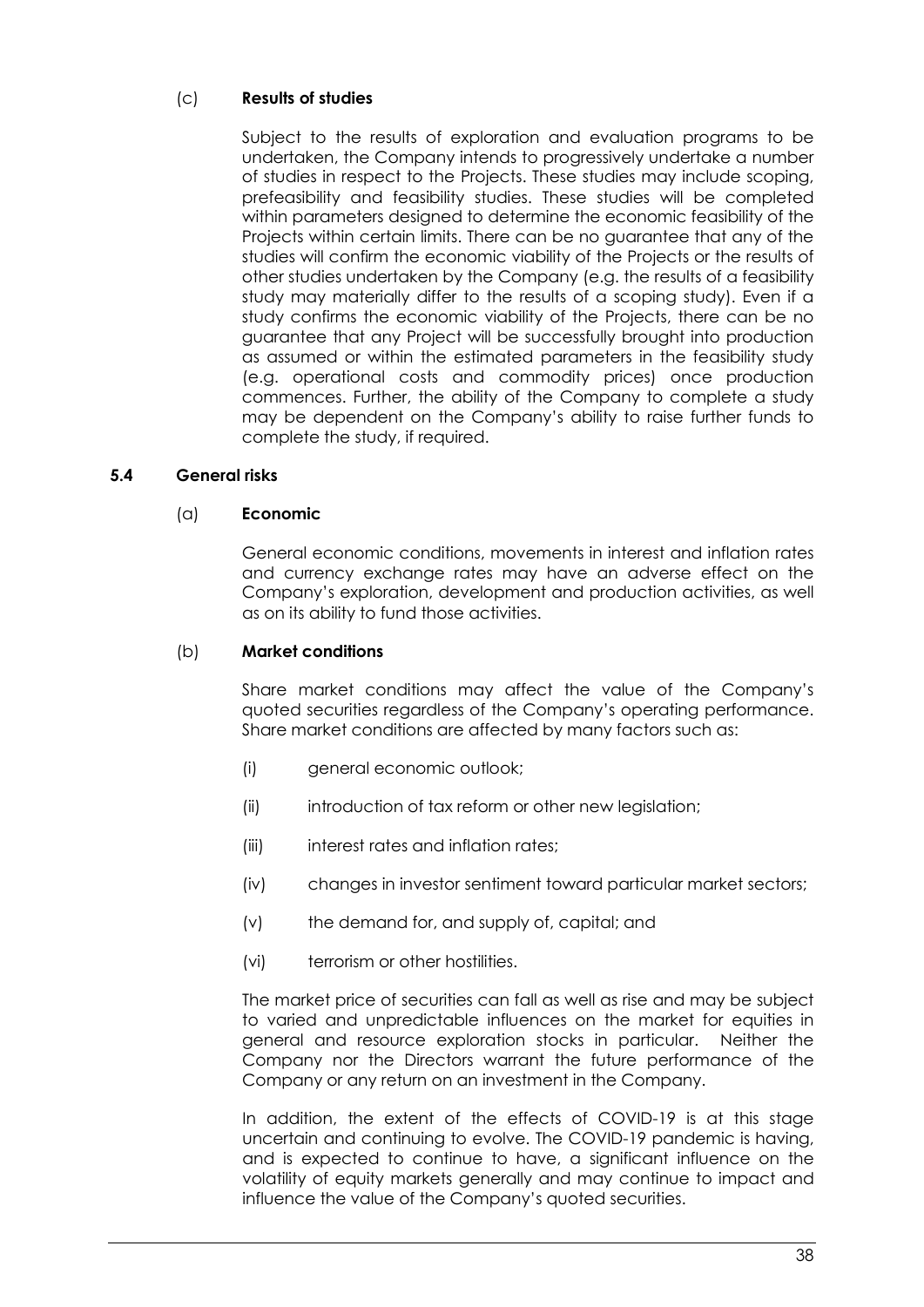## (c) **Litigation risks**

The Company is exposed to possible litigation risks including intellectual property claims, contractual disputes, occupational health and safety claims and employee claims. Further, the Company may be involved in disputes with other parties in the future which may result in litigation. Any such claim or dispute if proven, may impact adversely on the Company's operations, financial performance and financial position. The Company is not currently engaged in any litigation.

## (d) **Dividends**

Any future determination as to the payment of dividends by the Company will be at the discretion of the Directors and will depend on the financial condition of the Company, future capital requirements and general business and other factors considered relevant by the Directors. No assurance in relation to the payment of dividends or franking credits attaching to dividends can be given by the Company.

#### (e) **Taxation**

The acquisition and disposal of Shares will have tax consequences, which will differ depending on the individual financial affairs of each investor. All prospective investors in the Company are urged to obtain independent financial advice about the consequences of acquiring Shares from a taxation viewpoint and generally.

To the maximum extent permitted by law, the Company, its officers and each of their respective advisors accept no liability and responsibility with respect to the taxation consequences of subscribing for Securities under this Prospectus.

#### (f) **Reliance on key personnel**

The responsibility of overseeing the day-to-day operations and the strategic management of the Company depends substantially on its senior management and its key personnel. There can be no assurance given that there will be no detrimental impact on the Company if one or more of these employees cease their employment.

## (g) **Cyber risk**

The Company's operations are and will continue to be reliant on various computer systems, data repositories and interfaces with networks and other systems. Failures or breaches of these systems (including by way of virus and hacking attacks) have the potential to materially and negatively impact the Company's operations. Whilst the Company has barriers, continuity plans and risk management systems in place, there are inherent limits to such plans and systems. Further, the Company has no control over the cyber security plans and systems of third parties with which it may interface or upon whose services the Company's operations are reliant.

#### **5.5 Speculative investment**

The risk factors described above, and other risks factors not specifically referred to, may have a materially adverse impact on the performance of the Company and the value of the Securities.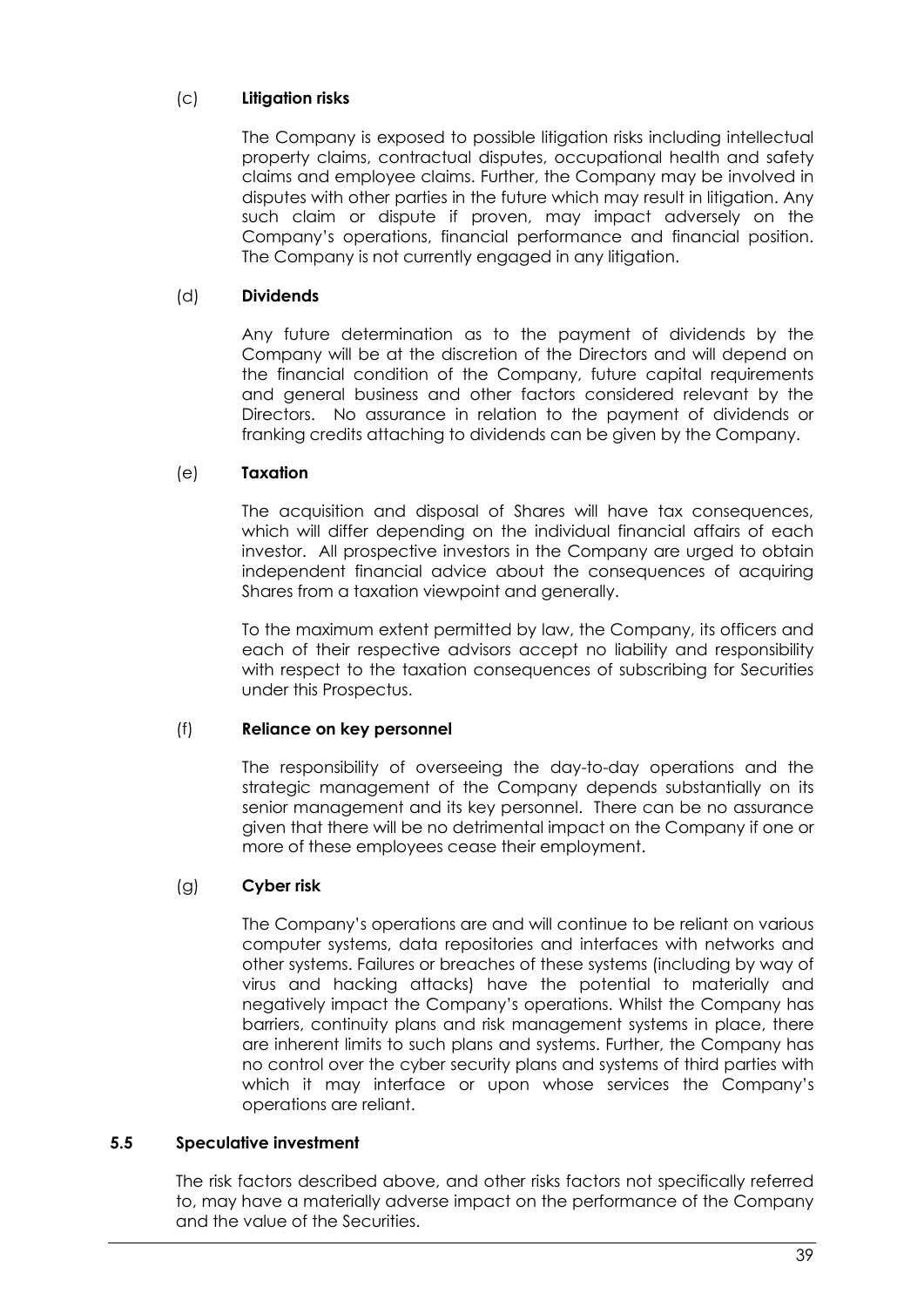Prospective investors should consider that an investment in the Company is highly speculative.

There is no guarantee that the Securities offered under this Prospectus will provide a return on capital, payment of dividends or increases in the market value of those Securities.

Before deciding whether to subscribe for Securities under this Prospectus you should read this Prospectus in its entirety and consider all factors, taking into account your objectives, financial situation and needs.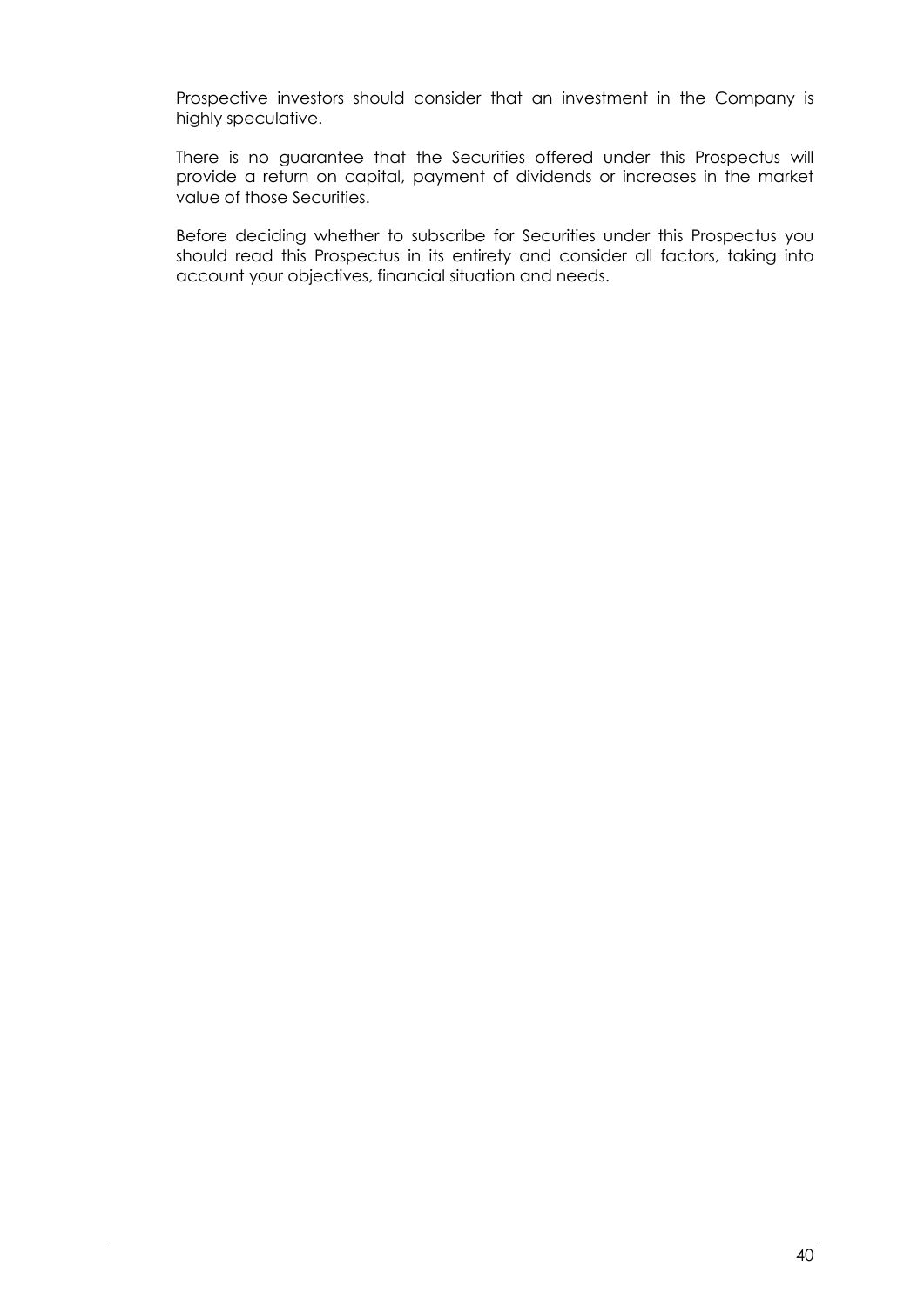#### <span id="page-41-1"></span>**6. ADDITIONAL INFORMATION**

#### **6.1 Litigation**

As at the date of this Prospectus, the Company is not involved in any legal proceedings and the Directors are not aware of any legal proceedings pending or threatened against the Company.

#### <span id="page-41-0"></span>**6.2 Continuous disclosure obligations**

As set out in the Important Notes Section of this Prospectus, the Company is a disclosing entity for the purposes of section 713 of the Corporations Act. Accordingly, information that is already in the public domain has not been reported in this Prospectus other than that which is considered necessary to make this Prospectus complete.

The Company, as a disclosing entity under the Corporations Act states that:

- (a) it is subject to regular reporting and disclosure obligations;
- (b) copies of documents lodged with the ASIC in relation to the Company (not being documents referred to in section 1274(2)(a) of the Corporations Act) may be obtained from, or inspected at, the offices of the ASIC; and
- (c) it will provide a copy of each of the following documents, free of charge, to any person on request between the date of issue of this Prospectus and the Closing Date:
	- (i) the annual financial report most recently lodged by the Company with the ASIC;
	- (ii) any half-year financial report lodged by the Company with the ASIC after the lodgement of the annual financial report referred to in (i) and before the lodgement of this Prospectus with the ASIC; and
	- (iii) any continuous disclosure documents given by the Company to ASX in accordance with the ASX Listing Rules as referred to in section 674(1) of the Corporations Act after the lodgement of the annual financial report referred to in (i) and before the lodgement of this Prospectus with the ASIC.

Copies of all documents lodged with the ASIC in relation to the Company can be inspected at the registered office of the Company during normal office hours.

Details of documents lodged by the Company with ASX since the date of lodgement of the Company's latest annual financial report and before the lodgement of this Prospectus with the ASIC are set out in the table below.

| <b>Date</b> | <b>Description of Announcement</b>            |
|-------------|-----------------------------------------------|
| 17/12/2021  | Initial Director's Interest Notice            |
| 17/12/2021  | Director Appointment/Resignation              |
| 8/12/2021   | Appointment of External Relations Consultancy |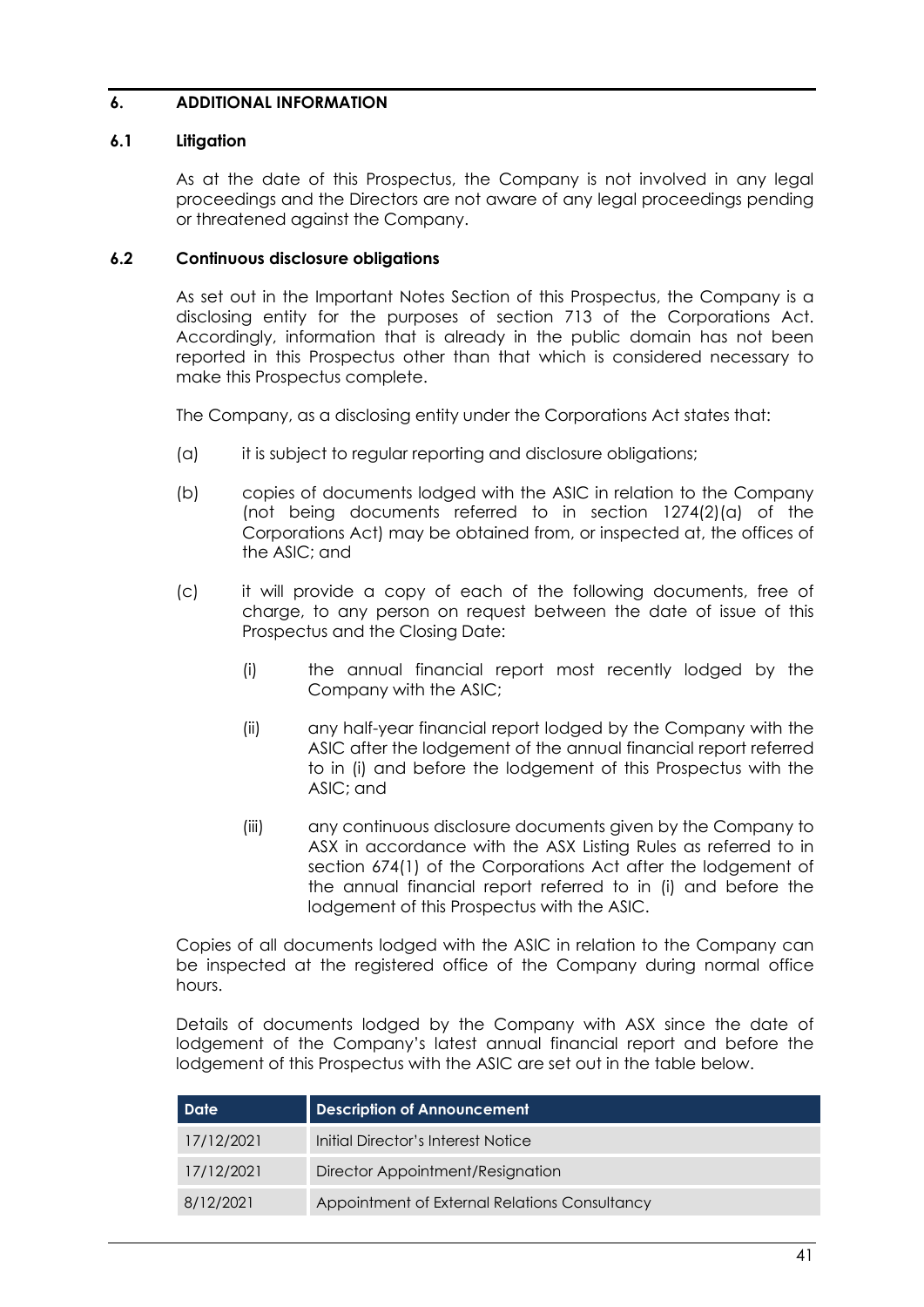| <b>Date</b> | <b>Description of Announcement</b>                          |
|-------------|-------------------------------------------------------------|
| 01/12/2021  | Notification of cessation of securities                     |
| 01/12/2021  | <b>Expiry of Unlisted Options</b>                           |
| 29/11/2021  | Gravity Surveys Commence as Trigg Strengthens SOP Growth    |
| 26/11/2021  | Notification regarding unquoted securities                  |
| 26/11/2021  | Amended Appendix 3Y                                         |
| 26/11/2021  | Change of Director's Interest Notice                        |
| 23/11/2021  | Results of Annual General Meeting                           |
| 22/11/2021  | <b>AGM Investor Presentation</b>                            |
| 15/11/2021  | Appointment of CFO and Company Secretary                    |
| 10/11/2021  | <b>Investor Presentation</b>                                |
| 04/11/2021  | <b>Investor Webinar Presentation</b>                        |
| 04/11/2021  | <b>Exercise of Options</b>                                  |
| 04/11/2021  | Application for quotation of securities                     |
| 03/11/2021  | Becoming a substantial holder                               |
| 02/11/2021  | Change of Director's Interest Notice                        |
| 01/11/2021  | Change of Director's Interest Notice                        |
| 28/11/2021  | South-West Connect ASX Investment Conference Presentation   |
| 28/10/2021  | September 2021 Quarterly Activities Report and Appendix 5B  |
| 22/10/2021  | Notice of Annual General Meeting/Proxy Form                 |
| 15/10/2021  | RRS-Mining News Conference Presentation                     |
| 15/10/2021  | Application for quotation of securities                     |
| 15/10/2021  | <b>Exercise of Options</b>                                  |
| 14/10/2021  | Becoming a substantial holder                               |
| 13/10/2021  | Change of Director's Interest Notice                        |
| 06/10/2021  | Investor Webinar - Lake Throssell SOP Project Scoping Study |
| 05/10/2021  | Application for quotation of securities                     |
| 05/10/2021  | Notification regarding unquoted securities                  |
| 05/10/2021  | <b>Secondary Trading Notice</b>                             |
| 05/10/2021  | Scoping Study Presentation on Lake Throssell                |
| 05/10/2021  | Positive Scoping Study on Lake Throssell and MRE Upgrade    |
| 01/10/2021  | Expiry of quoted TMGO options                               |
| 01/10/2021  | <b>Trading Halt</b>                                         |
| 24/09/2021  | Release from escrow                                         |

ASX maintains files containing publicly available information for all listed companies. The Company's file is available for inspection at ASX during normal office hours.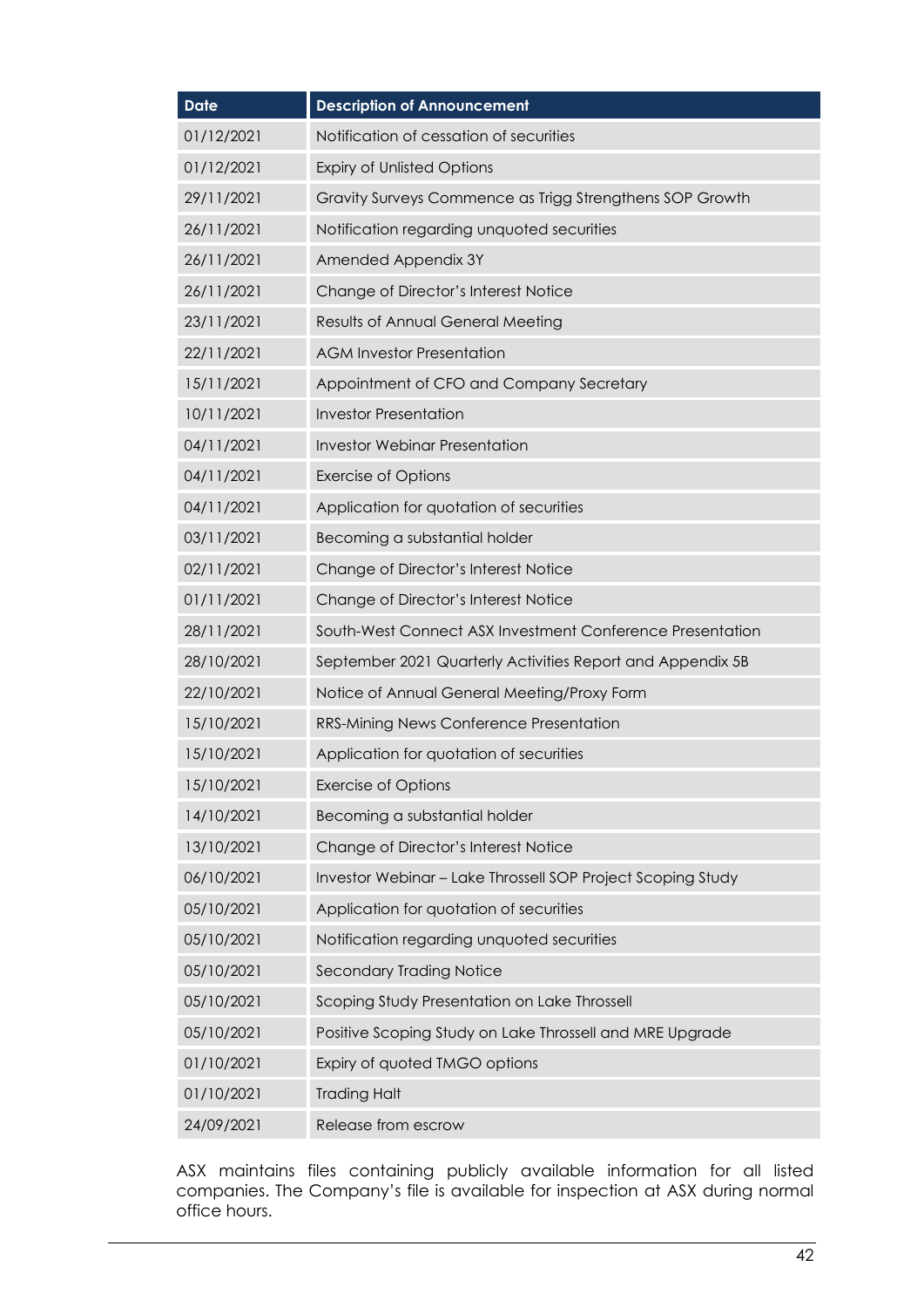The announcements are also available through the Company's website www.triggmining.com.au.

#### **6.3 Market price of Shares**

The Company is a disclosing entity for the purposes of the Corporations Act and its Shares are enhanced disclosure securities quoted on ASX.

The highest, lowest and last market sale prices of the Shares on ASX during the three months immediately preceding the date of lodgement of this Prospectus with the ASIC and the respective dates of those sales were:

|         | (\$)    | Date                                   |  |  |
|---------|---------|----------------------------------------|--|--|
| Highest | \$0.12  | 13 December 2021, 5 and 7 January 2022 |  |  |
| Lowest  | \$0.077 | 1 and 2 November 2021                  |  |  |
| l ast   | \$0.105 | 17 January 2022                        |  |  |

#### **6.4 Material Contracts**

#### <span id="page-43-0"></span>**6.4.1 Underwriting Agreement**

The Company has entered into an underwriting agreement (**Underwriting Agreement**) with Mahe Capital Pty Ltd (**Underwriter** or **MCL**), pursuant to which MCL has agreed to underwrite the Offer up to a value of \$1,500,000 (the **Underwritten Amount**) (being approximately 45% of the funds to be raised under the Offer) and equal to 20,000,000 Shares and 10,000,000 New Options (**Underwritten Securities**).

The Underwriter may appoint sub-underwriters to sub-underwrite the Offer. The appointment of any sub-underwriter and the allocation of any Underwritten Securities is at the sole discretion of the Underwriter.

The material terms and conditions of the Underwriting Agreement are summarised below:

| <b>Fees</b> | Under the terms of this engagement, the Company will pay/issue<br>to MCL (or its nominees): |                                                                                                                                                                                                                                                                                                                                                                                                                                                                                   |  |  |
|-------------|---------------------------------------------------------------------------------------------|-----------------------------------------------------------------------------------------------------------------------------------------------------------------------------------------------------------------------------------------------------------------------------------------------------------------------------------------------------------------------------------------------------------------------------------------------------------------------------------|--|--|
|             | (a)                                                                                         | One (1) New Option for every \$1.00 raised.                                                                                                                                                                                                                                                                                                                                                                                                                                       |  |  |
|             | (b)                                                                                         | A management fee of 1% of total funds raised (the<br>Underwriter or (its nominees) will have the right to<br>subscribe for this fee in scrip under the Offer).                                                                                                                                                                                                                                                                                                                    |  |  |
|             | (C)                                                                                         | A lead manager fee of \$60,000 (the Underwriter or (its<br>nominees) will have the right to subscribe for this fee in<br>scrip under the Offer).                                                                                                                                                                                                                                                                                                                                  |  |  |
|             | (d)                                                                                         | An underwriting fee of 5% of the Underwritten Amount.                                                                                                                                                                                                                                                                                                                                                                                                                             |  |  |
|             | (e)                                                                                         | A placement fee of 5% of any shortfall placed beyond<br>the Underwritten Amount, including any additional<br>amount that might be placed under the Company's<br>placement capacity (if applicable). The Underwriter will<br>rebate 3% on the amount allocated to existing<br>Shareholders who apply for the shortfall under the Offer<br>via their application so that the net fee the Underwriter<br>will receive on allocations of shortfall to existing<br>shareholders is 2%. |  |  |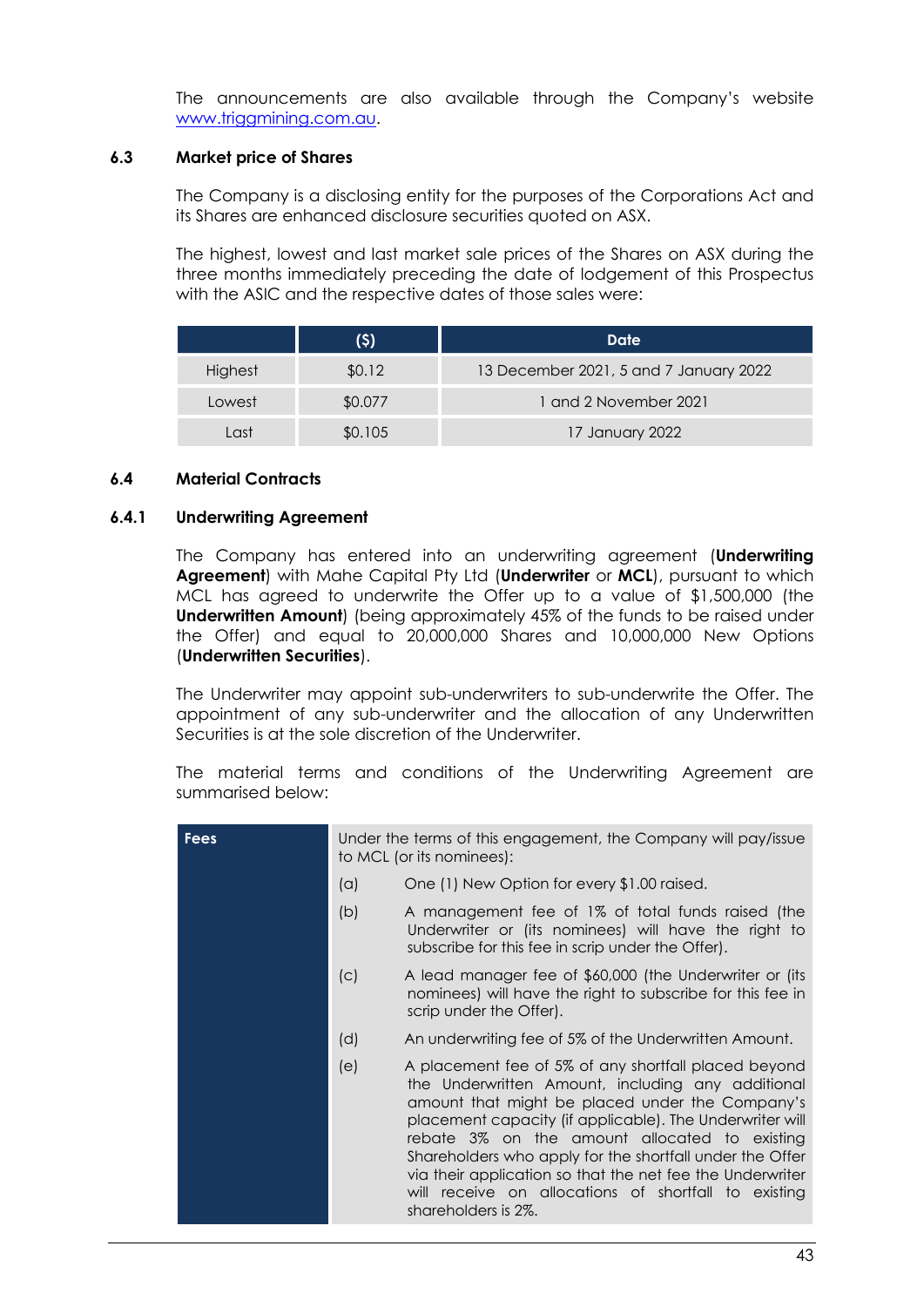|                           | In the event of termination of the Underwriting Agreement, the<br>Underwriter will receive \$30,000 as a termination fee.                                                                                                                                                           |                                                                                                                                                                                                                                                                                                                                                                                                                                                                                                                                                                                                                                       |                                                                                                                                                                                                                                                                                                                                                                                                                                                                                     |  |
|---------------------------|-------------------------------------------------------------------------------------------------------------------------------------------------------------------------------------------------------------------------------------------------------------------------------------|---------------------------------------------------------------------------------------------------------------------------------------------------------------------------------------------------------------------------------------------------------------------------------------------------------------------------------------------------------------------------------------------------------------------------------------------------------------------------------------------------------------------------------------------------------------------------------------------------------------------------------------|-------------------------------------------------------------------------------------------------------------------------------------------------------------------------------------------------------------------------------------------------------------------------------------------------------------------------------------------------------------------------------------------------------------------------------------------------------------------------------------|--|
|                           |                                                                                                                                                                                                                                                                                     |                                                                                                                                                                                                                                                                                                                                                                                                                                                                                                                                                                                                                                       | The Company is also obligated to pay any reasonable<br>disbursements and out of pocket expenses of the Underwriter<br>incurred and associated with the Offer.                                                                                                                                                                                                                                                                                                                       |  |
|                           | For the avoidance of doubt the fees payable to MCL detailed<br>above comprise all of the fees, costs and expenses payable to<br>the Underwriter for its underwriting and lead manager services<br>under the Underwriting Agreement and the Lead Manager<br>Mandate (defined below). |                                                                                                                                                                                                                                                                                                                                                                                                                                                                                                                                                                                                                                       |                                                                                                                                                                                                                                                                                                                                                                                                                                                                                     |  |
| <b>Termination Events</b> | may terminate its obligations<br>Underwriter<br>under<br><b>The</b><br>this<br>Agreement if:                                                                                                                                                                                        |                                                                                                                                                                                                                                                                                                                                                                                                                                                                                                                                                                                                                                       |                                                                                                                                                                                                                                                                                                                                                                                                                                                                                     |  |
|                           | (a)                                                                                                                                                                                                                                                                                 |                                                                                                                                                                                                                                                                                                                                                                                                                                                                                                                                                                                                                                       | (Indices fall): the All Ordinaries Index as published by<br>ASX is at any time after the date of the Underwriting<br>Agreement 7% or more below its respective level as at<br>the close of business on the Business Day prior to the<br>date of the Underwriting Agreement;                                                                                                                                                                                                         |  |
|                           | (b)                                                                                                                                                                                                                                                                                 | Agreement;                                                                                                                                                                                                                                                                                                                                                                                                                                                                                                                                                                                                                            | (Commodities): the price of COMEX gold or NYMEX WTI<br>crude oil is at any time after the date of the<br>Underwriting Agreement 7% or<br>more<br>below its<br>respective level as at the close of business on the<br>Business Day prior to the date of the Underwriting                                                                                                                                                                                                             |  |
|                           | (c)                                                                                                                                                                                                                                                                                 |                                                                                                                                                                                                                                                                                                                                                                                                                                                                                                                                                                                                                                       | the Company does not lodge the<br>(Prospectus):<br>Prospectus on the agreed lodgement date or the<br>Prospectus or the Offer is withdrawn by the Company;                                                                                                                                                                                                                                                                                                                           |  |
|                           | (d)                                                                                                                                                                                                                                                                                 | (No Listing Approval): the Company fails to lodge an<br>Appendix 3B and an Appendix 2A in relation to the<br>Underwritten Securities with ASX by the times required<br>by the Listing Rules, the Corporations Act or any other<br>regulations;<br>(No Official Quotation): ASX has advised the Company<br>that it will not or may not grant official quotation to the<br>Underwritten Securities or admit the Company to<br>trading on the ASX following completion of the Offer<br>(including issue of the Shortfall Securities) on or prior to<br>the Shortfall Notice Deadline Date (as defined in the<br>Underwriting Agreement); |                                                                                                                                                                                                                                                                                                                                                                                                                                                                                     |  |
|                           | (e)                                                                                                                                                                                                                                                                                 |                                                                                                                                                                                                                                                                                                                                                                                                                                                                                                                                                                                                                                       |                                                                                                                                                                                                                                                                                                                                                                                                                                                                                     |  |
|                           | (f)                                                                                                                                                                                                                                                                                 | <b>(Price):</b> the Price is greater than the volume weighted<br>average price (as defined in the Listing Rules) of Shares<br>calculated over three trading days after the date of<br>the Underwriting Agreement;                                                                                                                                                                                                                                                                                                                                                                                                                     |                                                                                                                                                                                                                                                                                                                                                                                                                                                                                     |  |
|                           | (g)                                                                                                                                                                                                                                                                                 |                                                                                                                                                                                                                                                                                                                                                                                                                                                                                                                                                                                                                                       | (Supplementary prospectus):                                                                                                                                                                                                                                                                                                                                                                                                                                                         |  |
|                           |                                                                                                                                                                                                                                                                                     | (i)                                                                                                                                                                                                                                                                                                                                                                                                                                                                                                                                                                                                                                   | the Underwriter, having elected not to exercise<br>its right to terminate its obligations under the<br>Underwriting Agreement, forms the view on<br>reasonable grounds that a supplementary<br>prospectus should be lodged with ASIC for any<br>of the reasons referred to in Section 719 of the<br>Corporations Act and the Company fails to<br>lodge a supplementary prospectus in such form<br>and content and within such time as the<br>Underwriter may reasonably require; or |  |
|                           |                                                                                                                                                                                                                                                                                     | (ii)                                                                                                                                                                                                                                                                                                                                                                                                                                                                                                                                                                                                                                  | the<br>Company<br>lodges<br>supplementary<br>$\alpha$<br>prospectus without the prior written agreement                                                                                                                                                                                                                                                                                                                                                                             |  |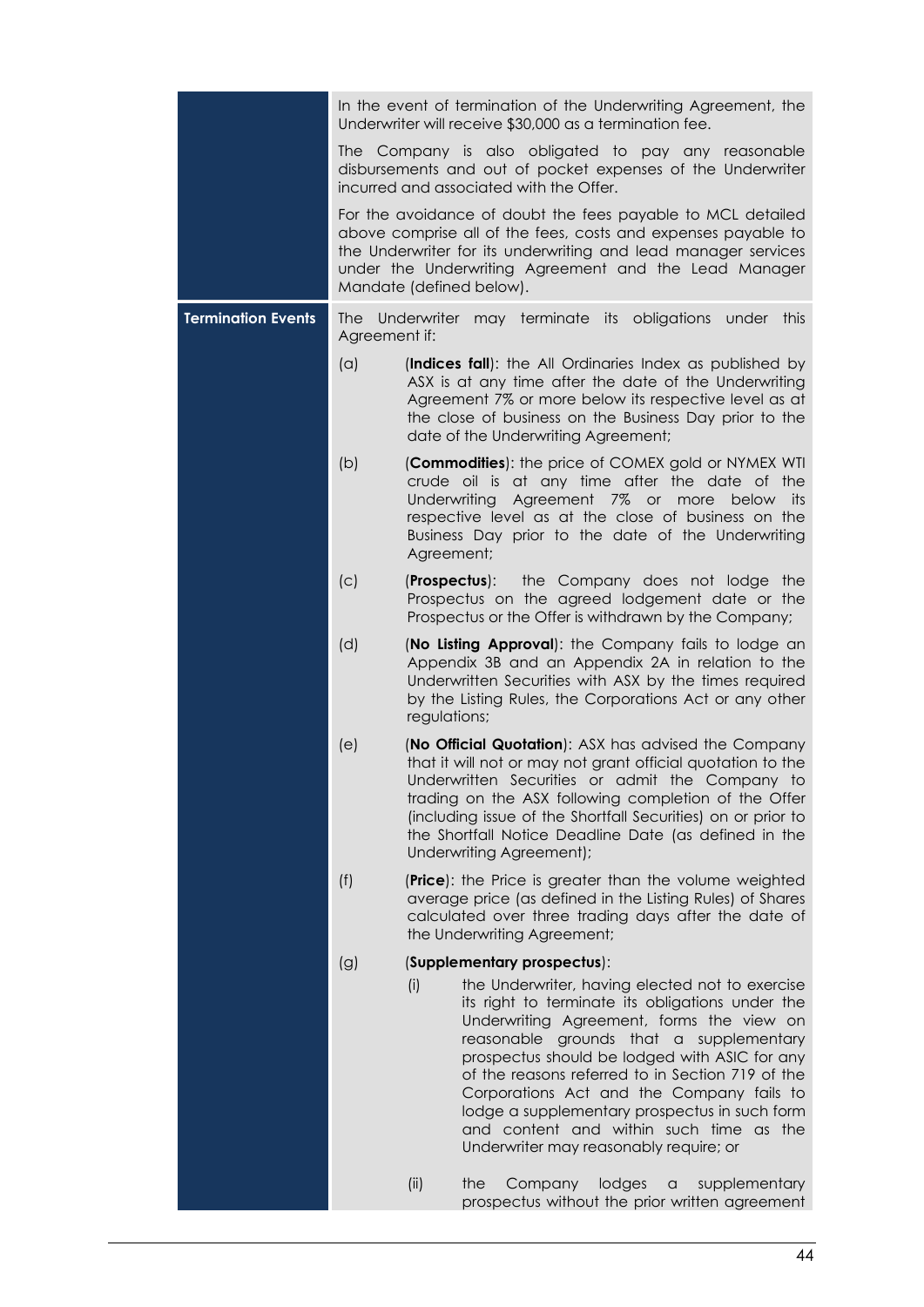|           | of the Underwriter;                                                                                                                                                                                                                                                                                                                                                                                                                                                                                                                |
|-----------|------------------------------------------------------------------------------------------------------------------------------------------------------------------------------------------------------------------------------------------------------------------------------------------------------------------------------------------------------------------------------------------------------------------------------------------------------------------------------------------------------------------------------------|
| (h)       | (Non-compliance with disclosure requirements):<br>-it<br>transpires that the Prospectus does not contain all the<br>information that investors and their professional advisers<br>would reasonably require to make an informed<br>assessment of:<br>(i)<br>the assets and liabilities, financial position and<br>performance, profits and losses and prospects<br>of the Company; and                                                                                                                                              |
|           | (ii)<br>the rights and liabilities attaching to the<br>Underwritten Securities;                                                                                                                                                                                                                                                                                                                                                                                                                                                    |
| (i)       | (Misleading Prospectus): it transpires that there is a<br>statement in the Prospectus that is misleading or<br>deceptive or likely to mislead or deceive, or that there<br>is an omission from the Prospectus (having regard to<br>the provisions of Sections 711, 713 and 716 of the<br>Corporations Act) or if any statement in the Prospectus<br>becomes misleading or deceptive or likely to mislead or<br>deceive or if the issue of the Prospectus is or becomes<br>misleading or deceptive or likely to mislead or deceive; |
| (i)       | (Misleading Announcement): it transpires that the<br>Company has made a statement via the ASX that is<br>misleading or deceptive or likely to mislead or deceive;                                                                                                                                                                                                                                                                                                                                                                  |
| (k)       | (Restriction on issue): the Company is prevented from<br>issuing the Underwritten Securities within the<br>time<br>required<br>the<br>Underwriting Agreement,<br>the<br>by<br>Corporations Act, the Listing Rules, any statute,<br>regulation or order of a court of competent jurisdiction<br>by ASIC, ASX or any court of competent jurisdiction or<br>any governmental or semi-governmental agency or<br>authority;                                                                                                             |
| $($ l $)$ | (Withdrawal of consent to Prospectus): any person<br>(other than the Underwriter) who has previously<br>consented to the inclusion of its, his or her name in the<br>Prospectus or to be named in the Prospectus,<br>withdraws that consent;                                                                                                                                                                                                                                                                                       |
| (m)       | (ASIC application): an application is made by ASIC for<br>an order under Section 1324B or any other provision of<br>the Corporations Act in relation to the Prospectus, the<br>Shortfall Notice Deadline Date has arrived, and that<br>application has not been dismissed or withdrawn;                                                                                                                                                                                                                                            |
| (n)       | (ASIC hearing): ASIC gives notice of its intention to hold<br>a hearing under Section 739 of the Corporations Act in<br>relation to the Prospectus to determine if it should make<br>a stop order in relation to the Prospectus or ASIC makes<br>an interim or final stop order in relation to the<br>Prospectus under Section 739 of the Corporations Act;                                                                                                                                                                        |
| $\circ$   | <b>(Takeovers Panel):</b> the Takeovers Panel makes a<br>declaration that circumstances in relation to the affairs<br>of the Company are unacceptable circumstances<br>under Pt 6.10 of the Corporations Act, or an application<br>for such a declaration is made to the Takeovers Panel;                                                                                                                                                                                                                                          |
| (p)       | there is an outbreak of hostilities or a<br>(Hostilities):<br>material escalation of hostilities (whether or not war has<br>been declared) after the Underwriting Agreement has                                                                                                                                                                                                                                                                                                                                                    |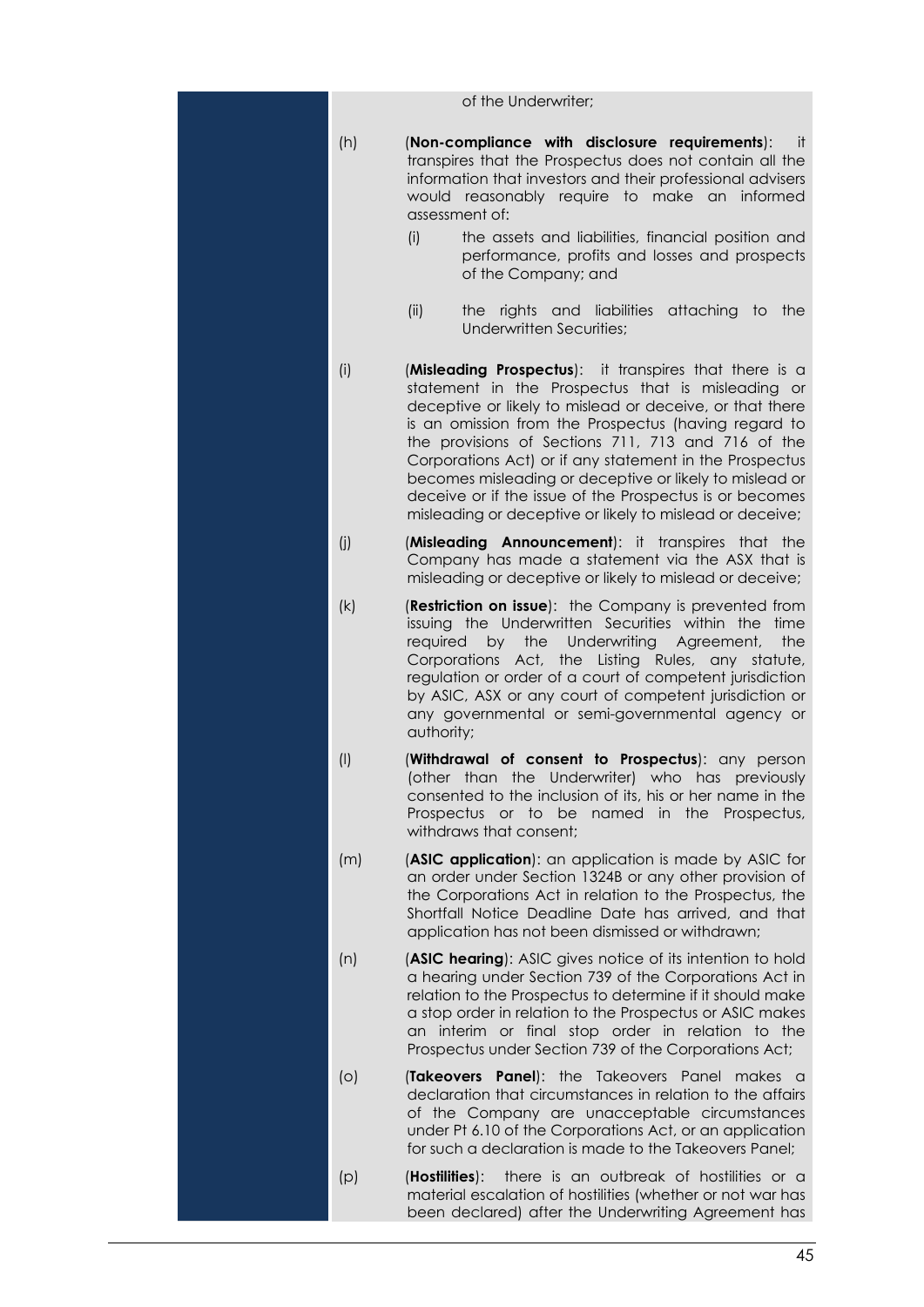been signed involving one or more of Australia, New Zealand, Indonesia, Japan, Russia, the United Kingdom, the United States of America, India, Pakistan, or the Peoples Republic of China, Israel or any member of the European Union, or a terrorist act is perpetrated on any of those countries or any diplomatic, military, commercial or political establishment of any of those countries anywhere in the world;

- (q) (**Misleading information**): any information supplied at any time by the Company or any person on its behalf to the Underwriter in respect of any aspect of the Offer or the affairs of the Company or its subsidiaries is or becomes misleading or deceptive or likely to mislead or deceive;
- (r) (**Authorisation**): any authorisation which is material to anything referred to in the Prospectus is repealed, revoked or terminated or expires, or is modified or amended in a manner unacceptable to the Underwriter acting reasonably;
- (s) (**Event of Insolvency**): an Event of Insolvency occurs in respect of the Company or its subsidiaries;
- (t) (**Indictable offence**): a director or senior manager of the Company or its subsidiaries is charged with an indictable offence;
- (u) (**Termination Events**) Subject always to clause 10.3 of the Underwriting Agreement, any of the following events occurs:
	- (i) (**Default**): default or breach by the Company under the Underwriting Agreement of any terms, condition, covenant or undertaking;
	- (ii) (**Incorrect or untrue representation**): any representation, warranty or undertaking given by the Company is or becomes untrue or incorrect;
	- (iii) (**Contravention of constitution or Act**): a contravention by the Company of any provision of its constitution, the Corporations Act, the Listing Rules or any other applicable legislation or any policy or requirement of ASIC or  $\overline{ASX}$ ;
	- (iv) (**Adverse change**): an event occurs which gives rise to a Material Adverse Effect or any adverse change or any development including a likely Material Adverse Effect after the date of this Agreement in the assets, liabilities, financial position, trading results, profits, forecasts, losses, prospects, business or operations of the Company or its subsidiaries including, without limitation, if any forecast in the Prospectus becomes incapable of being met or in the Underwriter's reasonable opinion, unlikely to be met in the projected time;
	- (v) (**Error in Due Diligence Results**): it transpires that any of the due diligence results or any part of the verification material was false, misleading or deceptive or that there was an omission from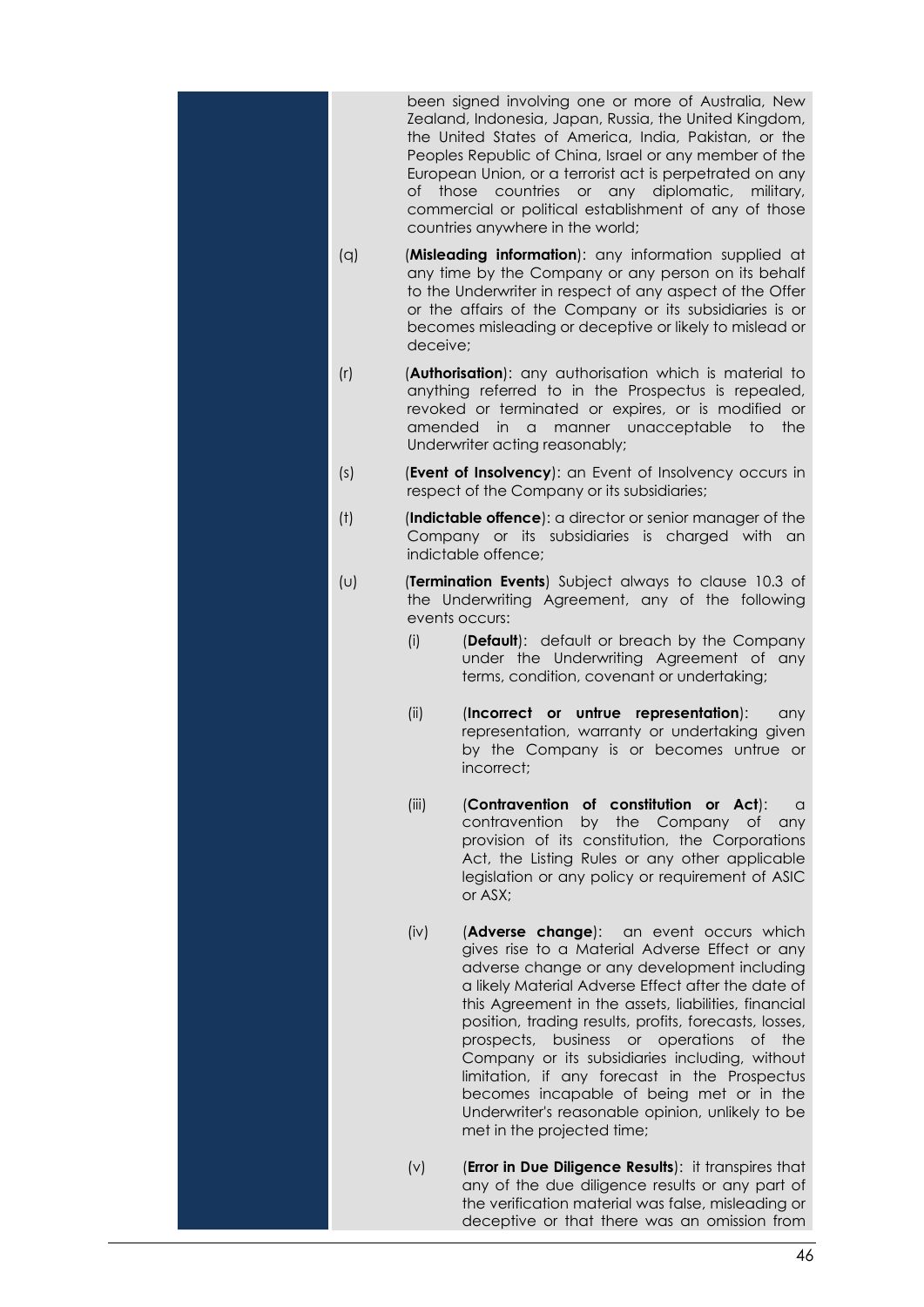them;

- (vi) (**Significant change**): a "new circumstance" as referred to in Section 719(1) of the Corporations Act arises that is materially adverse from the point of view of an investor;
- (vii) (**Public statements**): without the prior approval of the Underwriter a public statement is made by the Company in relation to the Offer or the Prospectus other than a statement the Company is required to make in order to comply with its disclosure obligations under the Listing Rules and/or the Corporations Act;
- (viii) (**Change in Act or policy**): there is introduced, or there is a public announcement of a proposal to introduce, into the Parliament of Australia or any of its States or Territories any Act or prospective Act or budget or the Reserve Bank of Australia or any Commonwealth or State authority adopts or announces a proposal to adopt any new, or any major change in, existing, monetary, taxation, exchange or fiscal policy that has not been publicly disclosed or proposed as at the date of the Underwriting Agreement;
- (ix) (**Prescribed Occurrence**): a Prescribed Occurrence occurs, other than as disclosed in the Prospectus;
- (x) (**Judgment against the Company or its subsidiaries**): a judgment in an amount exceeding \$100,000.00 is obtained against the Company or its subsidiaries and is not set aside or satisfied within 7 days;
- (xi) (**Litigation**): litigation, arbitration, administrative or industrial proceedings are after the date of the Underwriting Agreement commenced against the Company or its subsidiaries, other than any claims foreshadowed in the Prospectus;
- (xii) (**Board and senior management composition**): there is a change in the composition of the Board or a change in the senior management of the Company before the date of issue of the Underwritten Securities without the prior written consent of the Underwriter, such consent not to be unreasonably withheld;
- (xiii) (**Change in shareholdings**): there is a material change in the major or controlling shareholdings of the Company or its subsidiaries (other than as a result of the Offer or a matter disclosed in the Prospectus) or a takeover offer or scheme of arrangement pursuant to Chapter 5 or 6 of the Corporations Act is publicly announced in relation to the Company or its subsidiaries;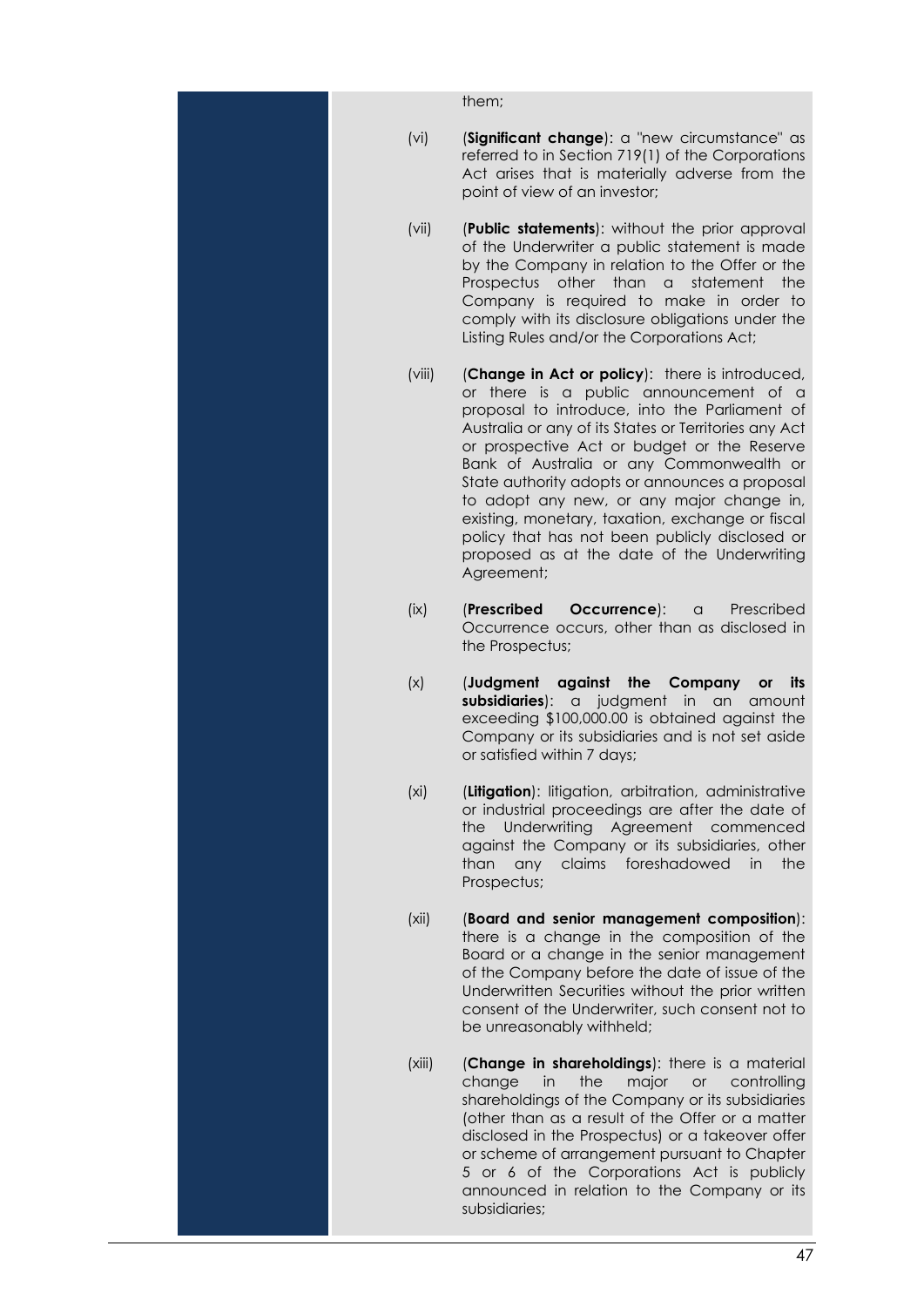| (xiv)   | (Force Majeure): a Force Majeure affecting the<br>Company's business or any obligation under the                                                                                                                                                                                                                                                          |
|---------|-----------------------------------------------------------------------------------------------------------------------------------------------------------------------------------------------------------------------------------------------------------------------------------------------------------------------------------------------------------|
|         | Agreement lasting in excess of 7 days occurs;                                                                                                                                                                                                                                                                                                             |
| (xv)    | (Certain resolutions passed): the Company or its<br>subsidiaries passes or takes any steps to pass a<br>resolution under Section 254N, Section 257A or<br>Section 260B of the Corporations Act or a<br>resolution to amend its constitution without the<br>prior written consent of the Underwriter;                                                      |
| (xvi)   | Structure): the<br>(Capital<br>Company<br><b>or</b><br>its<br>subsidiaries alters its capital structure in any<br>manner not contemplated by the Prospectus<br>excluding the issue of any Shares upon the<br>exercise of options issued in the Company, such<br>options having been disclosed to the ASX as at<br>the date of the Underwriting Agreement; |
| (xvii)  | (Breach of Material Contracts):<br>any of the<br>Contracts<br>terminated<br>substantially<br>is.<br>or<br>modified;                                                                                                                                                                                                                                       |
| (xviii) | (Investigation): any person is appointed under<br>any legislation in respect of companies to<br>investigate the affairs of a Related Company;<br><b>or</b>                                                                                                                                                                                                |
| (xix)   | (Market Conditions): a suspension or material<br>limitation in trading generally on ASX occurs or<br>any material adverse change or disruption<br>occurs in the existing financial markets, political<br>or economic conditions of Australia, Japan, the<br>United Kingdom, the United States of America<br>or other international financial markets.     |

The Underwriting Agreement otherwise contains provisions considered standard for an agreement of its nature (including representations and warranties, indemnities and confidentiality provisions).

## <span id="page-48-0"></span>**6.4.2 Lead Manager Mandate**

The Company has signed a mandate letter to engage MCL to act as lead manager of the Offer (**Lead Manager Mandate**), the material terms and conditions of which are summarised below.

| <b>Fees</b>                         |                                                                                                                                                                                                                                                                                                                   | For details of the fees payable under the Lead Manager Mandate<br>please refer to Section 6.4.1 above. For the avoidance of doubt,<br>MCL is entitled to the fees detailed in Section 6.4.1 for its services as<br>Lead Manager and Underwriter to the Offer. |  |
|-------------------------------------|-------------------------------------------------------------------------------------------------------------------------------------------------------------------------------------------------------------------------------------------------------------------------------------------------------------------|---------------------------------------------------------------------------------------------------------------------------------------------------------------------------------------------------------------------------------------------------------------|--|
| <b>Termination</b><br><b>Events</b> | The Company may terminate the Lead Manager Mandate at any<br>time before any offers have been made with two days' notice.<br>MCL may terminate the Lead Manager Mandate at any time by<br>giving two days' notice in writing of its intention to do so to the<br>Company or if any of the following events occur: |                                                                                                                                                                                                                                                               |  |
|                                     |                                                                                                                                                                                                                                                                                                                   |                                                                                                                                                                                                                                                               |  |
|                                     | (a)                                                                                                                                                                                                                                                                                                               | the Company defaults in relation to any term of the Lead<br>Manager Mandate;                                                                                                                                                                                  |  |
|                                     | (b)                                                                                                                                                                                                                                                                                                               | any information provided to MCL contains a false or a                                                                                                                                                                                                         |  |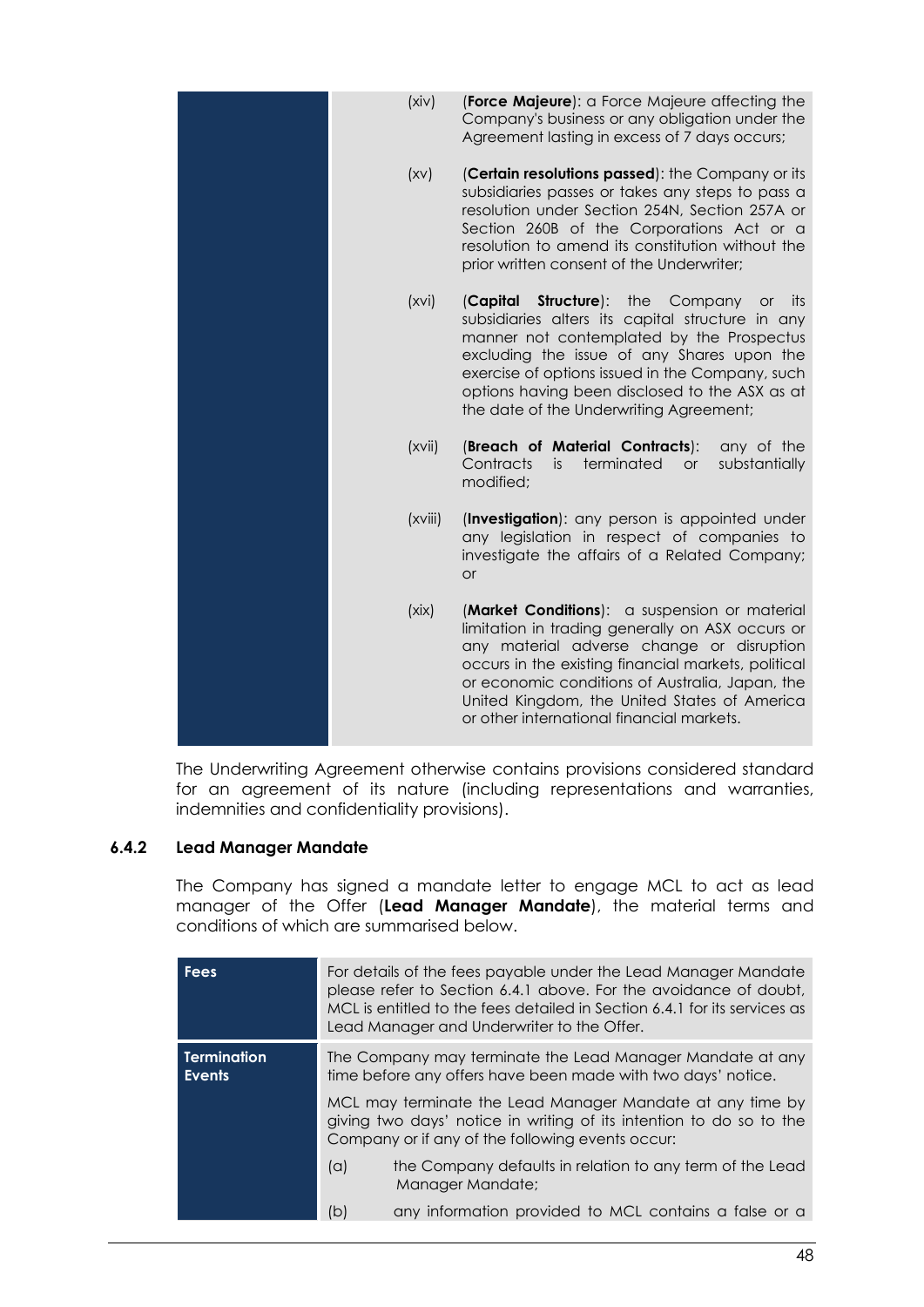|                                                      |                                                                                                                                                           | misleading statement;                                                                                                                              |  |
|------------------------------------------------------|-----------------------------------------------------------------------------------------------------------------------------------------------------------|----------------------------------------------------------------------------------------------------------------------------------------------------|--|
|                                                      | (c)                                                                                                                                                       | the All Ordinaries Index as published by ASX falls 7% or<br>more below the closing level on the date of the Lead<br>Manager Mandate;               |  |
|                                                      | (d)                                                                                                                                                       | the price of COMEX gold or the price of NYMEX WTI crude<br>oil fall 7% or more below the closing level on the date of<br>the Lead Manager Mandate; |  |
|                                                      | (e)                                                                                                                                                       | any representations or warranties made by the Company<br>are or become untrue; or                                                                  |  |
|                                                      | (f)                                                                                                                                                       | the conditions specified in section 3 of the Lead Manager<br>Mandate are not satisfied by 31 March 2022.                                           |  |
| Right<br><b>of</b><br><b>First</b><br><b>Refusal</b> | The Company agrees to offer MCL the lead role in any future<br>capital raising undertaken by the Company within six months of<br>completion of the Offer. |                                                                                                                                                    |  |

The Lead Manager Mandate otherwise contains provisions considered standard for an agreement of its nature (including representations, warranties and confidentiality provisions).

#### **6.5 Interests of Directors**

Other than as set out in this Prospectus, no Director or proposed director holds, or has held within the 2 years preceding lodgement of this Prospectus with the ASIC, any interest in:

- (a) the formation or promotion of the Company;
- (b) any property acquired or proposed to be acquired by the Company in connection with:
	- (i) its formation or promotion; or
	- (ii) the Offer; or
- (c) the Offer,

and no amounts have been paid or agreed to be paid and no benefits have been given or agreed to be given to a Director or proposed director:

- (d) as an inducement to become, or to qualify as, a Director; or
- (e) for services provided in connection with:
	- (i) the formation or promotion of the Company; or
	- (ii) the Offer.

#### *Security holdings*

The relevant interest of each of the Directors in the Securities as at the date of this Prospectus, together with their respective Entitlement, is set in Section [1.4.](#page-9-0)

#### *Remuneration*

The remuneration of an executive Director is decided by the Board, without the affected executive Director participating in that decision-making process. The total maximum remuneration of non-executive Directors is initially set by the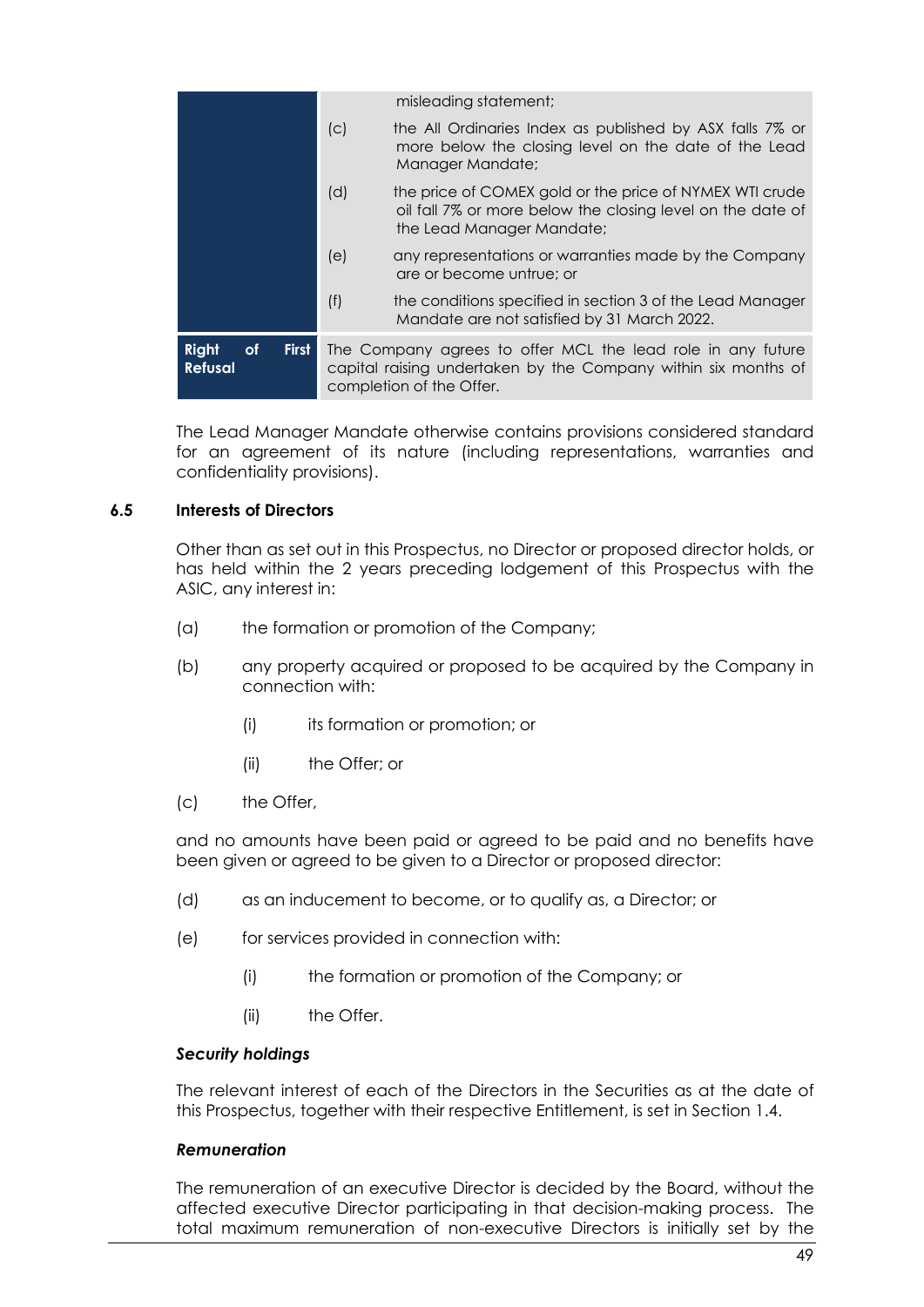Constitution and subsequent variation is by ordinary resolution of Shareholders in general meeting in accordance with the Constitution, the Corporations Act and the ASX Listing Rules, as applicable. The determination of non-executive Directors' remuneration within that maximum will be made by the Board having regard to the inputs and value to the Company of the respective contributions by each non-executive Director. The current amount has been set at an amount not to exceed \$500,000 per annum.

A Director may be paid fees or other amounts (i.e. non-cash performance incentives such as Options, subject to any necessary Shareholder approval) as the other Directors determine where a Director performs special duties or otherwise performs services outside the scope of the ordinary duties of a Director. In addition, Directors are also entitled to be paid reasonable travelling, hotel and other expenses incurred by them respectively in or about the performance of their duties as Directors.

The following table shows the total (and proposed) annual remuneration paid to both executive and non-executive Directors, including statutory superannuation.

| <b>Director</b>             | Proposed<br><b>Financial Year</b><br>2023(5) | <b>Financial Year</b><br>2022(5) | <b>Financial Year</b><br>$2021^2$ (\$) |
|-----------------------------|----------------------------------------------|----------------------------------|----------------------------------------|
| Keren Paterson <sup>1</sup> | 388,542                                      | 351,925                          | 312,740                                |
| Michael Ralston             | 99,000                                       | 99.000                           | 65,700                                 |
| William Bent                | 66,000                                       | 66,000                           | 32,850                                 |
| Rodney Baxter <sup>3</sup>  | 66,000                                       | 66,000                           | 9.522                                  |
| Maree Arnason <sup>4</sup>  | 66,000                                       | 35,630                           |                                        |

#### **Notes:**

- 1. Includes share-based payment expense of \$34,440 in FY21 in relation to Loan Shares which are expensed over the two-year vesting period from the date of grant FY22 and FY23 includes \$54,925 and \$91,542 respectively in relation to Incentive Options granted in FY22 following shareholder approval which are expensed over the vesting period from the date of grant.
- 2. With effect from 1 April 2020, salaries and fees decreased in response to the economic impact of the COVID-19 pandemic and reverted to the agreed level with effect from 1 July 2020, once the Company was permitted to re-commence field-based exploration activities.
- 3. Mr Baxter was appointed as a Director on 17 March 2021.
- 4. Ms Arnason was appointed as a Director on 17 December 2021.

#### **6.6 Interests of experts and advisers**

Other than as set out below or elsewhere in this Prospectus, no:

- (a) person named in this Prospectus as performing a function in a professional, advisory or other capacity in connection with the preparation or distribution of this Prospectus;
- (b) promoter of the Company; or
- (c) underwriter (but not a sub-underwriter) to the issue or a financial services licensee named in this Prospectus as a financial services licensee involved in the issue,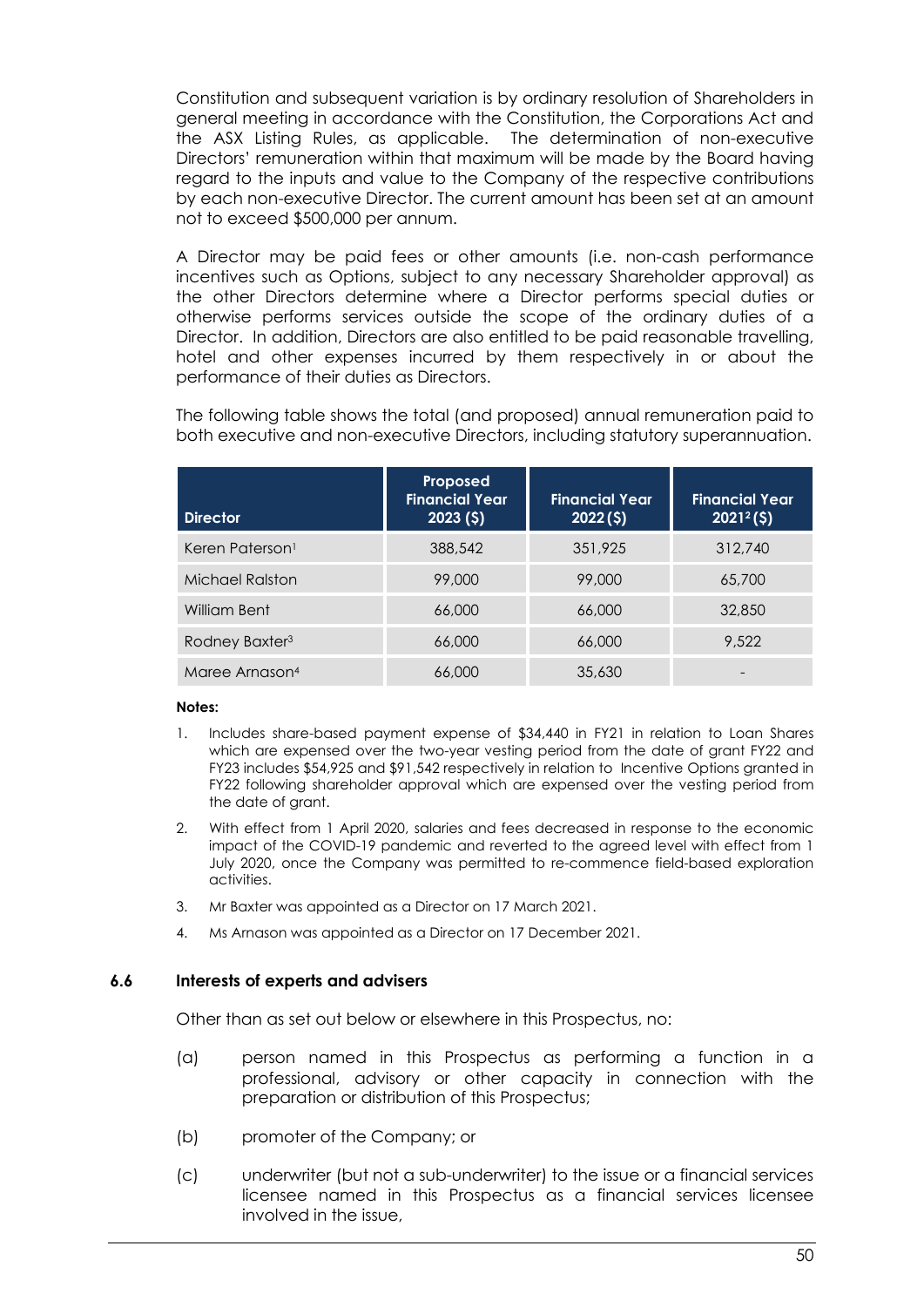holds, or has held within the 2 years preceding lodgement of this Prospectus with the ASIC, any interest in:

- (d) the formation or promotion of the Company;
- (e) any property acquired or proposed to be acquired by the Company in connection with:
	- (i) its formation or promotion; or
	- (ii) the Offer,

and no amounts have been paid or agreed to be paid and no benefits have been given or agreed to be given to any of these persons for services provided in connection with:

- (f) the formation or promotion of the Company; or
- (g) the Offer.

Mahe Capital Pty Ltd has acted as the lead manager and underwriter of the Offer. The Company estimates it will pay Mahe Capital Pty Ltd up to \$167,817 (based on the full subscription) (excluding GST and disbursements) for these services. The Company will also issue Mahe Capital Pty Ltd one (1) New Option for every \$1.00 raised.

Steinepreis Paganin has acted as the legal advisers to the Company in relation to the Offer. The Company estimates it will pay Steinepreis Paganin \$20,000 (excluding GST and disbursements) for these services.

Mahe Capital Pty Ltd has been appointed as the nominee. Mahe Capital Pty Ltd will not be paid any additional fees for this service.

#### **6.7 Consents**

Chapter 6D of the Corporations Act imposes a liability regime on the Company (as the offeror of the securities), the Directors, the persons named in the Prospectus with their consent as Proposed Directors, any underwriters, persons named in the Prospectus with their consent having made a statement in the Prospectus and persons involved in a contravention in relation to the Prospectus, with regard to misleading and deceptive statements made in the Prospectus. Although the Company bears primary responsibility for the Prospectus, the other parties involved in the preparation of the Prospectus can also be responsible for certain statements made in it.

Each of the parties referred to in this Section:

- (a) does not make, or purport to make, any statement in this Prospectus other than those referred to in this Section;
- (b) in light of the above, only to the maximum extent permitted by law, expressly disclaim and take no responsibility for any part of this Prospectus other than a reference to its name and a statement included in this Prospectus with the consent of that party as specified in this Section; and
- (c) has not withdrawn its consent prior to the lodgement of this Prospectus with the ASIC.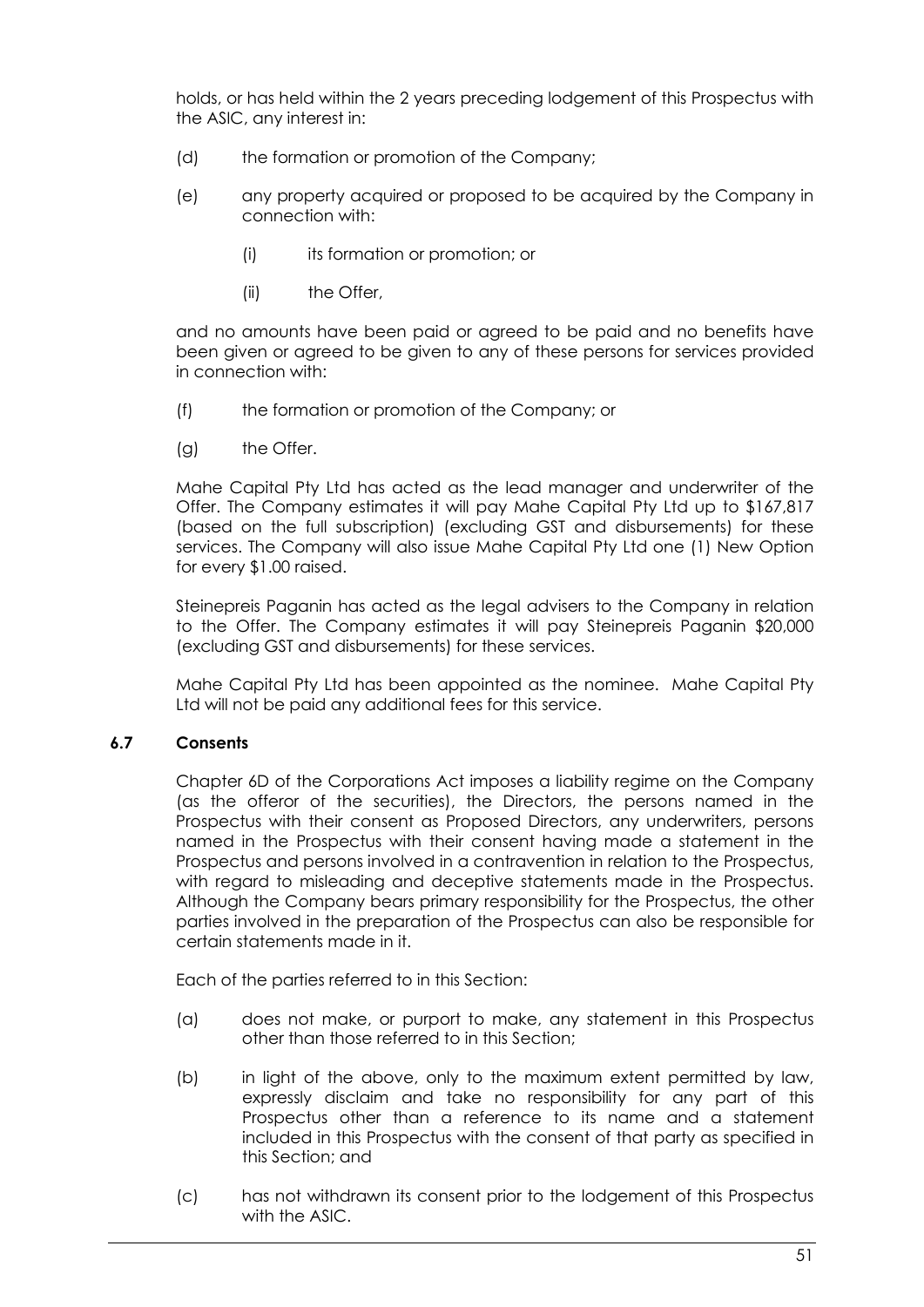Mahe Capital Pty Ltd has given its written consent to being named as the lead manager and underwriter to the Offer in this Prospectus. Mahe Capital Pty Ltd has also given its consent to be named as the Company's nominee. Mahe Capital Pty Ltd has not caused or authorised the issue of this Prospectus, and expressly disclaims and takes no responsibility for, any part of this Prospectus. Mahe Capital Pty Ltd has not withdrawn its consent prior to lodgement of this Prospectus with the ASIC.

Mahe Capital Pty Ltd (including its related entities) is not a Shareholder of the Company and currently has no relevant interest in any of the Company's securities.

Steinepreis Paganin has given its written consent to being named as the legal advisers to the Company in this Prospectus. Steinepreis Paganin has not withdrawn its consent prior to lodgement of this Prospectus with the ASIC.

#### <span id="page-52-0"></span>**6.8 Expenses of the Offer**

In the event that all Entitlements are accepted, the total cash expenses of the Offer are estimated to be approximately \$210,774 (excluding GST) (assuming Minimum Subscription) and \$239,563 (excluding GST) (assuming Full Subscription) and are expected to be applied towards the items set out in the table below:

|                                                            | <b>Minimum Subscription</b><br>(5) | <b>Full Subscription (\$)</b> |
|------------------------------------------------------------|------------------------------------|-------------------------------|
| ASIC fees                                                  | 3,206                              | 3,206                         |
| ASX fees                                                   | 17,568                             | 28,540                        |
| Management fee                                             | 15,000                             | 32,817                        |
| Lead Manager fee                                           | 60,000                             | 60,000                        |
| Underwriting fee                                           | 75,000                             | 75,000                        |
| printing<br>Share<br>registry,<br>and<br>distribution fees | 15,000                             | 15,000                        |
| Legal fees                                                 | 20,000                             | 20,000                        |
| <b>Miscellaneous</b>                                       | 5,000                              | 5,000                         |
| Total                                                      | 210,774                            | 239,563                       |

#### **6.9 Directors' Authorisation**

This Prospectus is issued by the Company and its issue has been authorised by a resolution of the Directors.

In accordance with section 720 of the Corporations Act, each Director has consented to the lodgement of this Prospectus with the ASIC.

\_\_\_\_\_\_\_\_\_\_\_\_\_\_\_\_\_\_\_\_\_\_\_\_\_\_\_\_\_\_\_ **Keren Paterson Managing Director and CEO TRIGG MINING LIMITED**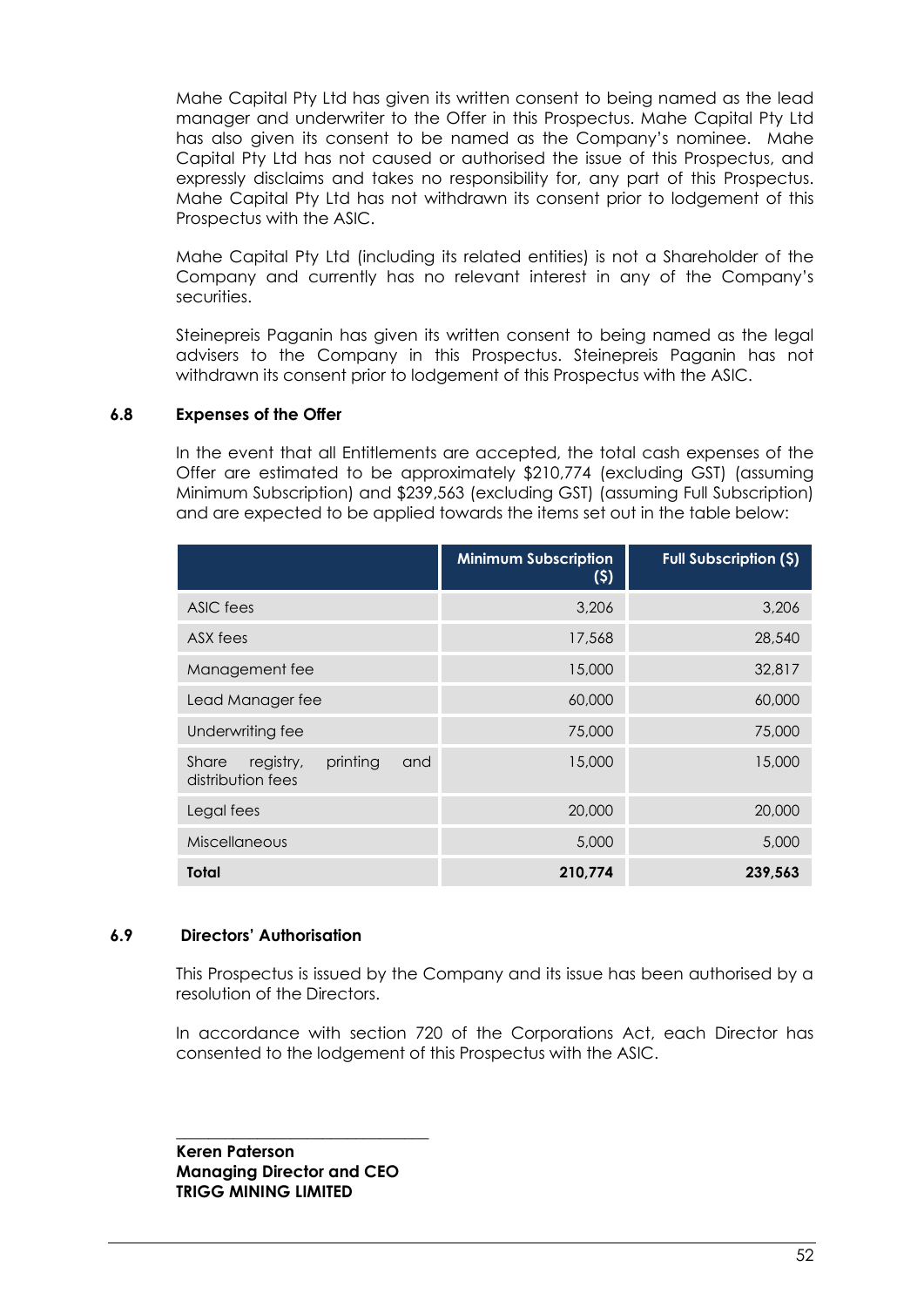## <span id="page-53-0"></span>**GLOSSARY**

**\$** means the lawful currency of the Commonwealth of Australia.

**Applicant** means a Shareholder who applies for Securities pursuant to the Offer or a Shareholder or other party who applies for Shortfall Securities pursuant to the Shortfall Offer.

**Application Form** means an Entitlement and Acceptance Form or Shortfall Application Form as the context requires.

**ASIC** means the Australian Securities and Investments Commission.

**ASX** means ASX Limited (ACN 008 624 691) or the financial market operated by it as the context requires.

**ASX Listing Rules** means the listing rules of the ASX.

**ASX Settlement Operating Rules** means the settlement rules of the securities clearing house which operates CHESS.

**Board** means the board of Directors unless the context indicates otherwise.

**Business Day** means Monday to Friday inclusive, except New Year's Day, Good Friday, Easter Monday, Christmas Day, Boxing Day and any other day that ASX declares is not a business day.

**Closing Date** means the date specified in the timetable set out at Section 1 (unless extended).

**Company** means Trigg Mining Limited (ACN 168 269 752).

**Constitution** means the constitution of the Company as at the date of this Prospectus.

**Corporations Act** means the *Corporations Act 2001* (Cth).

**Directors** means the directors of the Company as at the date of this Prospectus.

**Eligible Shareholder** means a Shareholder as at the Record Date who is eligible to participate in the Offer.

**Entitlement** means the entitlement of a Shareholder who is eligible to participate in the Offer.

**Entitlement and Acceptance Form** means the entitlement and acceptance form either attached to or accompanying this Prospectus.

**Exercise Price** means the exercise price of the New Options being \$0.15 each.

**Full Subscription** means \$3,281,645, being the maximum raise achievable under the Offer**.**

**Ineligible Shareholder** means a Shareholder as at the Record Date whose registered address is not situated in Australia or New Zealand.

**Minimum Subscription** means \$1,500,000, being the partially underwritten amount of the Offer.

**New Option** means an Option issued on the terms set out in Section [4.2.](#page-27-0)